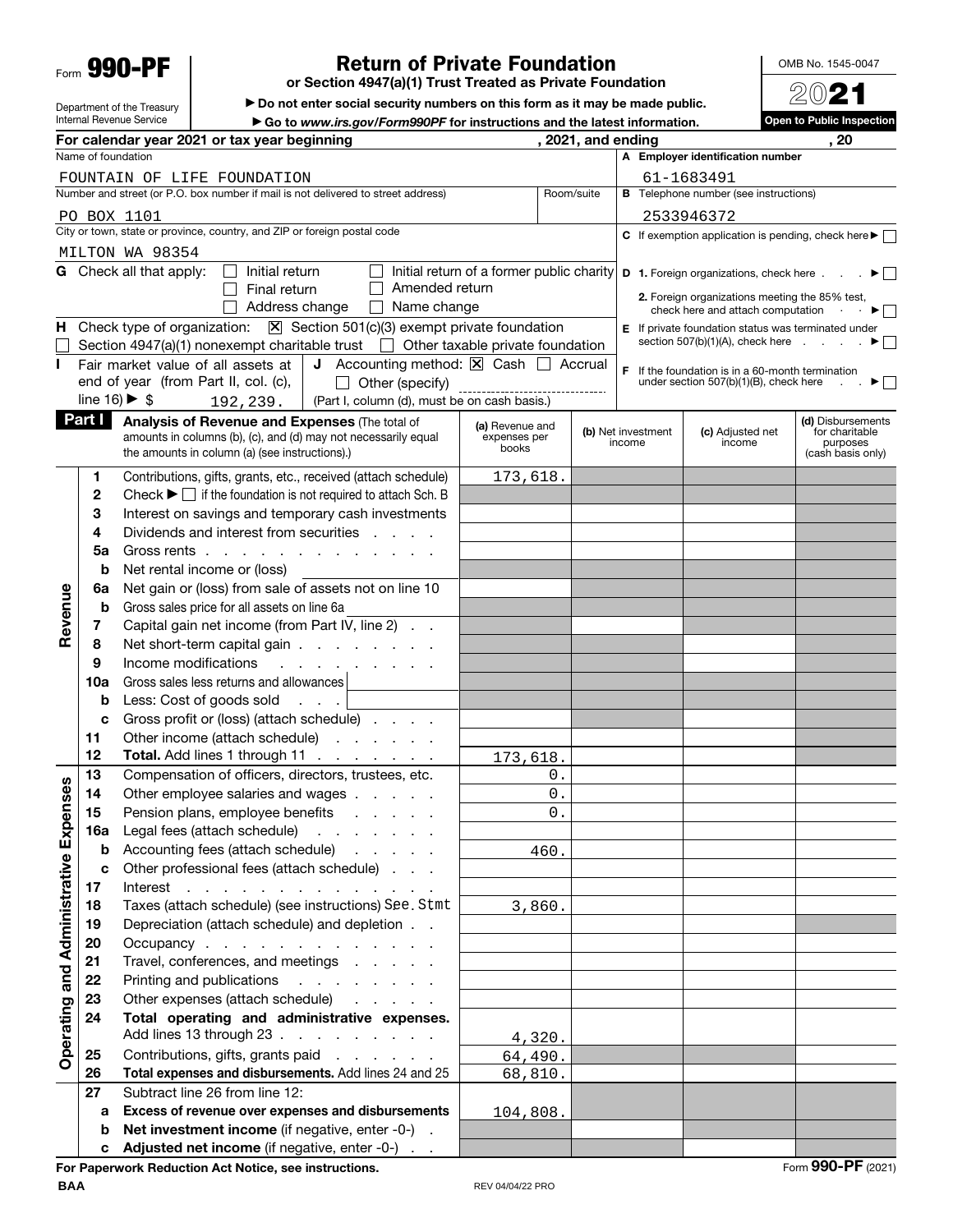| Part II<br>End of year<br>Beginning of year<br><b>Balance Sheets</b> Attached schedules and amounts in the description column<br>should be for end-of-year amounts only. (See instructions.)<br>(b) Book Value<br>(a) Book Value<br>(c) Fair Market Value<br>57,431.<br>112,239.<br>Cash-non-interest-bearing<br>and the contract of the contract of<br>112,239.<br>1<br>30,000.<br>80,000.<br>80,000.<br>$\mathbf{2}$<br>Savings and temporary cash investments<br>Accounts receivable ><br>3<br>Pledges receivable<br>4<br>Grants receivable<br>5<br>Receivables due from officers, directors, trustees, and other<br>6<br>disqualified persons (attach schedule) (see instructions)<br>7<br>Other notes and loans receivable (attach schedule) > ___________________________<br>Assets<br>Inventories for sale or use<br>8<br>Prepaid expenses and deferred charges<br>9<br>Investments-U.S. and state government obligations (attach schedule)<br>10a<br>Investments-corporate stock (attach schedule)<br>b<br>Investments-corporate bonds (attach schedule)<br>c<br>Investments-land, buildings, and equipment: basis > _____________________________<br>11<br>Less: accumulated depreciation (attach schedule) > _____________________________<br>Investments-mortgage loans<br>12<br>13<br>Investments-other (attach schedule)<br>Land, buildings, and equipment: basis $\blacktriangleright$<br>14<br>----------------------------<br>Less: accumulated depreciation (attach schedule) > _____________________________<br>Other assets (describe $\blacktriangleright$ ____<br>15<br>Total assets (to be completed by all filers-see the<br>16<br>instructions. Also, see page 1, item I)<br>87,431.<br>192,239.<br>192,239.<br>Accounts payable and accrued expenses<br>17<br>18<br>Grants payable<br>Liabilities<br>Deferred revenue<br>19<br>Loans from officers, directors, trustees, and other disqualified persons<br>20<br>Mortgages and other notes payable (attach schedule)<br>21<br>Other liabilities (describe ><br>22<br>Total liabilities (add lines 17 through 22)<br>23<br>Net Assets or Fund Balances<br>Foundations that follow FASB ASC 958, check here ▶ □<br>and complete lines 24, 25, 29, and 30.<br>24<br>Net assets without donor restrictions<br>25<br>Net assets with donor restrictions<br>Foundations that do not follow FASB ASC 958, check here ▶ ⊠<br>and complete lines 26 through 30.<br>Capital stock, trust principal, or current funds<br>87, 431.<br>192,239.<br>26<br>Paid-in or capital surplus, or land, bldg., and equipment fund<br>27<br>Retained earnings, accumulated income, endowment, or other funds<br>28<br>Total net assets or fund balances (see instructions)<br>29<br>87,431.<br>192,239.<br>Total liabilities and net assets/fund balances (see<br>30<br>$instructions)$ .<br>87,431.<br>192,239.<br>Part III<br>Analysis of Changes in Net Assets or Fund Balances<br>1 Total net assets or fund balances at beginning of year-Part II, column (a), line 29 (must agree with<br>1<br>87,431.<br>Enter amount from Part I, line 27a<br>$\mathbf{2}$<br>104,808.<br>and the contract of the contract of the contract of the contract of the contract of<br>2<br>Other increases not included in line 2 (itemize) ▶<br>3<br>З<br>4<br>192,239.<br>4<br>Decreases not included in line 2 (itemize) ▶<br>$\overline{\mathbf{5}}$<br>5<br>Decreases not included in line z (itemize) F<br>Total net assets or fund balances at end of year (line 4 minus line 5)—Part II, column (b), line 29<br>6<br>192,239. |  | Form 990-PF (2021) |  |  |  | Page 2 |
|---------------------------------------------------------------------------------------------------------------------------------------------------------------------------------------------------------------------------------------------------------------------------------------------------------------------------------------------------------------------------------------------------------------------------------------------------------------------------------------------------------------------------------------------------------------------------------------------------------------------------------------------------------------------------------------------------------------------------------------------------------------------------------------------------------------------------------------------------------------------------------------------------------------------------------------------------------------------------------------------------------------------------------------------------------------------------------------------------------------------------------------------------------------------------------------------------------------------------------------------------------------------------------------------------------------------------------------------------------------------------------------------------------------------------------------------------------------------------------------------------------------------------------------------------------------------------------------------------------------------------------------------------------------------------------------------------------------------------------------------------------------------------------------------------------------------------------------------------------------------------------------------------------------------------------------------------------------------------------------------------------------------------------------------------------------------------------------------------------------------------------------------------------------------------------------------------------------------------------------------------------------------------------------------------------------------------------------------------------------------------------------------------------------------------------------------------------------------------------------------------------------------------------------------------------------------------------------------------------------------------------------------------------------------------------------------------------------------------------------------------------------------------------------------------------------------------------------------------------------------------------------------------------------------------------------------------------------------------------------------------------------------------------------------------------------------------------------------------------------------------------------------------------------------------------------------------------------------------------------------------------------------------------------------------------------------------------------------------------------------------------------------------------------------------------------------------------------------------------------------------------------------------------------------------------------------------|--|--------------------|--|--|--|--------|
|                                                                                                                                                                                                                                                                                                                                                                                                                                                                                                                                                                                                                                                                                                                                                                                                                                                                                                                                                                                                                                                                                                                                                                                                                                                                                                                                                                                                                                                                                                                                                                                                                                                                                                                                                                                                                                                                                                                                                                                                                                                                                                                                                                                                                                                                                                                                                                                                                                                                                                                                                                                                                                                                                                                                                                                                                                                                                                                                                                                                                                                                                                                                                                                                                                                                                                                                                                                                                                                                                                                                                                           |  |                    |  |  |  |        |
|                                                                                                                                                                                                                                                                                                                                                                                                                                                                                                                                                                                                                                                                                                                                                                                                                                                                                                                                                                                                                                                                                                                                                                                                                                                                                                                                                                                                                                                                                                                                                                                                                                                                                                                                                                                                                                                                                                                                                                                                                                                                                                                                                                                                                                                                                                                                                                                                                                                                                                                                                                                                                                                                                                                                                                                                                                                                                                                                                                                                                                                                                                                                                                                                                                                                                                                                                                                                                                                                                                                                                                           |  |                    |  |  |  |        |
|                                                                                                                                                                                                                                                                                                                                                                                                                                                                                                                                                                                                                                                                                                                                                                                                                                                                                                                                                                                                                                                                                                                                                                                                                                                                                                                                                                                                                                                                                                                                                                                                                                                                                                                                                                                                                                                                                                                                                                                                                                                                                                                                                                                                                                                                                                                                                                                                                                                                                                                                                                                                                                                                                                                                                                                                                                                                                                                                                                                                                                                                                                                                                                                                                                                                                                                                                                                                                                                                                                                                                                           |  |                    |  |  |  |        |
|                                                                                                                                                                                                                                                                                                                                                                                                                                                                                                                                                                                                                                                                                                                                                                                                                                                                                                                                                                                                                                                                                                                                                                                                                                                                                                                                                                                                                                                                                                                                                                                                                                                                                                                                                                                                                                                                                                                                                                                                                                                                                                                                                                                                                                                                                                                                                                                                                                                                                                                                                                                                                                                                                                                                                                                                                                                                                                                                                                                                                                                                                                                                                                                                                                                                                                                                                                                                                                                                                                                                                                           |  |                    |  |  |  |        |
|                                                                                                                                                                                                                                                                                                                                                                                                                                                                                                                                                                                                                                                                                                                                                                                                                                                                                                                                                                                                                                                                                                                                                                                                                                                                                                                                                                                                                                                                                                                                                                                                                                                                                                                                                                                                                                                                                                                                                                                                                                                                                                                                                                                                                                                                                                                                                                                                                                                                                                                                                                                                                                                                                                                                                                                                                                                                                                                                                                                                                                                                                                                                                                                                                                                                                                                                                                                                                                                                                                                                                                           |  |                    |  |  |  |        |
|                                                                                                                                                                                                                                                                                                                                                                                                                                                                                                                                                                                                                                                                                                                                                                                                                                                                                                                                                                                                                                                                                                                                                                                                                                                                                                                                                                                                                                                                                                                                                                                                                                                                                                                                                                                                                                                                                                                                                                                                                                                                                                                                                                                                                                                                                                                                                                                                                                                                                                                                                                                                                                                                                                                                                                                                                                                                                                                                                                                                                                                                                                                                                                                                                                                                                                                                                                                                                                                                                                                                                                           |  |                    |  |  |  |        |
|                                                                                                                                                                                                                                                                                                                                                                                                                                                                                                                                                                                                                                                                                                                                                                                                                                                                                                                                                                                                                                                                                                                                                                                                                                                                                                                                                                                                                                                                                                                                                                                                                                                                                                                                                                                                                                                                                                                                                                                                                                                                                                                                                                                                                                                                                                                                                                                                                                                                                                                                                                                                                                                                                                                                                                                                                                                                                                                                                                                                                                                                                                                                                                                                                                                                                                                                                                                                                                                                                                                                                                           |  |                    |  |  |  |        |
|                                                                                                                                                                                                                                                                                                                                                                                                                                                                                                                                                                                                                                                                                                                                                                                                                                                                                                                                                                                                                                                                                                                                                                                                                                                                                                                                                                                                                                                                                                                                                                                                                                                                                                                                                                                                                                                                                                                                                                                                                                                                                                                                                                                                                                                                                                                                                                                                                                                                                                                                                                                                                                                                                                                                                                                                                                                                                                                                                                                                                                                                                                                                                                                                                                                                                                                                                                                                                                                                                                                                                                           |  |                    |  |  |  |        |
|                                                                                                                                                                                                                                                                                                                                                                                                                                                                                                                                                                                                                                                                                                                                                                                                                                                                                                                                                                                                                                                                                                                                                                                                                                                                                                                                                                                                                                                                                                                                                                                                                                                                                                                                                                                                                                                                                                                                                                                                                                                                                                                                                                                                                                                                                                                                                                                                                                                                                                                                                                                                                                                                                                                                                                                                                                                                                                                                                                                                                                                                                                                                                                                                                                                                                                                                                                                                                                                                                                                                                                           |  |                    |  |  |  |        |
|                                                                                                                                                                                                                                                                                                                                                                                                                                                                                                                                                                                                                                                                                                                                                                                                                                                                                                                                                                                                                                                                                                                                                                                                                                                                                                                                                                                                                                                                                                                                                                                                                                                                                                                                                                                                                                                                                                                                                                                                                                                                                                                                                                                                                                                                                                                                                                                                                                                                                                                                                                                                                                                                                                                                                                                                                                                                                                                                                                                                                                                                                                                                                                                                                                                                                                                                                                                                                                                                                                                                                                           |  |                    |  |  |  |        |
|                                                                                                                                                                                                                                                                                                                                                                                                                                                                                                                                                                                                                                                                                                                                                                                                                                                                                                                                                                                                                                                                                                                                                                                                                                                                                                                                                                                                                                                                                                                                                                                                                                                                                                                                                                                                                                                                                                                                                                                                                                                                                                                                                                                                                                                                                                                                                                                                                                                                                                                                                                                                                                                                                                                                                                                                                                                                                                                                                                                                                                                                                                                                                                                                                                                                                                                                                                                                                                                                                                                                                                           |  |                    |  |  |  |        |
|                                                                                                                                                                                                                                                                                                                                                                                                                                                                                                                                                                                                                                                                                                                                                                                                                                                                                                                                                                                                                                                                                                                                                                                                                                                                                                                                                                                                                                                                                                                                                                                                                                                                                                                                                                                                                                                                                                                                                                                                                                                                                                                                                                                                                                                                                                                                                                                                                                                                                                                                                                                                                                                                                                                                                                                                                                                                                                                                                                                                                                                                                                                                                                                                                                                                                                                                                                                                                                                                                                                                                                           |  |                    |  |  |  |        |
|                                                                                                                                                                                                                                                                                                                                                                                                                                                                                                                                                                                                                                                                                                                                                                                                                                                                                                                                                                                                                                                                                                                                                                                                                                                                                                                                                                                                                                                                                                                                                                                                                                                                                                                                                                                                                                                                                                                                                                                                                                                                                                                                                                                                                                                                                                                                                                                                                                                                                                                                                                                                                                                                                                                                                                                                                                                                                                                                                                                                                                                                                                                                                                                                                                                                                                                                                                                                                                                                                                                                                                           |  |                    |  |  |  |        |
|                                                                                                                                                                                                                                                                                                                                                                                                                                                                                                                                                                                                                                                                                                                                                                                                                                                                                                                                                                                                                                                                                                                                                                                                                                                                                                                                                                                                                                                                                                                                                                                                                                                                                                                                                                                                                                                                                                                                                                                                                                                                                                                                                                                                                                                                                                                                                                                                                                                                                                                                                                                                                                                                                                                                                                                                                                                                                                                                                                                                                                                                                                                                                                                                                                                                                                                                                                                                                                                                                                                                                                           |  |                    |  |  |  |        |
|                                                                                                                                                                                                                                                                                                                                                                                                                                                                                                                                                                                                                                                                                                                                                                                                                                                                                                                                                                                                                                                                                                                                                                                                                                                                                                                                                                                                                                                                                                                                                                                                                                                                                                                                                                                                                                                                                                                                                                                                                                                                                                                                                                                                                                                                                                                                                                                                                                                                                                                                                                                                                                                                                                                                                                                                                                                                                                                                                                                                                                                                                                                                                                                                                                                                                                                                                                                                                                                                                                                                                                           |  |                    |  |  |  |        |
|                                                                                                                                                                                                                                                                                                                                                                                                                                                                                                                                                                                                                                                                                                                                                                                                                                                                                                                                                                                                                                                                                                                                                                                                                                                                                                                                                                                                                                                                                                                                                                                                                                                                                                                                                                                                                                                                                                                                                                                                                                                                                                                                                                                                                                                                                                                                                                                                                                                                                                                                                                                                                                                                                                                                                                                                                                                                                                                                                                                                                                                                                                                                                                                                                                                                                                                                                                                                                                                                                                                                                                           |  |                    |  |  |  |        |
|                                                                                                                                                                                                                                                                                                                                                                                                                                                                                                                                                                                                                                                                                                                                                                                                                                                                                                                                                                                                                                                                                                                                                                                                                                                                                                                                                                                                                                                                                                                                                                                                                                                                                                                                                                                                                                                                                                                                                                                                                                                                                                                                                                                                                                                                                                                                                                                                                                                                                                                                                                                                                                                                                                                                                                                                                                                                                                                                                                                                                                                                                                                                                                                                                                                                                                                                                                                                                                                                                                                                                                           |  |                    |  |  |  |        |
|                                                                                                                                                                                                                                                                                                                                                                                                                                                                                                                                                                                                                                                                                                                                                                                                                                                                                                                                                                                                                                                                                                                                                                                                                                                                                                                                                                                                                                                                                                                                                                                                                                                                                                                                                                                                                                                                                                                                                                                                                                                                                                                                                                                                                                                                                                                                                                                                                                                                                                                                                                                                                                                                                                                                                                                                                                                                                                                                                                                                                                                                                                                                                                                                                                                                                                                                                                                                                                                                                                                                                                           |  |                    |  |  |  |        |
|                                                                                                                                                                                                                                                                                                                                                                                                                                                                                                                                                                                                                                                                                                                                                                                                                                                                                                                                                                                                                                                                                                                                                                                                                                                                                                                                                                                                                                                                                                                                                                                                                                                                                                                                                                                                                                                                                                                                                                                                                                                                                                                                                                                                                                                                                                                                                                                                                                                                                                                                                                                                                                                                                                                                                                                                                                                                                                                                                                                                                                                                                                                                                                                                                                                                                                                                                                                                                                                                                                                                                                           |  |                    |  |  |  |        |
|                                                                                                                                                                                                                                                                                                                                                                                                                                                                                                                                                                                                                                                                                                                                                                                                                                                                                                                                                                                                                                                                                                                                                                                                                                                                                                                                                                                                                                                                                                                                                                                                                                                                                                                                                                                                                                                                                                                                                                                                                                                                                                                                                                                                                                                                                                                                                                                                                                                                                                                                                                                                                                                                                                                                                                                                                                                                                                                                                                                                                                                                                                                                                                                                                                                                                                                                                                                                                                                                                                                                                                           |  |                    |  |  |  |        |
|                                                                                                                                                                                                                                                                                                                                                                                                                                                                                                                                                                                                                                                                                                                                                                                                                                                                                                                                                                                                                                                                                                                                                                                                                                                                                                                                                                                                                                                                                                                                                                                                                                                                                                                                                                                                                                                                                                                                                                                                                                                                                                                                                                                                                                                                                                                                                                                                                                                                                                                                                                                                                                                                                                                                                                                                                                                                                                                                                                                                                                                                                                                                                                                                                                                                                                                                                                                                                                                                                                                                                                           |  |                    |  |  |  |        |
|                                                                                                                                                                                                                                                                                                                                                                                                                                                                                                                                                                                                                                                                                                                                                                                                                                                                                                                                                                                                                                                                                                                                                                                                                                                                                                                                                                                                                                                                                                                                                                                                                                                                                                                                                                                                                                                                                                                                                                                                                                                                                                                                                                                                                                                                                                                                                                                                                                                                                                                                                                                                                                                                                                                                                                                                                                                                                                                                                                                                                                                                                                                                                                                                                                                                                                                                                                                                                                                                                                                                                                           |  |                    |  |  |  |        |
|                                                                                                                                                                                                                                                                                                                                                                                                                                                                                                                                                                                                                                                                                                                                                                                                                                                                                                                                                                                                                                                                                                                                                                                                                                                                                                                                                                                                                                                                                                                                                                                                                                                                                                                                                                                                                                                                                                                                                                                                                                                                                                                                                                                                                                                                                                                                                                                                                                                                                                                                                                                                                                                                                                                                                                                                                                                                                                                                                                                                                                                                                                                                                                                                                                                                                                                                                                                                                                                                                                                                                                           |  |                    |  |  |  |        |
|                                                                                                                                                                                                                                                                                                                                                                                                                                                                                                                                                                                                                                                                                                                                                                                                                                                                                                                                                                                                                                                                                                                                                                                                                                                                                                                                                                                                                                                                                                                                                                                                                                                                                                                                                                                                                                                                                                                                                                                                                                                                                                                                                                                                                                                                                                                                                                                                                                                                                                                                                                                                                                                                                                                                                                                                                                                                                                                                                                                                                                                                                                                                                                                                                                                                                                                                                                                                                                                                                                                                                                           |  |                    |  |  |  |        |
|                                                                                                                                                                                                                                                                                                                                                                                                                                                                                                                                                                                                                                                                                                                                                                                                                                                                                                                                                                                                                                                                                                                                                                                                                                                                                                                                                                                                                                                                                                                                                                                                                                                                                                                                                                                                                                                                                                                                                                                                                                                                                                                                                                                                                                                                                                                                                                                                                                                                                                                                                                                                                                                                                                                                                                                                                                                                                                                                                                                                                                                                                                                                                                                                                                                                                                                                                                                                                                                                                                                                                                           |  |                    |  |  |  |        |
|                                                                                                                                                                                                                                                                                                                                                                                                                                                                                                                                                                                                                                                                                                                                                                                                                                                                                                                                                                                                                                                                                                                                                                                                                                                                                                                                                                                                                                                                                                                                                                                                                                                                                                                                                                                                                                                                                                                                                                                                                                                                                                                                                                                                                                                                                                                                                                                                                                                                                                                                                                                                                                                                                                                                                                                                                                                                                                                                                                                                                                                                                                                                                                                                                                                                                                                                                                                                                                                                                                                                                                           |  |                    |  |  |  |        |
|                                                                                                                                                                                                                                                                                                                                                                                                                                                                                                                                                                                                                                                                                                                                                                                                                                                                                                                                                                                                                                                                                                                                                                                                                                                                                                                                                                                                                                                                                                                                                                                                                                                                                                                                                                                                                                                                                                                                                                                                                                                                                                                                                                                                                                                                                                                                                                                                                                                                                                                                                                                                                                                                                                                                                                                                                                                                                                                                                                                                                                                                                                                                                                                                                                                                                                                                                                                                                                                                                                                                                                           |  |                    |  |  |  |        |
|                                                                                                                                                                                                                                                                                                                                                                                                                                                                                                                                                                                                                                                                                                                                                                                                                                                                                                                                                                                                                                                                                                                                                                                                                                                                                                                                                                                                                                                                                                                                                                                                                                                                                                                                                                                                                                                                                                                                                                                                                                                                                                                                                                                                                                                                                                                                                                                                                                                                                                                                                                                                                                                                                                                                                                                                                                                                                                                                                                                                                                                                                                                                                                                                                                                                                                                                                                                                                                                                                                                                                                           |  |                    |  |  |  |        |
|                                                                                                                                                                                                                                                                                                                                                                                                                                                                                                                                                                                                                                                                                                                                                                                                                                                                                                                                                                                                                                                                                                                                                                                                                                                                                                                                                                                                                                                                                                                                                                                                                                                                                                                                                                                                                                                                                                                                                                                                                                                                                                                                                                                                                                                                                                                                                                                                                                                                                                                                                                                                                                                                                                                                                                                                                                                                                                                                                                                                                                                                                                                                                                                                                                                                                                                                                                                                                                                                                                                                                                           |  |                    |  |  |  |        |
|                                                                                                                                                                                                                                                                                                                                                                                                                                                                                                                                                                                                                                                                                                                                                                                                                                                                                                                                                                                                                                                                                                                                                                                                                                                                                                                                                                                                                                                                                                                                                                                                                                                                                                                                                                                                                                                                                                                                                                                                                                                                                                                                                                                                                                                                                                                                                                                                                                                                                                                                                                                                                                                                                                                                                                                                                                                                                                                                                                                                                                                                                                                                                                                                                                                                                                                                                                                                                                                                                                                                                                           |  |                    |  |  |  |        |
|                                                                                                                                                                                                                                                                                                                                                                                                                                                                                                                                                                                                                                                                                                                                                                                                                                                                                                                                                                                                                                                                                                                                                                                                                                                                                                                                                                                                                                                                                                                                                                                                                                                                                                                                                                                                                                                                                                                                                                                                                                                                                                                                                                                                                                                                                                                                                                                                                                                                                                                                                                                                                                                                                                                                                                                                                                                                                                                                                                                                                                                                                                                                                                                                                                                                                                                                                                                                                                                                                                                                                                           |  |                    |  |  |  |        |
|                                                                                                                                                                                                                                                                                                                                                                                                                                                                                                                                                                                                                                                                                                                                                                                                                                                                                                                                                                                                                                                                                                                                                                                                                                                                                                                                                                                                                                                                                                                                                                                                                                                                                                                                                                                                                                                                                                                                                                                                                                                                                                                                                                                                                                                                                                                                                                                                                                                                                                                                                                                                                                                                                                                                                                                                                                                                                                                                                                                                                                                                                                                                                                                                                                                                                                                                                                                                                                                                                                                                                                           |  |                    |  |  |  |        |
|                                                                                                                                                                                                                                                                                                                                                                                                                                                                                                                                                                                                                                                                                                                                                                                                                                                                                                                                                                                                                                                                                                                                                                                                                                                                                                                                                                                                                                                                                                                                                                                                                                                                                                                                                                                                                                                                                                                                                                                                                                                                                                                                                                                                                                                                                                                                                                                                                                                                                                                                                                                                                                                                                                                                                                                                                                                                                                                                                                                                                                                                                                                                                                                                                                                                                                                                                                                                                                                                                                                                                                           |  |                    |  |  |  |        |
|                                                                                                                                                                                                                                                                                                                                                                                                                                                                                                                                                                                                                                                                                                                                                                                                                                                                                                                                                                                                                                                                                                                                                                                                                                                                                                                                                                                                                                                                                                                                                                                                                                                                                                                                                                                                                                                                                                                                                                                                                                                                                                                                                                                                                                                                                                                                                                                                                                                                                                                                                                                                                                                                                                                                                                                                                                                                                                                                                                                                                                                                                                                                                                                                                                                                                                                                                                                                                                                                                                                                                                           |  |                    |  |  |  |        |
|                                                                                                                                                                                                                                                                                                                                                                                                                                                                                                                                                                                                                                                                                                                                                                                                                                                                                                                                                                                                                                                                                                                                                                                                                                                                                                                                                                                                                                                                                                                                                                                                                                                                                                                                                                                                                                                                                                                                                                                                                                                                                                                                                                                                                                                                                                                                                                                                                                                                                                                                                                                                                                                                                                                                                                                                                                                                                                                                                                                                                                                                                                                                                                                                                                                                                                                                                                                                                                                                                                                                                                           |  |                    |  |  |  |        |
|                                                                                                                                                                                                                                                                                                                                                                                                                                                                                                                                                                                                                                                                                                                                                                                                                                                                                                                                                                                                                                                                                                                                                                                                                                                                                                                                                                                                                                                                                                                                                                                                                                                                                                                                                                                                                                                                                                                                                                                                                                                                                                                                                                                                                                                                                                                                                                                                                                                                                                                                                                                                                                                                                                                                                                                                                                                                                                                                                                                                                                                                                                                                                                                                                                                                                                                                                                                                                                                                                                                                                                           |  |                    |  |  |  |        |
|                                                                                                                                                                                                                                                                                                                                                                                                                                                                                                                                                                                                                                                                                                                                                                                                                                                                                                                                                                                                                                                                                                                                                                                                                                                                                                                                                                                                                                                                                                                                                                                                                                                                                                                                                                                                                                                                                                                                                                                                                                                                                                                                                                                                                                                                                                                                                                                                                                                                                                                                                                                                                                                                                                                                                                                                                                                                                                                                                                                                                                                                                                                                                                                                                                                                                                                                                                                                                                                                                                                                                                           |  |                    |  |  |  |        |
|                                                                                                                                                                                                                                                                                                                                                                                                                                                                                                                                                                                                                                                                                                                                                                                                                                                                                                                                                                                                                                                                                                                                                                                                                                                                                                                                                                                                                                                                                                                                                                                                                                                                                                                                                                                                                                                                                                                                                                                                                                                                                                                                                                                                                                                                                                                                                                                                                                                                                                                                                                                                                                                                                                                                                                                                                                                                                                                                                                                                                                                                                                                                                                                                                                                                                                                                                                                                                                                                                                                                                                           |  |                    |  |  |  |        |
|                                                                                                                                                                                                                                                                                                                                                                                                                                                                                                                                                                                                                                                                                                                                                                                                                                                                                                                                                                                                                                                                                                                                                                                                                                                                                                                                                                                                                                                                                                                                                                                                                                                                                                                                                                                                                                                                                                                                                                                                                                                                                                                                                                                                                                                                                                                                                                                                                                                                                                                                                                                                                                                                                                                                                                                                                                                                                                                                                                                                                                                                                                                                                                                                                                                                                                                                                                                                                                                                                                                                                                           |  |                    |  |  |  |        |
|                                                                                                                                                                                                                                                                                                                                                                                                                                                                                                                                                                                                                                                                                                                                                                                                                                                                                                                                                                                                                                                                                                                                                                                                                                                                                                                                                                                                                                                                                                                                                                                                                                                                                                                                                                                                                                                                                                                                                                                                                                                                                                                                                                                                                                                                                                                                                                                                                                                                                                                                                                                                                                                                                                                                                                                                                                                                                                                                                                                                                                                                                                                                                                                                                                                                                                                                                                                                                                                                                                                                                                           |  |                    |  |  |  |        |
|                                                                                                                                                                                                                                                                                                                                                                                                                                                                                                                                                                                                                                                                                                                                                                                                                                                                                                                                                                                                                                                                                                                                                                                                                                                                                                                                                                                                                                                                                                                                                                                                                                                                                                                                                                                                                                                                                                                                                                                                                                                                                                                                                                                                                                                                                                                                                                                                                                                                                                                                                                                                                                                                                                                                                                                                                                                                                                                                                                                                                                                                                                                                                                                                                                                                                                                                                                                                                                                                                                                                                                           |  |                    |  |  |  |        |
|                                                                                                                                                                                                                                                                                                                                                                                                                                                                                                                                                                                                                                                                                                                                                                                                                                                                                                                                                                                                                                                                                                                                                                                                                                                                                                                                                                                                                                                                                                                                                                                                                                                                                                                                                                                                                                                                                                                                                                                                                                                                                                                                                                                                                                                                                                                                                                                                                                                                                                                                                                                                                                                                                                                                                                                                                                                                                                                                                                                                                                                                                                                                                                                                                                                                                                                                                                                                                                                                                                                                                                           |  |                    |  |  |  |        |
|                                                                                                                                                                                                                                                                                                                                                                                                                                                                                                                                                                                                                                                                                                                                                                                                                                                                                                                                                                                                                                                                                                                                                                                                                                                                                                                                                                                                                                                                                                                                                                                                                                                                                                                                                                                                                                                                                                                                                                                                                                                                                                                                                                                                                                                                                                                                                                                                                                                                                                                                                                                                                                                                                                                                                                                                                                                                                                                                                                                                                                                                                                                                                                                                                                                                                                                                                                                                                                                                                                                                                                           |  |                    |  |  |  |        |
|                                                                                                                                                                                                                                                                                                                                                                                                                                                                                                                                                                                                                                                                                                                                                                                                                                                                                                                                                                                                                                                                                                                                                                                                                                                                                                                                                                                                                                                                                                                                                                                                                                                                                                                                                                                                                                                                                                                                                                                                                                                                                                                                                                                                                                                                                                                                                                                                                                                                                                                                                                                                                                                                                                                                                                                                                                                                                                                                                                                                                                                                                                                                                                                                                                                                                                                                                                                                                                                                                                                                                                           |  |                    |  |  |  |        |
|                                                                                                                                                                                                                                                                                                                                                                                                                                                                                                                                                                                                                                                                                                                                                                                                                                                                                                                                                                                                                                                                                                                                                                                                                                                                                                                                                                                                                                                                                                                                                                                                                                                                                                                                                                                                                                                                                                                                                                                                                                                                                                                                                                                                                                                                                                                                                                                                                                                                                                                                                                                                                                                                                                                                                                                                                                                                                                                                                                                                                                                                                                                                                                                                                                                                                                                                                                                                                                                                                                                                                                           |  |                    |  |  |  |        |
|                                                                                                                                                                                                                                                                                                                                                                                                                                                                                                                                                                                                                                                                                                                                                                                                                                                                                                                                                                                                                                                                                                                                                                                                                                                                                                                                                                                                                                                                                                                                                                                                                                                                                                                                                                                                                                                                                                                                                                                                                                                                                                                                                                                                                                                                                                                                                                                                                                                                                                                                                                                                                                                                                                                                                                                                                                                                                                                                                                                                                                                                                                                                                                                                                                                                                                                                                                                                                                                                                                                                                                           |  |                    |  |  |  |        |
|                                                                                                                                                                                                                                                                                                                                                                                                                                                                                                                                                                                                                                                                                                                                                                                                                                                                                                                                                                                                                                                                                                                                                                                                                                                                                                                                                                                                                                                                                                                                                                                                                                                                                                                                                                                                                                                                                                                                                                                                                                                                                                                                                                                                                                                                                                                                                                                                                                                                                                                                                                                                                                                                                                                                                                                                                                                                                                                                                                                                                                                                                                                                                                                                                                                                                                                                                                                                                                                                                                                                                                           |  |                    |  |  |  |        |
|                                                                                                                                                                                                                                                                                                                                                                                                                                                                                                                                                                                                                                                                                                                                                                                                                                                                                                                                                                                                                                                                                                                                                                                                                                                                                                                                                                                                                                                                                                                                                                                                                                                                                                                                                                                                                                                                                                                                                                                                                                                                                                                                                                                                                                                                                                                                                                                                                                                                                                                                                                                                                                                                                                                                                                                                                                                                                                                                                                                                                                                                                                                                                                                                                                                                                                                                                                                                                                                                                                                                                                           |  |                    |  |  |  |        |
|                                                                                                                                                                                                                                                                                                                                                                                                                                                                                                                                                                                                                                                                                                                                                                                                                                                                                                                                                                                                                                                                                                                                                                                                                                                                                                                                                                                                                                                                                                                                                                                                                                                                                                                                                                                                                                                                                                                                                                                                                                                                                                                                                                                                                                                                                                                                                                                                                                                                                                                                                                                                                                                                                                                                                                                                                                                                                                                                                                                                                                                                                                                                                                                                                                                                                                                                                                                                                                                                                                                                                                           |  |                    |  |  |  |        |
|                                                                                                                                                                                                                                                                                                                                                                                                                                                                                                                                                                                                                                                                                                                                                                                                                                                                                                                                                                                                                                                                                                                                                                                                                                                                                                                                                                                                                                                                                                                                                                                                                                                                                                                                                                                                                                                                                                                                                                                                                                                                                                                                                                                                                                                                                                                                                                                                                                                                                                                                                                                                                                                                                                                                                                                                                                                                                                                                                                                                                                                                                                                                                                                                                                                                                                                                                                                                                                                                                                                                                                           |  |                    |  |  |  |        |
|                                                                                                                                                                                                                                                                                                                                                                                                                                                                                                                                                                                                                                                                                                                                                                                                                                                                                                                                                                                                                                                                                                                                                                                                                                                                                                                                                                                                                                                                                                                                                                                                                                                                                                                                                                                                                                                                                                                                                                                                                                                                                                                                                                                                                                                                                                                                                                                                                                                                                                                                                                                                                                                                                                                                                                                                                                                                                                                                                                                                                                                                                                                                                                                                                                                                                                                                                                                                                                                                                                                                                                           |  |                    |  |  |  |        |
|                                                                                                                                                                                                                                                                                                                                                                                                                                                                                                                                                                                                                                                                                                                                                                                                                                                                                                                                                                                                                                                                                                                                                                                                                                                                                                                                                                                                                                                                                                                                                                                                                                                                                                                                                                                                                                                                                                                                                                                                                                                                                                                                                                                                                                                                                                                                                                                                                                                                                                                                                                                                                                                                                                                                                                                                                                                                                                                                                                                                                                                                                                                                                                                                                                                                                                                                                                                                                                                                                                                                                                           |  |                    |  |  |  |        |

Form **990-PF** (2021)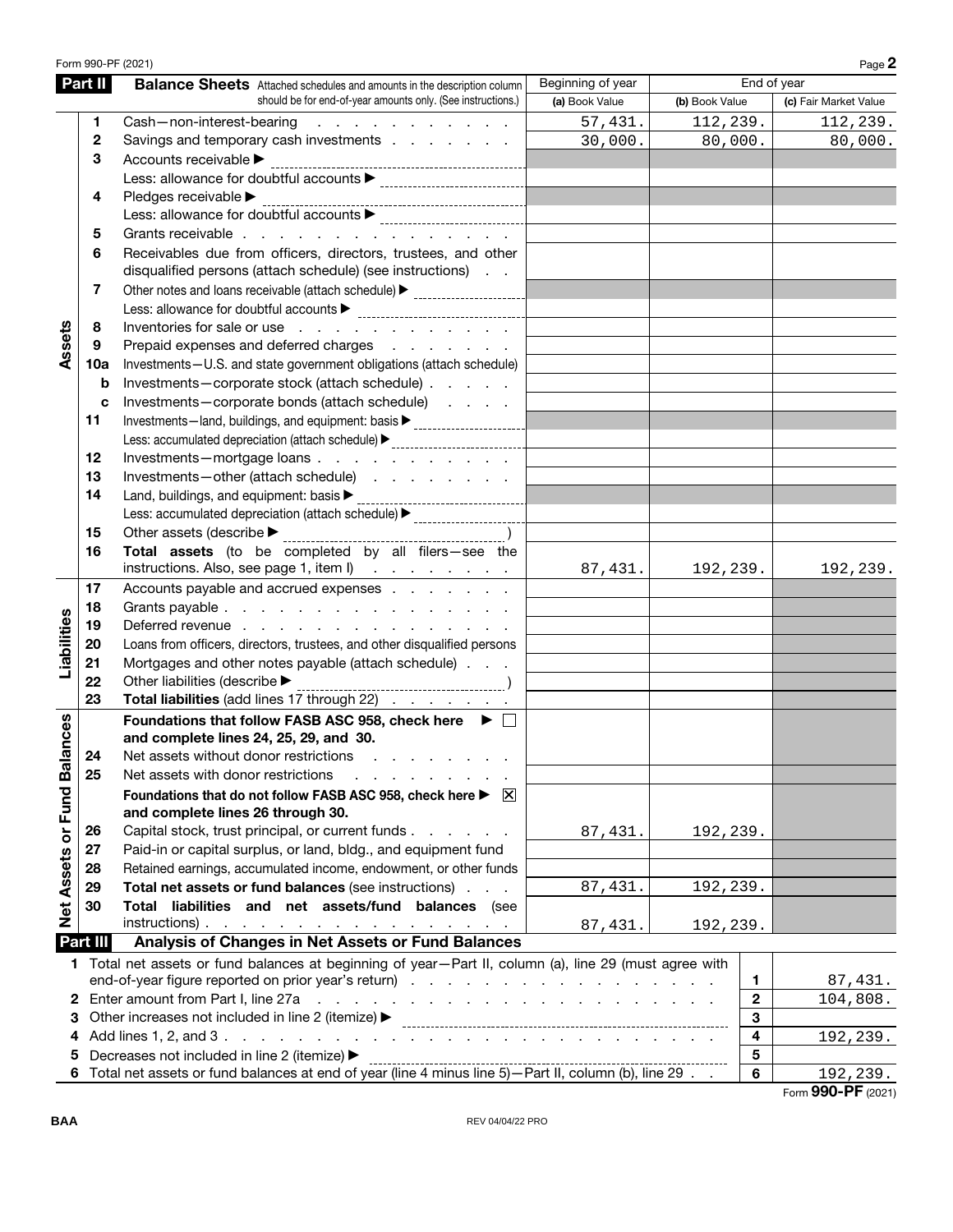|                | Form 990-PF (2021)                                                  |                                                                                                                                              |                                                                                 |                                                 |                                                       | Page $3$                                                                 |
|----------------|---------------------------------------------------------------------|----------------------------------------------------------------------------------------------------------------------------------------------|---------------------------------------------------------------------------------|-------------------------------------------------|-------------------------------------------------------|--------------------------------------------------------------------------|
| <b>Part IV</b> |                                                                     | <b>Capital Gains and Losses for Tax on Investment Income</b>                                                                                 |                                                                                 |                                                 |                                                       |                                                                          |
|                |                                                                     | (a) List and describe the kind(s) of property sold (for example, real estate,<br>2-story brick warehouse; or common stock, 200 shs. MLC Co.) |                                                                                 | (b) How acquired<br>P-Purchase<br>D-Donation    | (c) Date acquired<br>(mo., day, yr.)                  | (d) Date sold<br>(mo., day, yr.)                                         |
| 1a             |                                                                     |                                                                                                                                              |                                                                                 |                                                 |                                                       |                                                                          |
| b              |                                                                     |                                                                                                                                              |                                                                                 |                                                 |                                                       |                                                                          |
| c              |                                                                     |                                                                                                                                              |                                                                                 |                                                 |                                                       |                                                                          |
| d              |                                                                     |                                                                                                                                              |                                                                                 |                                                 |                                                       |                                                                          |
| e              |                                                                     |                                                                                                                                              |                                                                                 |                                                 |                                                       |                                                                          |
|                | (f) Depreciation allowed<br>(e) Gross sales price<br>(or allowable) |                                                                                                                                              | (g) Cost or other basis<br>plus expense of sale                                 |                                                 | (h) Gain or (loss)<br>$((e)$ plus $(f)$ minus $(g)$ ) |                                                                          |
| а              |                                                                     |                                                                                                                                              |                                                                                 |                                                 |                                                       |                                                                          |
| b              |                                                                     |                                                                                                                                              |                                                                                 |                                                 |                                                       |                                                                          |
| c              |                                                                     |                                                                                                                                              |                                                                                 |                                                 |                                                       |                                                                          |
| d              |                                                                     |                                                                                                                                              |                                                                                 |                                                 |                                                       |                                                                          |
| е              |                                                                     |                                                                                                                                              |                                                                                 |                                                 |                                                       |                                                                          |
|                |                                                                     | Complete only for assets showing gain in column (h) and owned by the foundation on 12/31/69.                                                 |                                                                                 |                                                 |                                                       | (I) Gains (Col. (h) gain minus<br>col. (k), but not less than $-0$ -) or |
|                | (i) FMV as of $12/31/69$                                            | (i) Adjusted basis<br>as of 12/31/69                                                                                                         |                                                                                 | (k) Excess of col. (i)<br>over col. (i), if any |                                                       | Losses (from col. (h))                                                   |
| а              |                                                                     |                                                                                                                                              |                                                                                 |                                                 |                                                       |                                                                          |
| b              |                                                                     |                                                                                                                                              |                                                                                 |                                                 |                                                       |                                                                          |
| c              |                                                                     |                                                                                                                                              |                                                                                 |                                                 |                                                       |                                                                          |
| d              |                                                                     |                                                                                                                                              |                                                                                 |                                                 |                                                       |                                                                          |
| е              |                                                                     |                                                                                                                                              |                                                                                 |                                                 |                                                       |                                                                          |
| 2              | Capital gain net income or (net capital loss)                       |                                                                                                                                              | If gain, also enter in Part I, line 7<br>If (loss), enter -0- in Part I, line 7 |                                                 | $\mathbf{2}$                                          |                                                                          |
| З              |                                                                     | Net short-term capital gain or (loss) as defined in sections 1222(5) and (6):                                                                |                                                                                 |                                                 |                                                       |                                                                          |
|                |                                                                     | If gain, also enter in Part I, line 8, column (c). See instructions. If (loss), enter -0- in $\vert$                                         |                                                                                 |                                                 |                                                       |                                                                          |
|                |                                                                     |                                                                                                                                              |                                                                                 |                                                 | 3                                                     |                                                                          |
| <b>Part V</b>  |                                                                     | Excise Tax Based on Investment Income (Section 4940(a), 4940(b), or 4948 - see instructions)                                                 |                                                                                 |                                                 |                                                       |                                                                          |
| 1a             |                                                                     | Exempt operating foundations described in section $4940(d)(2)$ , check here $\blacktriangleright \Box$ and enter "N/A" on line 1.            |                                                                                 |                                                 |                                                       |                                                                          |
|                | Date of ruling or determination letter:                             | All other domestic foundations enter 1.39% (0.0139) of line 27b. Exempt foreign organizations,                                               | (attach copy of letter if necessary-see instructions)                           |                                                 | 1                                                     |                                                                          |
| b              |                                                                     |                                                                                                                                              |                                                                                 |                                                 |                                                       |                                                                          |
| 2              |                                                                     | Tax under section 511 (domestic section 4947(a)(1) trusts and taxable foundations only; others, enter -0-)                                   |                                                                                 |                                                 | 2                                                     |                                                                          |
| 3              | Add lines 1 and 2<br><b>Contractor</b>                              |                                                                                                                                              |                                                                                 |                                                 | 3                                                     | 0.                                                                       |
| 4              |                                                                     | Subtitle A (income) tax (domestic section 4947(a)(1) trusts and taxable foundations only; others, enter -0-)                                 |                                                                                 |                                                 | 4                                                     |                                                                          |
| ວ              |                                                                     | Tax based on investment income. Subtract line 4 from line 3. If zero or less, enter -0-                                                      |                                                                                 |                                                 | 5                                                     | О.                                                                       |
| 6              | Credits/Payments:                                                   |                                                                                                                                              |                                                                                 |                                                 |                                                       |                                                                          |
| a              |                                                                     | 2021 estimated tax payments and 2020 overpayment credited to 2021                                                                            |                                                                                 | 6a                                              |                                                       |                                                                          |
| b              |                                                                     | Exempt foreign organizations—tax withheld at source                                                                                          |                                                                                 | 6b                                              |                                                       |                                                                          |
| c              |                                                                     | Tax paid with application for extension of time to file (Form 8868)                                                                          |                                                                                 | 6c                                              |                                                       |                                                                          |
| d              | Backup withholding erroneously withheld                             |                                                                                                                                              | and a straightful and a straight                                                | 6d                                              |                                                       |                                                                          |
| 7              |                                                                     | Total credits and payments. Add lines 6a through 6d                                                                                          | and the company of the company                                                  | and a state of                                  | $\overline{7}$                                        |                                                                          |
| 8              |                                                                     | Enter any penalty for underpayment of estimated tax. Check here $\Box$ if Form 2220 is attached                                              |                                                                                 |                                                 | 8                                                     |                                                                          |
| 9              |                                                                     | Tax due. If the total of lines 5 and 8 is more than line 7, enter amount owed                                                                |                                                                                 |                                                 | 9                                                     | 0.                                                                       |
| 10             |                                                                     | Overpayment. If line 7 is more than the total of lines 5 and 8, enter the amount overpaid                                                    |                                                                                 |                                                 | 10                                                    | $\boldsymbol{0}$ .                                                       |
| 11             |                                                                     | Enter the amount of line 10 to be: Credited to 2022 estimated tax >                                                                          |                                                                                 |                                                 | 11<br>Refunded                                        | 000 DE                                                                   |

Form **990-PF** (2021)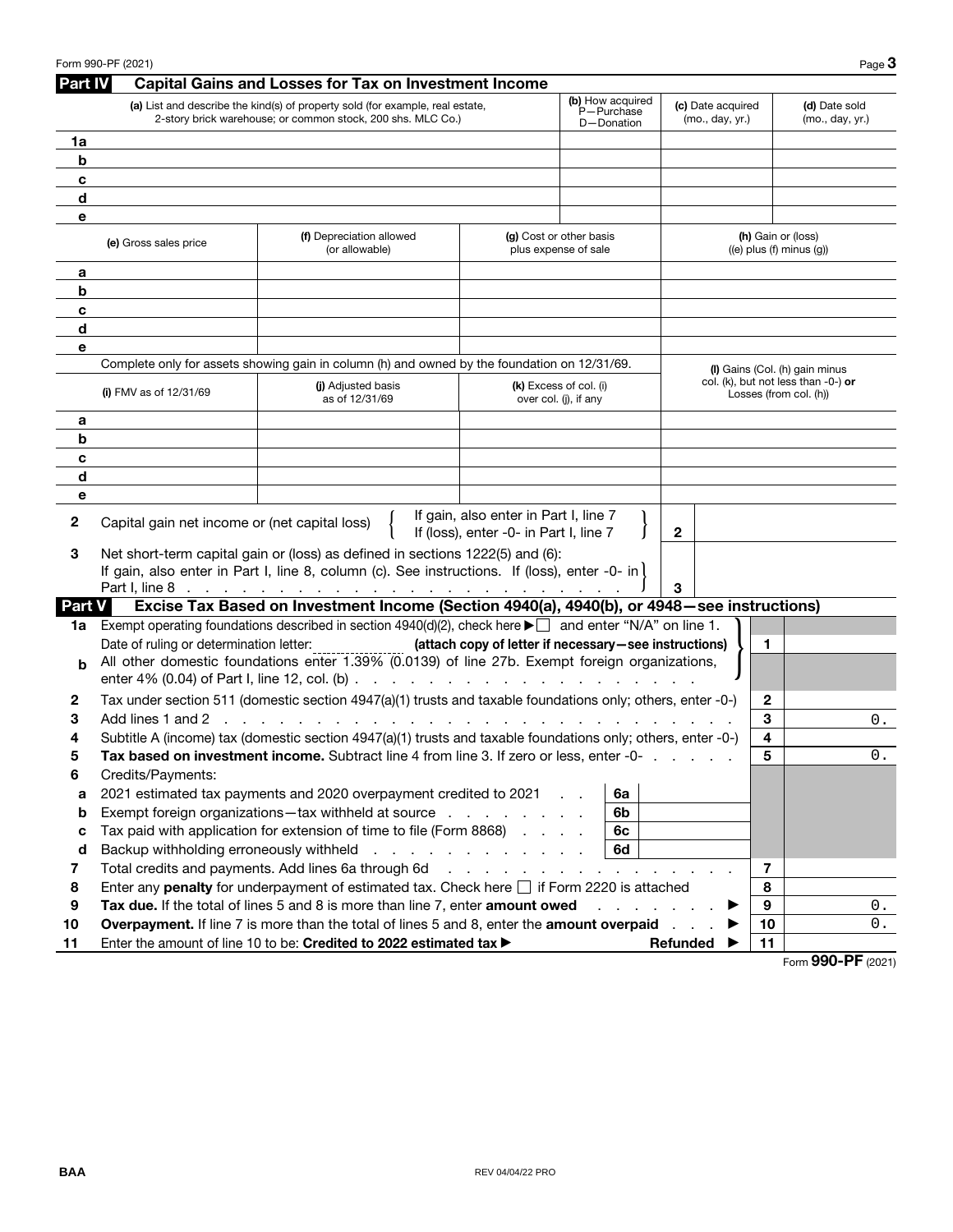|         | Form 990-PF (2021)                                                                                                                                                                                                                                                                                                                                                                                           |                      |                           | Page 4             |
|---------|--------------------------------------------------------------------------------------------------------------------------------------------------------------------------------------------------------------------------------------------------------------------------------------------------------------------------------------------------------------------------------------------------------------|----------------------|---------------------------|--------------------|
|         | <b>Part VI-A</b><br><b>Statements Regarding Activities</b>                                                                                                                                                                                                                                                                                                                                                   |                      |                           |                    |
|         | 1a During the tax year, did the foundation attempt to influence any national, state, or local legislation or did it<br>participate or intervene in any political campaign?<br>and the contract of the contract of the contract of the contract of the contract of the contract of the contract of the contract of the contract of the contract of the contract of the contract of the contract of the contra | 1a                   | Yes                       | No<br>$\times$     |
| b       | Did it spend more than \$100 during the year (either directly or indirectly) for political purposes? See the                                                                                                                                                                                                                                                                                                 |                      |                           |                    |
|         | instructions for the definition<br>de la caractería de la caractería de la caractería de la caractería de la<br>If the answer is "Yes" to 1a or 1b, attach a detailed description of the activities and copies of any materials<br>published or distributed by the foundation in connection with the activities.                                                                                             | 1 <sub>b</sub>       |                           | ×                  |
| c<br>d  | Did the foundation file Form 1120-POL for this year?<br>Enter the amount (if any) of tax on political expenditures (section 4955) imposed during the year:                                                                                                                                                                                                                                                   | 1 <sub>c</sub>       |                           | $\times$           |
| е       | (1) On the foundation. $\triangleright$ \$<br>(2) On foundation managers. $\triangleright$ \$<br>Enter the reimbursement (if any) paid by the foundation during the year for political expenditure tax imposed<br>on foundation managers. $\triangleright$ \$                                                                                                                                                |                      |                           |                    |
| 2       | Has the foundation engaged in any activities that have not previously been reported to the IRS?<br>If "Yes," attach a detailed description of the activities.                                                                                                                                                                                                                                                | $\mathbf{2}$         |                           | $\times$           |
| 3       | Has the foundation made any changes, not previously reported to the IRS, in its governing instrument, articles<br>of incorporation, or bylaws, or other similar instruments? If "Yes," attach a conformed copy of the changes.                                                                                                                                                                               | 3                    |                           | ×                  |
| 4а<br>b | Did the foundation have unrelated business gross income of \$1,000 or more during the year?                                                                                                                                                                                                                                                                                                                  | 4a<br>4 <sub>b</sub> |                           | $\times$           |
| 5       | Was there a liquidation, termination, dissolution, or substantial contraction during the year?                                                                                                                                                                                                                                                                                                               | 5                    |                           | $\times$           |
|         | If "Yes," attach the statement required by General Instruction T.                                                                                                                                                                                                                                                                                                                                            |                      |                           |                    |
| 6       | Are the requirements of section 508(e) (relating to sections 4941 through 4945) satisfied either:                                                                                                                                                                                                                                                                                                            |                      |                           |                    |
|         | . By language in the governing instrument, or                                                                                                                                                                                                                                                                                                                                                                |                      |                           |                    |
|         | . By state legislation that effectively amends the governing instrument so that no mandatory directions that                                                                                                                                                                                                                                                                                                 | 6                    |                           | $\times$           |
| 7       | Did the foundation have at least \$5,000 in assets at any time during the year? If "Yes," complete Part II, col. (c), and Part XIV                                                                                                                                                                                                                                                                           | $\overline{7}$       | $\boldsymbol{\mathsf{x}}$ |                    |
| 8a      | Enter the states to which the foundation reports or with which it is registered. See instructions.<br>WА                                                                                                                                                                                                                                                                                                     |                      |                           |                    |
| b       | If the answer is "Yes" to line 7, has the foundation furnished a copy of Form 990-PF to the Attorney General<br>(or designate) of each state as required by General Instruction G? If "No," attach explanation                                                                                                                                                                                               | 8b                   |                           | ×                  |
| 9       | Is the foundation claiming status as a private operating foundation within the meaning of section 4942(j)(3) or<br>4942(j)(5) for calendar year 2021 or the tax year beginning in 2021? See the instructions for Part XIII. If "Yes,"                                                                                                                                                                        | 9                    |                           | ×.                 |
| 10      | Did any persons become substantial contributors during the tax year? If "Yes," attach a schedule listing their                                                                                                                                                                                                                                                                                               | 10                   | $\times$                  |                    |
| 11      | At any time during the year, did the foundation, directly or indirectly, own a controlled entity within the<br>meaning of section 512(b)(13)? If "Yes," attach schedule. See instructions                                                                                                                                                                                                                    | 11                   |                           | ×.                 |
|         | Did the foundation make a distribution to a donor advised fund over which the foundation or a disqualified<br>person had advisory privileges? If "Yes," attach statement. See instructions                                                                                                                                                                                                                   | 12 <sup>2</sup>      |                           | ×.                 |
| 13      | Did the foundation comply with the public inspection requirements for its annual returns and exemption application?<br>Website address > www.FOLfoundation.com<br>--------------------------------                                                                                                                                                                                                           | 13                   | ×                         |                    |
| 14      | The books are in care of ▶ CURTIS EUN AND KEN SHOU<br>Telephone no. ▶ (253) 394-6372<br>Located at > 900 MERIDIAN AVE E MILTON WA<br>$ZIP+4$ $\triangleright$ 98354                                                                                                                                                                                                                                          |                      |                           |                    |
| 15      | Section 4947(a)(1) nonexempt charitable trusts filing Form 990-PF in lieu of Form 1041 - check here<br>and enter the amount of tax-exempt interest received or accrued during the year $\qquad \qquad \blacktriangleright$<br>  15                                                                                                                                                                           |                      |                           | $\Box$             |
| 16      | At any time during calendar year 2021, did the foundation have an interest in or a signature or other authority                                                                                                                                                                                                                                                                                              |                      | Yes                       | No                 |
|         |                                                                                                                                                                                                                                                                                                                                                                                                              | 16                   |                           | $\times$           |
|         | See the instructions for exceptions and filing requirements for FinCEN Form 114. If "Yes," enter the name of<br>the foreign country ▶                                                                                                                                                                                                                                                                        |                      |                           |                    |
|         |                                                                                                                                                                                                                                                                                                                                                                                                              |                      |                           | Form 990-PF (2021) |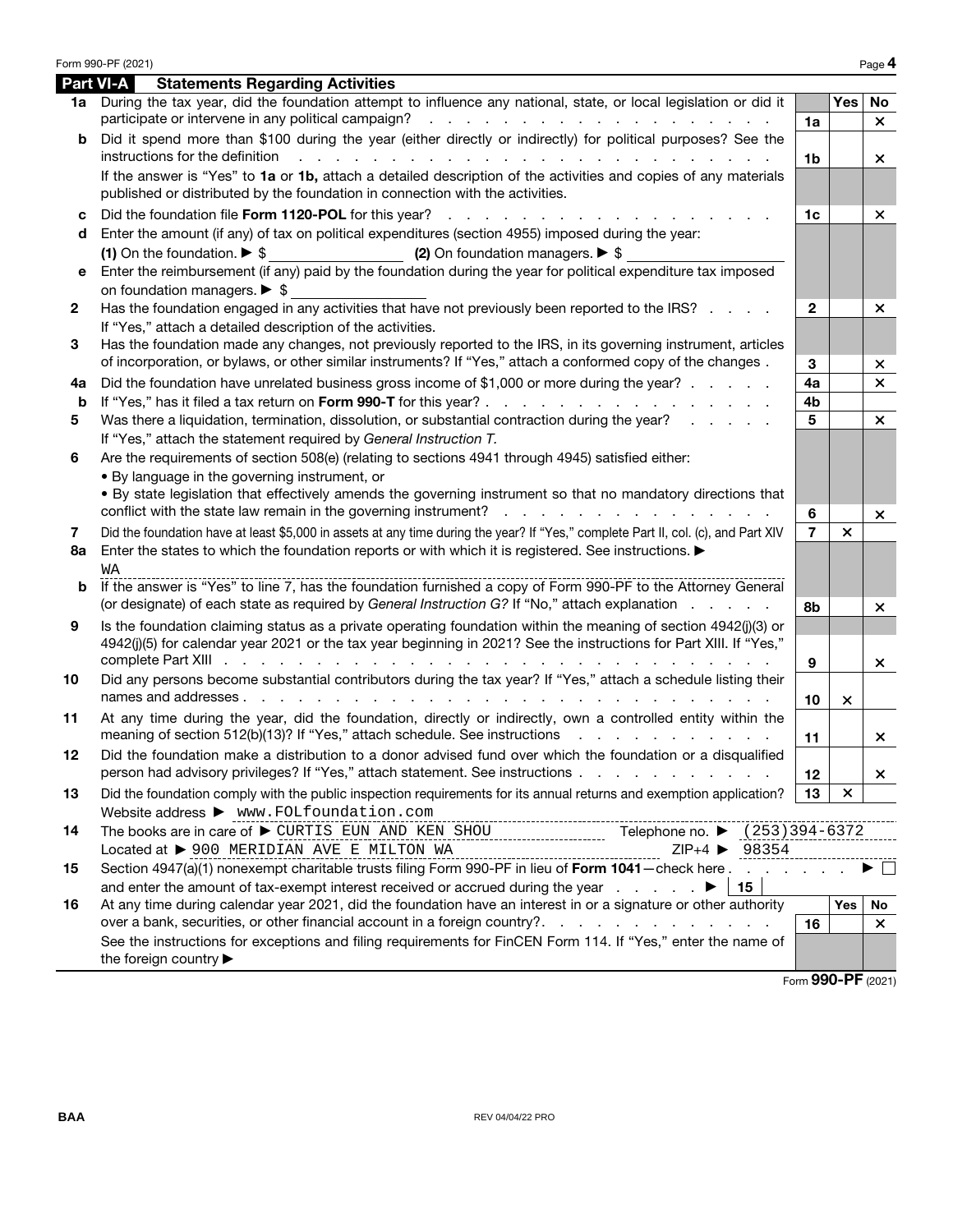|              | Form 990-PF (2021)                                                                                                                                                                                                                                            |                    |     | Page 5                    |
|--------------|---------------------------------------------------------------------------------------------------------------------------------------------------------------------------------------------------------------------------------------------------------------|--------------------|-----|---------------------------|
|              | <b>Part VI-B</b><br>Statements Regarding Activities for Which Form 4720 May Be Required                                                                                                                                                                       |                    |     |                           |
|              | File Form 4720 if any item is checked in the "Yes" column, unless an exception applies.                                                                                                                                                                       |                    | Yes | No                        |
|              | 1a During the year, did the foundation (either directly or indirectly):                                                                                                                                                                                       |                    |     |                           |
|              | (1) Engage in the sale or exchange, or leasing of property with a disqualified person?                                                                                                                                                                        | 1a(1)              |     | $\times$                  |
|              | (2) Borrow money from, lend money to, or otherwise extend credit to (or accept it from) a disqualified                                                                                                                                                        |                    |     |                           |
|              | person?                                                                                                                                                                                                                                                       | 1a(2)              |     | ×                         |
|              | (3) Furnish goods, services, or facilities to (or accept them from) a disqualified person?                                                                                                                                                                    | 1a(3)              |     | $\boldsymbol{\mathsf{x}}$ |
|              | (4) Pay compensation to, or pay or reimburse the expenses of, a disqualified person?<br>and the company of the company of                                                                                                                                     | 1a(4)              |     | $\boldsymbol{\times}$     |
|              | (5) Transfer any income or assets to a disqualified person (or make any of either available for the benefit or                                                                                                                                                |                    |     |                           |
|              |                                                                                                                                                                                                                                                               | 1a(5)              |     | ×                         |
|              | (6) Agree to pay money or property to a government official? (Exception. Check "No" if the foundation<br>agreed to make a grant to or to employ the official for a period after termination of government service, if                                         |                    |     |                           |
|              | terminating within 90 days.)<br>a construction of the construction of the construction of the construction of the construction of the construction of the construction of the construction of the construction of the construction of the construction of the | 1a(6)              |     | $\times$                  |
| b            | If any answer is "Yes" to $1a(1)$ -(6), did any of the acts fail to qualify under the exceptions described in                                                                                                                                                 |                    |     |                           |
|              | Regulations section 53.4941(d)-3 or in a current notice regarding disaster assistance? See instructions                                                                                                                                                       | 1b                 |     |                           |
| c            | Organizations relying on a current notice regarding disaster assistance, check here                                                                                                                                                                           |                    |     |                           |
| d            | Did the foundation engage in a prior year in any of the acts described in 1a, other than excepted acts, that<br>were not corrected before the first day of the tax year beginning in 2021?                                                                    |                    |     |                           |
|              | and a straightful and a straight and                                                                                                                                                                                                                          | 1d                 |     | ×                         |
| $\mathbf{2}$ | Taxes on failure to distribute income (section 4942) (does not apply for years the foundation was a private<br>operating foundation defined in section 4942(j)(3) or 4942(j)(5)):                                                                             |                    |     |                           |
| a            | At the end of tax year 2021, did the foundation have any undistributed income (Part XII, lines 6d and 6e) for<br>tax year(s) beginning before 2021?<br>.                                                                                                      | 2a                 |     | ×                         |
|              | If "Yes," list the years $\blacktriangleright$ 20, 20, 20, 20, 20                                                                                                                                                                                             |                    |     |                           |
| b            | Are there any years listed in 2a for which the foundation is not applying the provisions of section $4942(a)(2)$                                                                                                                                              |                    |     |                           |
|              | (relating to incorrect valuation of assets) to the year's undistributed income? (If applying section 4942(a)(2) to                                                                                                                                            |                    |     |                           |
|              | all years listed, answer "No" and attach statement – see instructions.)                                                                                                                                                                                       | 2 <sub>b</sub>     |     | ×                         |
| c            | If the provisions of section $4942(a)(2)$ are being applied to any of the years listed in 2a, list the years here.                                                                                                                                            |                    |     |                           |
|              | $\triangleright$ 20, 20, 20, 20, 20                                                                                                                                                                                                                           |                    |     |                           |
| За           | Did the foundation hold more than a 2% direct or indirect interest in any business enterprise at any time                                                                                                                                                     |                    |     |                           |
|              | during the year?                                                                                                                                                                                                                                              | 3a                 |     | $\times$                  |
| b            | If "Yes," did it have excess business holdings in 2021 as a result of (1) any purchase by the foundation or                                                                                                                                                   |                    |     |                           |
|              | disqualified persons after May 26, 1969; (2) the lapse of the 5-year period (or longer period approved by the                                                                                                                                                 |                    |     |                           |
|              | Commissioner under section 4943(c)(7)) to dispose of holdings acquired by gift or bequest; or (3) the lapse of                                                                                                                                                |                    |     |                           |
|              | the 10-, 15-, or 20-year first phase holding period? (Use Form 4720, Schedule C, to determine if the                                                                                                                                                          |                    |     |                           |
|              |                                                                                                                                                                                                                                                               | 3b                 |     |                           |
| 4a<br>b      | Did the foundation invest during the year any amount in a manner that would jeopardize its charitable purposes?<br>Did the foundation make any investment in a prior year (but after December 31, 1969) that could jeopardize its                             | 4a                 |     | $\times$                  |
|              | charitable purpose that had not been removed from jeopardy before the first day of the tax year beginning in 2021?                                                                                                                                            | 4b                 |     | $\times$                  |
|              |                                                                                                                                                                                                                                                               | Form 990-PF (2021) |     |                           |
| <b>BAA</b>   | REV 04/04/22 PRO                                                                                                                                                                                                                                              |                    |     |                           |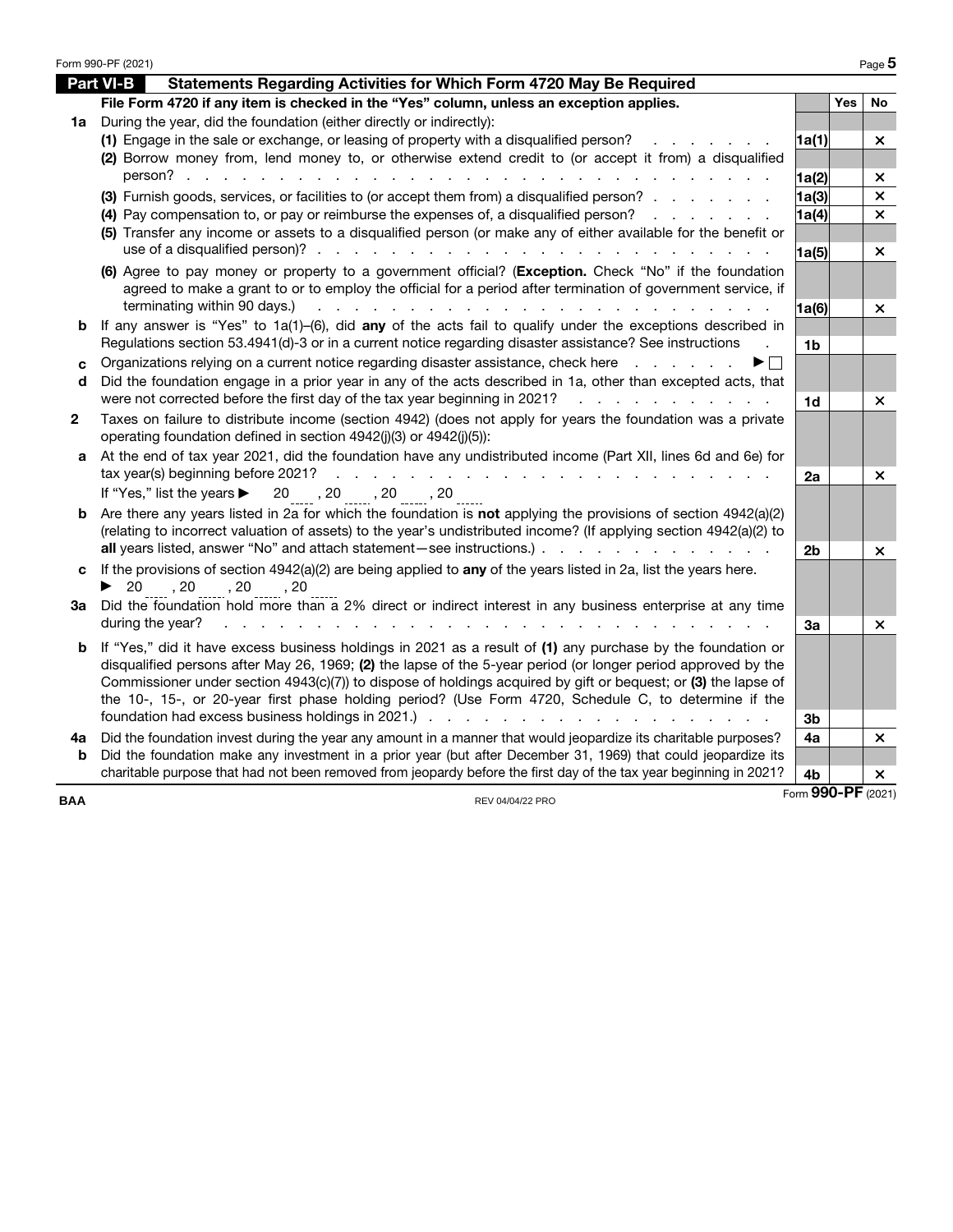|    | Form 990-PF (2021)                                                                                                                                                                            |       |            | Page 6                    |
|----|-----------------------------------------------------------------------------------------------------------------------------------------------------------------------------------------------|-------|------------|---------------------------|
|    | <b>Part VI-B</b><br>Statements Regarding Activities for Which Form 4720 May Be Required (continued)                                                                                           |       |            |                           |
| 5а | During the year, did the foundation pay or incur any amount to:                                                                                                                               |       | <b>Yes</b> | <b>No</b>                 |
|    | (1) Carry on propaganda, or otherwise attempt to influence legislation (section 4945(e))?                                                                                                     | 5a(1) |            | $\times$                  |
|    | (2) Influence the outcome of any specific public election (see section 4955); or to carry on, directly or                                                                                     |       |            |                           |
|    |                                                                                                                                                                                               | 5a(2) |            | $\times$                  |
|    | (3) Provide a grant to an individual for travel, study, or other similar purposes?                                                                                                            | 5a(3) |            | $\times$                  |
|    | (4) Provide a grant to an organization other than a charitable, etc., organization described in section 4945(d)                                                                               |       |            |                           |
|    | $(4)(A)?$ See instructions $\cdots$ $\cdots$ $\cdots$ $\cdots$ $\cdots$ $\cdots$ $\cdots$ $\cdots$ $\cdots$ $\cdots$ $\cdots$                                                                 | 5a(4) |            | $\boldsymbol{\mathsf{x}}$ |
|    | (5) Provide for any purpose other than religious, charitable, scientific, literary, or educational purposes, or for                                                                           |       |            |                           |
|    |                                                                                                                                                                                               | 5a(5) |            | $\boldsymbol{\times}$     |
| b  | If any answer is "Yes" to $5a(1)$ –(5), did any of the transactions fail to qualify under the exceptions described                                                                            |       |            |                           |
|    | in Regulations section 53.4945 or in a current notice regarding disaster assistance? See instructions                                                                                         | 5b    |            | $\times$                  |
| c  | Organizations relying on a current notice regarding disaster assistance, check here<br>$\blacktriangleright$ $\vdash$                                                                         |       |            |                           |
| d  | If the answer is "Yes" to question 5a(4), does the foundation claim exemption from the tax because it                                                                                         |       |            |                           |
|    |                                                                                                                                                                                               | 5d    |            |                           |
| 6а | If "Yes," attach the statement required by Regulations section 53.4945-5(d).<br>Did the foundation, during the year, receive any funds, directly or indirectly, to pay premiums on a personal |       |            |                           |
|    | benefit contract?                                                                                                                                                                             | 6а    |            | $\times$                  |
| b  | Did the foundation, during the year, pay premiums, directly or indirectly, on a personal benefit contract? .                                                                                  | 6b    |            | $\mathsf{x}$              |
|    | If "Yes" to 6b, file Form 8870.                                                                                                                                                               |       |            |                           |
| 7а | At any time during the tax year, was the foundation a party to a prohibited tax shelter transaction?                                                                                          | 7a    |            | $\mathsf{x}$              |
| b  | If "Yes," did the foundation receive any proceeds or have any net income attributable to the transaction? .                                                                                   | 7b    |            | $\mathsf{x}$              |
| 8  | Is the foundation subject to the section 4960 tax on payment(s) of more than \$1,000,000 in remuneration or                                                                                   |       |            |                           |
|    | excess parachute payment(s) during the year?.                                                                                                                                                 | 8     |            |                           |
|    | Information About Officers, Directors, Trustees, Foundation Managers, Highly Paid Employees,<br><b>Part VII</b>                                                                               |       |            |                           |
|    |                                                                                                                                                                                               |       |            |                           |

**and Contractors**

**1 List all officers, directors, trustees, and foundation managers and their compensation. See instructions.**

| (a) Name and address                       | (b) Title, and average<br>hours per week<br>devoted to position | (c) Compensation<br>(If not paid,<br>enter $-0$ -) | (d) Contributions to<br>employee benefit plans<br>and deferred compensation | (e) Expense account,<br>other allowances |
|--------------------------------------------|-----------------------------------------------------------------|----------------------------------------------------|-----------------------------------------------------------------------------|------------------------------------------|
| PAUL EUN                                   | PRESIDENT/CEO                                                   |                                                    |                                                                             |                                          |
| 1808 109TH AVE CT E EDGEWOOD WA 98372      | 8.001                                                           | 0.                                                 |                                                                             |                                          |
| CURTIS EUN                                 | <b>COO</b>                                                      |                                                    |                                                                             |                                          |
| 1415 S GRAMERCY PLACE LOS ANGELES CA 90019 | 10.00                                                           | 0.                                                 |                                                                             |                                          |
| KEN SHOU                                   | TREASURER                                                       |                                                    |                                                                             |                                          |
| 34150 56TH AVE S AUBURN WA 98001           | 1.00                                                            | 0.                                                 |                                                                             |                                          |
| See Statement                              |                                                                 |                                                    |                                                                             |                                          |
|                                            | 13.30                                                           | 0.                                                 |                                                                             |                                          |

### **2 Compensation of five highest-paid employees (other than those included on line 1—see instructions). If none, enter "NONE."**

| (a) Name and address of each employee paid more than \$50,000                                                   | (b) Title, and average<br>hours per week<br>devoted to position | (c) Compensation | (d) Contributions to<br>employee benefit<br>plans and deferred<br>compensation | (e) Expense account,<br>other allowances |
|-----------------------------------------------------------------------------------------------------------------|-----------------------------------------------------------------|------------------|--------------------------------------------------------------------------------|------------------------------------------|
| none                                                                                                            |                                                                 |                  |                                                                                |                                          |
|                                                                                                                 |                                                                 |                  |                                                                                |                                          |
|                                                                                                                 |                                                                 |                  |                                                                                |                                          |
|                                                                                                                 |                                                                 |                  |                                                                                |                                          |
|                                                                                                                 |                                                                 |                  |                                                                                |                                          |
| Total number of other employees paid over \$50,000<br>$\mathbf{z} = \mathbf{z} + \mathbf{z}$ . The $\mathbf{z}$ |                                                                 |                  |                                                                                | 0                                        |
| <b>BAA</b>                                                                                                      | REV 04/04/22 PRO                                                |                  |                                                                                | Form 990-PF (2021)                       |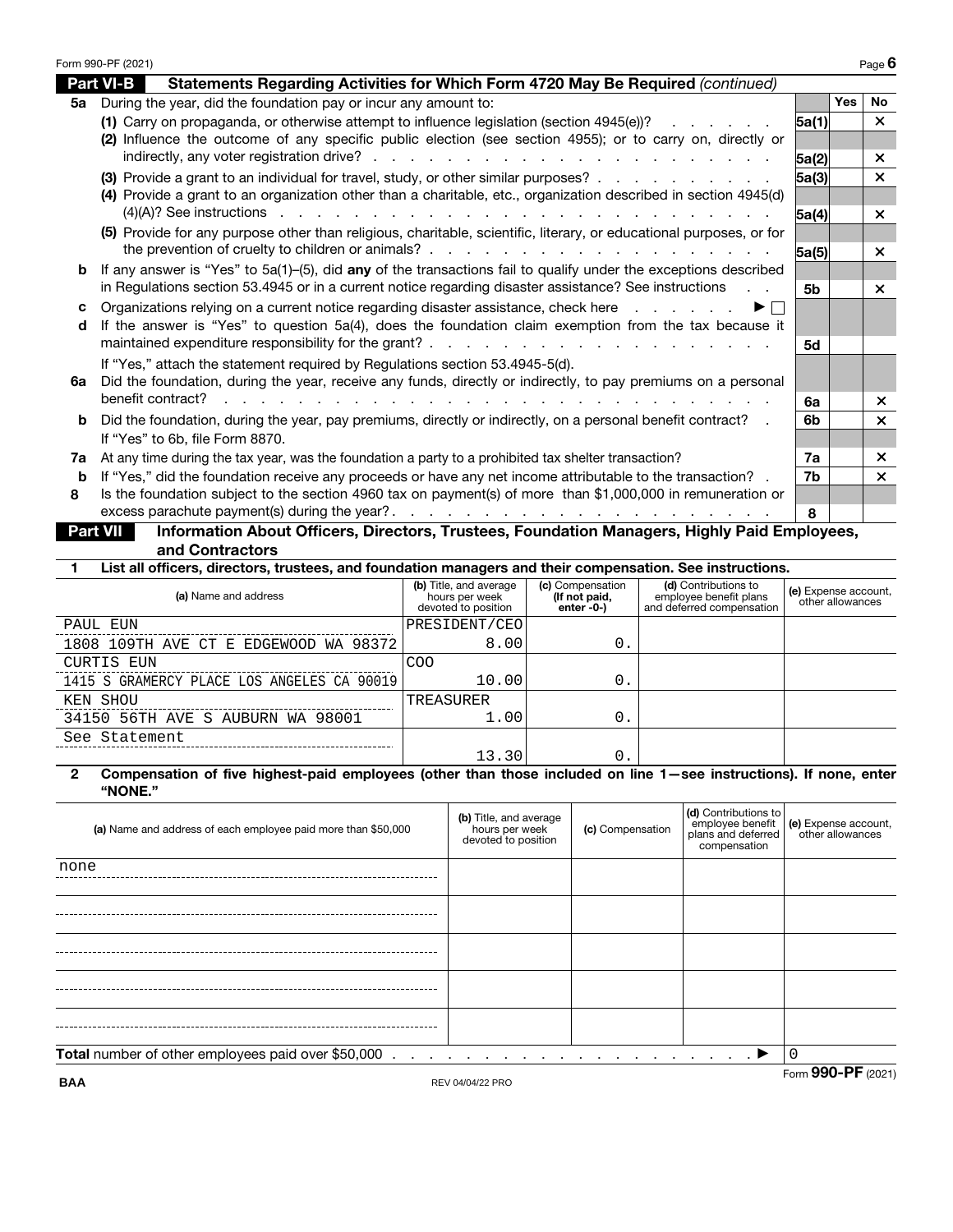|      | Information About Officers, Directors, Trustees, Foundation Managers, Highly Paid Employees,<br>Part VII<br>and Contractors (continued)                                                                                                                   |                   |
|------|-----------------------------------------------------------------------------------------------------------------------------------------------------------------------------------------------------------------------------------------------------------|-------------------|
| 3    | Five highest-paid independent contractors for professional services. See instructions. If none, enter "NONE."                                                                                                                                             |                   |
|      | (a) Name and address of each person paid more than \$50,000<br>(b) Type of service                                                                                                                                                                        | (c) Compensation  |
| NONE |                                                                                                                                                                                                                                                           |                   |
|      |                                                                                                                                                                                                                                                           |                   |
|      |                                                                                                                                                                                                                                                           |                   |
|      |                                                                                                                                                                                                                                                           |                   |
|      |                                                                                                                                                                                                                                                           |                   |
|      |                                                                                                                                                                                                                                                           |                   |
|      | Total number of others receiving over \$50,000 for professional services<br>ا الأمريكي المتحدة المتحدة المتحدة المتحدة المتحدة المتحدة المتحدة المتحدة المتحدة المتحدة المتحدة ا                                                                          | 0                 |
|      | <b>Summary of Direct Charitable Activities</b><br><b>Part VIII-A</b>                                                                                                                                                                                      |                   |
|      | List the foundation's four largest direct charitable activities during the tax year. Include relevant statistical information such as the number of<br>organizations and other beneficiaries served, conferences convened, research papers produced, etc. | <b>Expenses</b>   |
| 1.   | Grocery distribution- free grocery distribution program to low income families<br>in Auburn and Federal Way WA. We celebrated the 100th distribution event in<br>April 2021. During the year we served 498 families and 2,156 individuals.                | 8,850.            |
| 2    | Uganda Schools- For much of the year, our schools were closed due to the                                                                                                                                                                                  |                   |
|      | pandemic. They reopened just recently. The Ugandan government is imposing new<br>vocational training requirements for all secondary schools this year.                                                                                                    | 43,080.           |
| з    | Uganga Bukobero Community Health Center- Construction is now underway.                                                                                                                                                                                    |                   |
|      |                                                                                                                                                                                                                                                           | 3,570.            |
| 4    | Social Justice Project- This is a new project started in 2021 with the<br>goal of raising public awareness regarding all forms of injustice in our<br>society.                                                                                            | 5,260.            |
|      | <b>Part VIII-B</b><br><b>Summary of Program-Related Investments (see instructions)</b>                                                                                                                                                                    |                   |
|      | Describe the two largest program-related investments made by the foundation during the tax year on lines 1 and 2.                                                                                                                                         | Amount            |
| 1    |                                                                                                                                                                                                                                                           |                   |
| 2    |                                                                                                                                                                                                                                                           |                   |
|      |                                                                                                                                                                                                                                                           |                   |
|      | All other program-related investments. See instructions.                                                                                                                                                                                                  |                   |
| 3    |                                                                                                                                                                                                                                                           |                   |
|      | Total. Add lines 1 through 3                                                                                                                                                                                                                              |                   |
|      | and a series of the contract of the contract of the contract of                                                                                                                                                                                           | Eorm 990-PF (2021 |

**BAA** REV 04/04/22 PRO

Form **990-PF** (2021)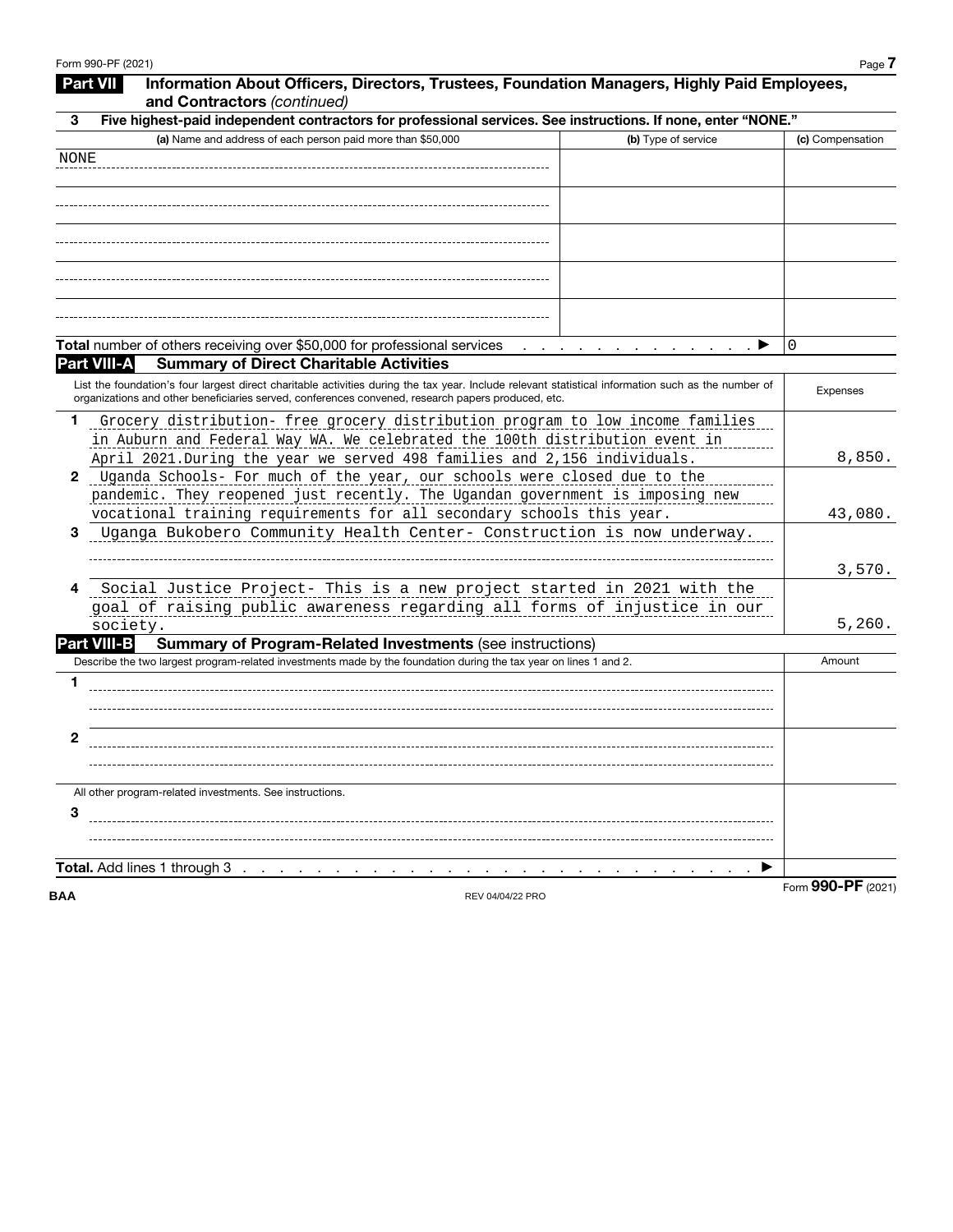|              | Form 990-PF (2021)                                                                                                                                                                                                                                   |                    | Page 8 |
|--------------|------------------------------------------------------------------------------------------------------------------------------------------------------------------------------------------------------------------------------------------------------|--------------------|--------|
| Part IX      | Minimum Investment Return (All domestic foundations must complete this part. Foreign foundations,                                                                                                                                                    |                    |        |
|              | see instructions.)                                                                                                                                                                                                                                   |                    |        |
| 1            | Fair market value of assets not used (or held for use) directly in carrying out charitable, etc.,                                                                                                                                                    |                    |        |
|              | purposes:                                                                                                                                                                                                                                            |                    |        |
| а            |                                                                                                                                                                                                                                                      | 1a                 |        |
| b            | Average of monthly cash balances<br>the contract of the contract of the contract of the contract of the contract of the contract of the contract of                                                                                                  | 1 <sub>b</sub>     |        |
| c            |                                                                                                                                                                                                                                                      | 1 <sub>c</sub>     |        |
| d            | <b>Total</b> (add lines 1a, b, and c)<br>the contract of the contract of the contract of the contract of the contract of                                                                                                                             | 1 <sub>d</sub>     |        |
| е            | Reduction claimed for blockage or other factors reported on lines 1a and                                                                                                                                                                             |                    |        |
|              | 1c (attach detailed explanation). $\ldots$ $\ldots$ $\ldots$ $\ldots$ $\ldots$ $\ldots$   1e                                                                                                                                                         |                    |        |
| $\mathbf{2}$ |                                                                                                                                                                                                                                                      | $\mathbf{2}$       |        |
| 3            |                                                                                                                                                                                                                                                      | 3                  | 0.     |
| 4            | Cash deemed held for charitable activities. Enter 1.5% (0.015) of line 3 (for greater amount, see                                                                                                                                                    |                    |        |
|              |                                                                                                                                                                                                                                                      | 4                  | $0$ .  |
| 5            | <b>Net value of noncharitable-use assets.</b> Subtract line 4 from line 3 and the state of noncharitable use                                                                                                                                         | 5                  | $0$ .  |
| 6            |                                                                                                                                                                                                                                                      | 6                  | $0$ .  |
| Part X       | Distributable Amount (see instructions) (Section 4942(j)(3) and (j)(5) private operating foundations                                                                                                                                                 |                    |        |
|              | and certain foreign organizations, check here $\blacktriangleright \Box$ and do not complete this part.)                                                                                                                                             |                    |        |
| 1            | Minimum investment return from Part IX, line 6<br>المتعاطي والمتعاطي والمتعاط والمتعاط والمتعاطي والمتعاط                                                                                                                                            | $\mathbf{1}$       | $0$ .  |
| 2a           | Tax on investment income for 2021 from Part V, line 5<br>2a<br>$0$ .                                                                                                                                                                                 |                    |        |
| b            | Income tax for 2021. (This does not include the tax from Part V.)<br>2 <sub>b</sub>                                                                                                                                                                  |                    |        |
| C            | Add lines 2a and 2b<br>and a construction of the construction of the construction of the construction of the construction of the construction of the construction of the construction of the construction of the construction of the construction of | 2c                 | 0.     |
| 3            | Distributable amount before adjustments. Subtract line 2c from line 1                                                                                                                                                                                | 3                  | 0.     |
| 4            | Recoveries of amounts treated as qualifying distributions                                                                                                                                                                                            | 4                  |        |
| 5            |                                                                                                                                                                                                                                                      | 5                  | 0.     |
| 6            |                                                                                                                                                                                                                                                      | 6                  |        |
| 7            | Distributable amount as adjusted. Subtract line 6 from line 5. Enter here and on Part XII,                                                                                                                                                           |                    |        |
|              |                                                                                                                                                                                                                                                      | $\overline{7}$     | 0.     |
|              | <b>Part XI</b> Qualifying Distributions (see instructions)                                                                                                                                                                                           |                    |        |
| 1.           | Amounts paid (including administrative expenses) to accomplish charitable, etc., purposes:                                                                                                                                                           |                    |        |
| a            | Expenses, contributions, gifts, etc. - total from Part I, column (d), line 26                                                                                                                                                                        | 1a                 |        |
| b            |                                                                                                                                                                                                                                                      | 1 <sub>b</sub>     |        |
| $\mathbf{2}$ | Amounts paid to acquire assets used (or held for use) directly in carrying out charitable, etc.,                                                                                                                                                     |                    |        |
|              | purposes.<br>the contract of the contract of the contract of the contract of the contract of the contract of the contract of                                                                                                                         | $\overline{2}$     |        |
| 3            | Amounts set aside for specific charitable projects that satisfy the:                                                                                                                                                                                 |                    |        |
| a            |                                                                                                                                                                                                                                                      | За                 |        |
| b            |                                                                                                                                                                                                                                                      | 3 <sub>b</sub>     |        |
| 4            | <b>Qualifying distributions.</b> Add lines 1a through 3b. Enter here and on Part XII, line 4.                                                                                                                                                        | 4                  |        |
| <b>BAA</b>   | REV 04/04/22 PRO                                                                                                                                                                                                                                     | Form 990-PF (2021) |        |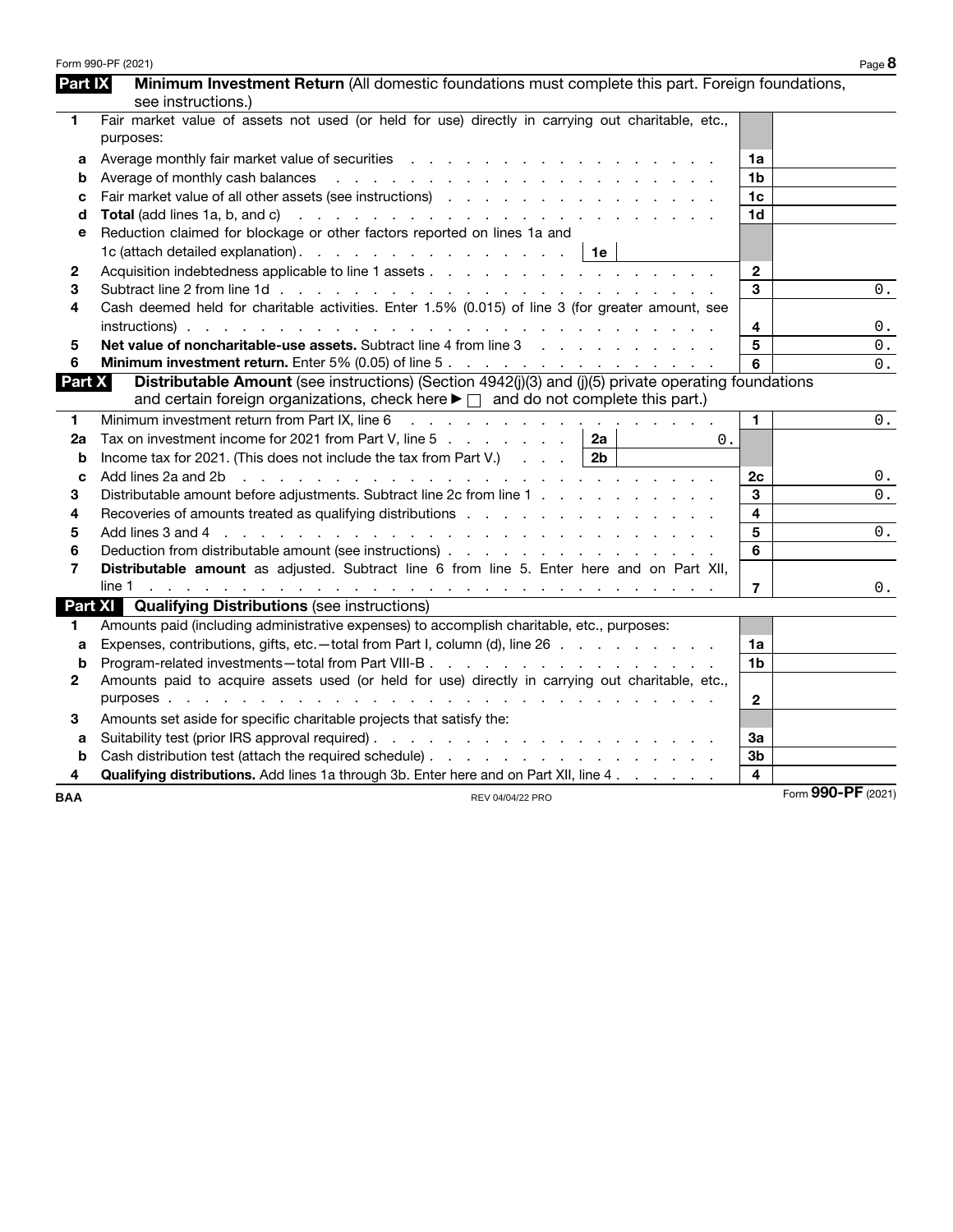| Part XII     | <b>Undistributed Income</b> (see instructions)                                                                                |               |                            |             |             |
|--------------|-------------------------------------------------------------------------------------------------------------------------------|---------------|----------------------------|-------------|-------------|
|              |                                                                                                                               | (a)<br>Corpus | (b)<br>Years prior to 2020 | (c)<br>2020 | (d)<br>2021 |
| 1            | Distributable amount for 2021 from Part X, line 7                                                                             |               |                            |             | $0$ .       |
| $\mathbf{2}$ | Undistributed income, if any, as of the end of 2021:                                                                          |               |                            |             |             |
| a            | Enter amount for 2020 only                                                                                                    |               |                            |             |             |
| b            | Total for prior years: 20, 30, 20                                                                                             |               |                            |             |             |
| 3            | Excess distributions carryover, if any, to 2021:                                                                              |               |                            |             |             |
| a            | From 2016 $\ldots$ $\ldots$ $\ldots$<br>0.                                                                                    |               |                            |             |             |
| b            | 0.<br>From 2017 $\, \cdot \,$ $\, \cdot \,$ $\, \cdot \,$ $\, \cdot \,$ $\,$ $\,$                                             |               |                            |             |             |
| C            | 0.<br>From 2018 $\, \ldots \, \ldots \, \,$                                                                                   |               |                            |             |             |
| d            | 0.                                                                                                                            |               |                            |             |             |
| е            | 0.<br>From 2020<br>المنابذ والمنابذة                                                                                          |               |                            |             |             |
| f            | Total of lines 3a through e                                                                                                   | 0.            |                            |             |             |
| 4            | Qualifying distributions for 2021 from Part XI,                                                                               |               |                            |             |             |
|              | line 4: $\triangleright$ \$                                                                                                   |               |                            |             |             |
| a            | Applied to 2020, but not more than line 2a.                                                                                   |               |                            |             |             |
| b            | Applied to undistributed income of prior years                                                                                |               |                            |             |             |
|              | (Election required - see instructions)                                                                                        |               |                            |             |             |
| C            | Treated as distributions out of corpus (Election                                                                              |               |                            |             |             |
|              | required-see instructions)                                                                                                    |               |                            |             |             |
| d            | Applied to 2021 distributable amount<br>$\sim$ $\sim$ $\sim$                                                                  |               |                            |             |             |
| е<br>5       | Remaining amount distributed out of corpus<br>Excess distributions carryover applied to 2021                                  | 0.            |                            |             |             |
|              | (If an amount appears in column (d), the same                                                                                 |               |                            |             |             |
|              | amount must be shown in column (a).)                                                                                          |               |                            |             |             |
| 6            | Enter the net total of each column as                                                                                         |               |                            |             |             |
|              | indicated below:                                                                                                              |               |                            |             |             |
| a            | Corpus. Add lines 3f, 4c, and 4e. Subtract line 5                                                                             | 0.            |                            |             |             |
| b            | Prior years' undistributed income. Subtract                                                                                   |               |                            |             |             |
|              | line 4b from line 2b<br>.                                                                                                     |               | 0.                         |             |             |
| c            | Enter the amount of prior years' undistributed                                                                                |               |                            |             |             |
|              | income for which a notice of deficiency has                                                                                   |               |                            |             |             |
|              | been issued, or on which the section 4942(a)<br>tax has been previously assessed                                              |               |                            |             |             |
|              | Subtract line 6c from line 6b. Taxable                                                                                        |               |                            |             |             |
| d            | amount-see instructions<br>and the control of the con-                                                                        |               | $0$ .                      |             |             |
|              | Undistributed income for 2020. Subtract line                                                                                  |               |                            |             |             |
|              | 4a from line 2a. Taxable amount-see                                                                                           |               |                            |             |             |
|              | instructions                                                                                                                  |               |                            | 0.          |             |
| f            | Undistributed income for 2021. Subtract lines                                                                                 |               |                            |             |             |
|              | 4d and 5 from line 1. This amount must be                                                                                     |               |                            |             |             |
|              | distributed in 2022 $\ldots$ , $\ldots$                                                                                       |               |                            |             | $0$ .       |
| 7            | Amounts treated as distributions out of corpus                                                                                |               |                            |             |             |
|              | to satisfy requirements imposed by section                                                                                    |               |                            |             |             |
|              | 170(b)(1)(F) or 4942(g)(3) (Election may be                                                                                   |               |                            |             |             |
|              | required-see instructions)                                                                                                    |               |                            |             |             |
| 8            | Excess distributions carryover from 2016 not                                                                                  |               |                            |             |             |
|              | applied on line 5 or line 7 (see instructions).                                                                               | $0$ .         |                            |             |             |
| 9            | Excess distributions carryover to 2022.<br>Subtract lines 7 and 8 from line 6a<br>$\mathbf{L} = \mathbf{L} \times \mathbf{L}$ | 0.            |                            |             |             |
| 10           | Analysis of line 9:                                                                                                           |               |                            |             |             |
| a            | Excess from 2017<br>0.                                                                                                        |               |                            |             |             |
| b            | $\overline{0}$ .<br>Excess from 2018                                                                                          |               |                            |             |             |
| C            | $0$ .<br>Excess from 2019                                                                                                     |               |                            |             |             |
| d            | $0$ .<br>Excess from 2020 $\ldots$ $\ldots$                                                                                   |               |                            |             |             |
| е            | $0$ .<br>Excess from 2021 $\ldots$                                                                                            |               |                            |             |             |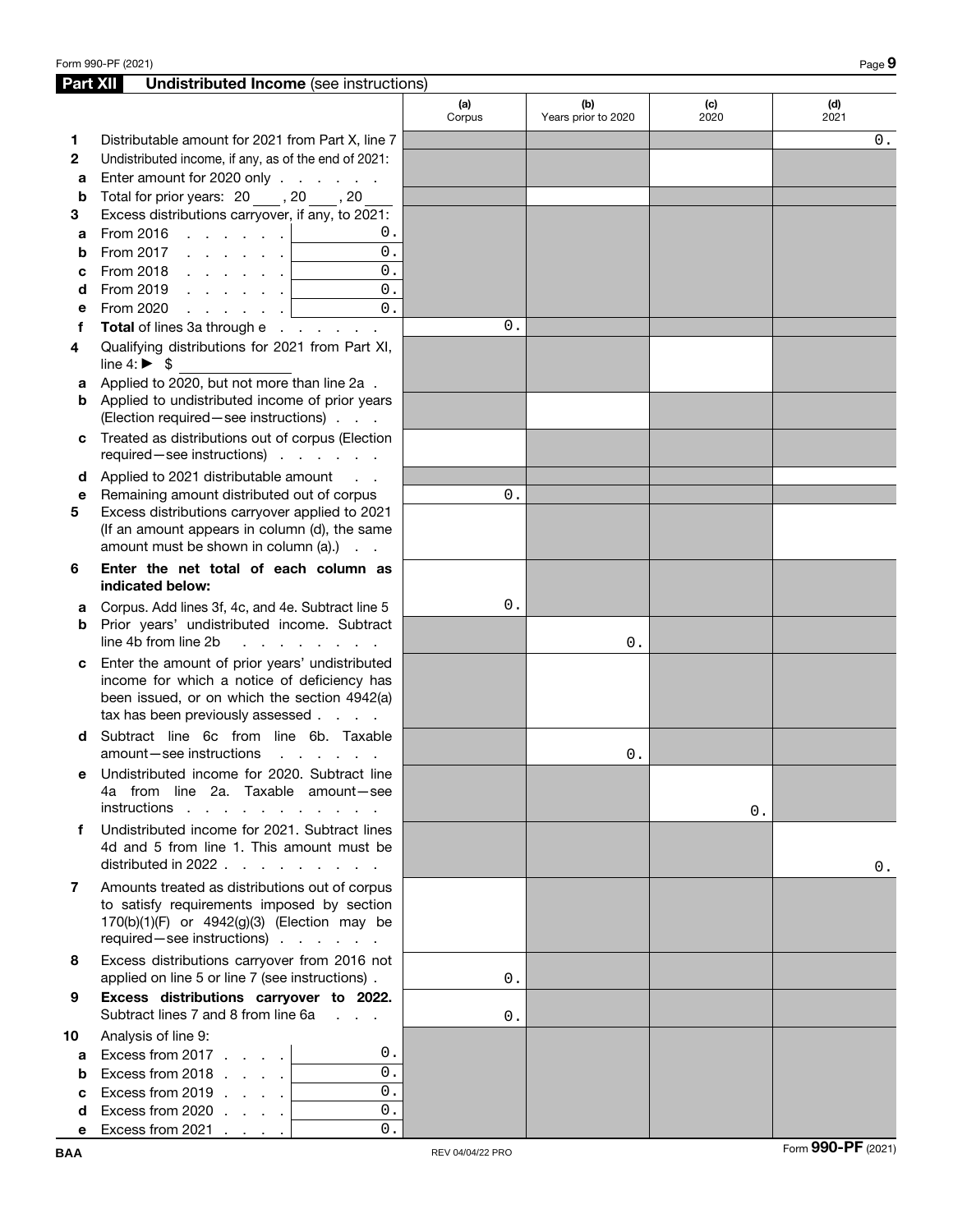|                  | Form 990-PF (2021)                                                                                                                                                                                                                                                                                   |          |          |               |            | Page 10   |
|------------------|------------------------------------------------------------------------------------------------------------------------------------------------------------------------------------------------------------------------------------------------------------------------------------------------------|----------|----------|---------------|------------|-----------|
| <b>Part XIII</b> | <b>Private Operating Foundations (see instructions and Part VI-A, question 9)</b>                                                                                                                                                                                                                    |          |          |               |            | N/A       |
|                  | 1a If the foundation has received a ruling or determination letter that it is a private operating<br>foundation, and the ruling is effective for 2021, enter the date of the ruling                                                                                                                  |          |          | ▶             | 05/29/2012 |           |
| b                | Check box to indicate whether the foundation is a private operating foundation described in section $\boxed{X}$ 4942(j)(3) or $\boxed{}$ 4942(j)(5)                                                                                                                                                  |          |          |               |            |           |
| 2a               | Enter the lesser of the adjusted net                                                                                                                                                                                                                                                                 | Tax year |          | Prior 3 years |            | (e) Total |
|                  | income from Part I or the minimum<br>investment return from Part IX for                                                                                                                                                                                                                              | (a) 2021 | (b) 2020 | $(c)$ 2019    | $(d)$ 2018 |           |
|                  | each year listed $\ldots$ $\ldots$ $\ldots$                                                                                                                                                                                                                                                          |          |          | 0.            | 0.         |           |
| b                | 85% (0.85) of line 2a<br>and the company of the company                                                                                                                                                                                                                                              |          |          |               |            |           |
| C                | Qualifying distributions from Part XI,                                                                                                                                                                                                                                                               |          |          |               |            |           |
|                  | line 4, for each year listed $\ldots$ .                                                                                                                                                                                                                                                              |          |          |               |            |           |
| d                | Amounts included in line 2c not used directly<br>for active conduct of exempt activities                                                                                                                                                                                                             |          |          |               |            |           |
| е                | Qualifying distributions made directly                                                                                                                                                                                                                                                               |          |          |               |            |           |
|                  | for active conduct of exempt activities.<br>Subtract line 2d from line 2c<br><b>Contractor</b>                                                                                                                                                                                                       |          |          |               |            |           |
| 3                | Complete 3a, b, or c for the<br>alternative test relied upon:                                                                                                                                                                                                                                        |          |          |               |            |           |
| а                | "Assets" alternative test-enter:                                                                                                                                                                                                                                                                     |          |          |               |            |           |
|                  | $(1)$ Value of all assets $\ldots$ $\ldots$                                                                                                                                                                                                                                                          |          |          |               |            |           |
|                  | (2) Value of assets qualifying under<br>section $4942(j)(3)(B)(i)$                                                                                                                                                                                                                                   |          |          |               |            |           |
| b                | "Endowment" alternative test-enter 2/3                                                                                                                                                                                                                                                               |          |          |               |            |           |
|                  | of minimum investment return shown in                                                                                                                                                                                                                                                                |          |          |               |            |           |
|                  | Part IX, line 6, for each year listed<br>$\sim 10$ $\sim$                                                                                                                                                                                                                                            |          |          |               |            |           |
| c                | "Support" alternative test-enter:                                                                                                                                                                                                                                                                    |          |          |               |            |           |
|                  | (1) Total support other than gross<br>investment income<br>(interest,<br>dividends, rents, payments on<br>securities<br>loans<br>(section<br>$512(a)(5)$ , or royalties).<br><b>Service</b> State                                                                                                    |          |          |               |            |           |
|                  | (2) Support from general public<br>and<br>5 or<br>more<br>exempt<br>organizations as provided in<br>section $4942(j)(3)(B)(iii)$                                                                                                                                                                     |          |          |               |            |           |
|                  | (3) Largest amount of support from<br>an exempt organization<br><b>Contractor</b>                                                                                                                                                                                                                    |          |          |               |            |           |
|                  | (4) Gross investment income                                                                                                                                                                                                                                                                          |          |          |               |            |           |
| <b>Part XIV</b>  | Supplementary Information (Complete this part only if the foundation had \$5,000 or more in assets at                                                                                                                                                                                                |          |          |               |            |           |
|                  | any time during the year-see instructions.)                                                                                                                                                                                                                                                          |          |          |               |            |           |
| 1.<br>a          | <b>Information Regarding Foundation Managers:</b><br>List any managers of the foundation who have contributed more than 2% of the total contributions received by the foundation<br>before the close of any tax year (but only if they have contributed more than \$5,000). (See section 507(d)(2).) |          |          |               |            |           |
| b                | EUN FAMILY CHARITABLE FUND, KEN & JOOMI SHOU<br>List any managers of the foundation who own 10% or more of the stock of a corporation (or an equally large portion of the                                                                                                                            |          |          |               |            |           |
|                  | ownership of a partnership or other entity) of which the foundation has a 10% or greater interest.                                                                                                                                                                                                   |          |          |               |            |           |
| $\mathbf{2}$     | N/A<br>Information Regarding Contribution, Grant, Gift, Loan, Scholarship, etc., Programs:                                                                                                                                                                                                           |          |          |               |            |           |
|                  | Check here $\triangleright \triangleright \triangleright$ if the foundation only makes contributions to preselected charitable organizations and does not accept                                                                                                                                     |          |          |               |            |           |
|                  | unsolicited requests for funds. If the foundation makes gifts, grants, etc., to individuals or organizations under other conditions,<br>complete items 2a, b, c, and d. See instructions.                                                                                                            |          |          |               |            |           |
| a                | The name, address, and telephone number or email address of the person to whom applications should be addressed:                                                                                                                                                                                     |          |          |               |            |           |
|                  | See Supplementary Information Statement                                                                                                                                                                                                                                                              |          |          |               |            |           |
| b                | The form in which applications should be submitted and information and materials they should include:                                                                                                                                                                                                |          |          |               |            |           |
| C                | Any submission deadlines:                                                                                                                                                                                                                                                                            |          |          |               |            |           |
|                  |                                                                                                                                                                                                                                                                                                      |          |          |               |            |           |

**d** Any restrictions or limitations on awards, such as by geographical areas, charitable fields, kinds of institutions, or other factors: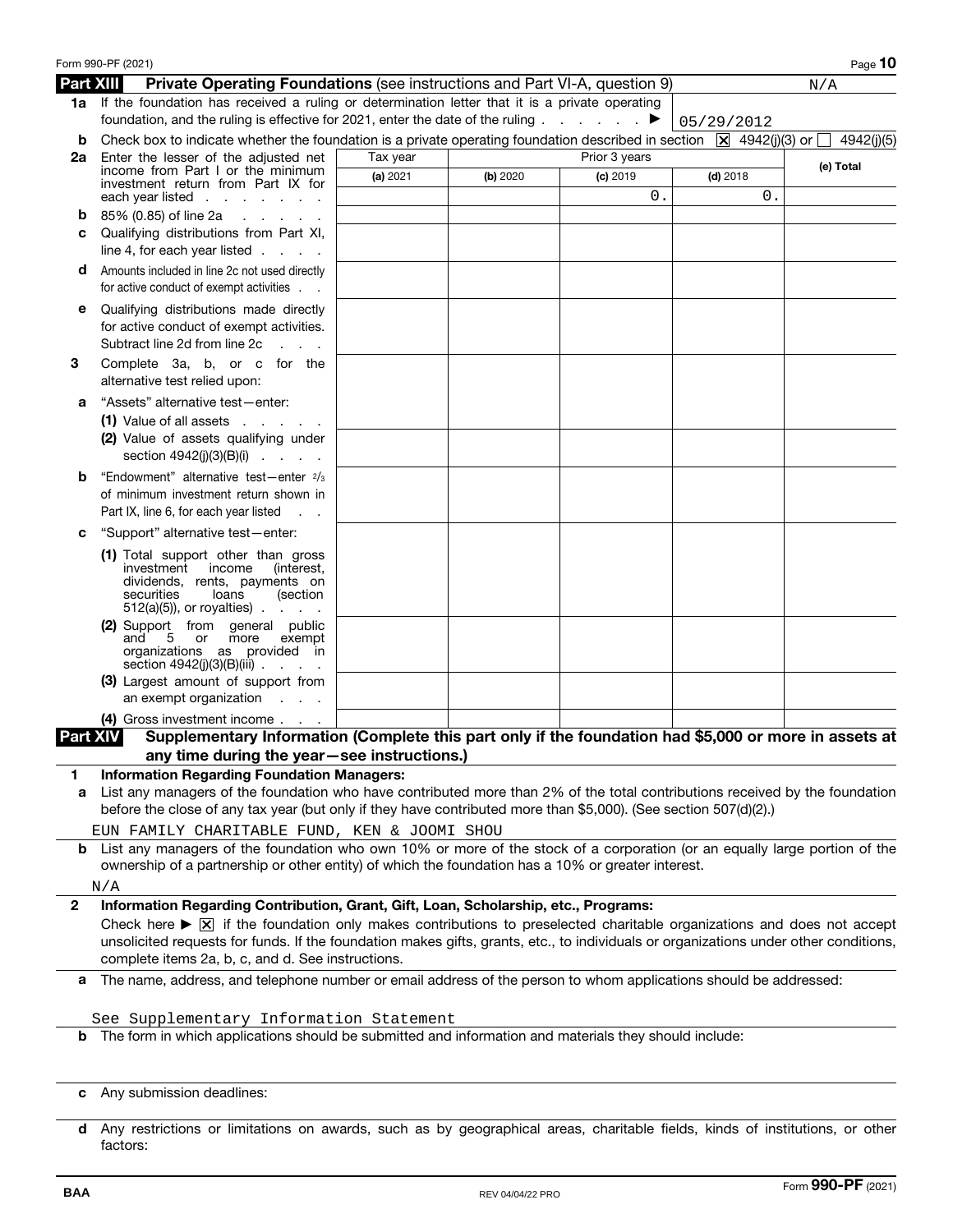### **Part XIV** Supplementary Information (continued)

**3 Grants and Contributions Paid During the Year or Approved for Future Payment**

| Recipient                                                                                | .<br>If recipient is an individual,<br>show any relationship to<br>any foundation manager | Foundation<br>status of | Purpose of grant or<br>contribution                                      | Amount             |
|------------------------------------------------------------------------------------------|-------------------------------------------------------------------------------------------|-------------------------|--------------------------------------------------------------------------|--------------------|
| Name and address (home or business)                                                      | or substantial contributor                                                                | recipient               |                                                                          |                    |
| a Paid during the year<br>CANAAN INTERNATIONAL<br>OUTREACH MINISTRY                      | NONE                                                                                      |                         | BUILDING SCHOOLS & TEACHERS HOUSING<br>MEDICAL CLINIC OUTREACH, HOUSING, |                    |
| LUWERO UG<br>AUBURN & FEDERAL WAY,<br>KING COUNTY IN WASHINGTON STATE                    | NONE                                                                                      | NC                      | FARM LAND ACQUISITION<br>FOOD DONATIONS<br>FOR LOW INCOME                | 43,080.            |
| FEDERAL WAY WA 98023<br>CIOM                                                             | NONE                                                                                      | NC                      | FAMILIES<br>MEDICAL CLINIC LOCATED                                       | 8,850.             |
| MEDICAL OUTREACH SERVICES<br>LUWERO UG<br>NORTH WEST FAMILY LIFE/SOCIAL JUSTICE          | NONE                                                                                      | NC                      | IN OUR SCHOOL CAMPUS.<br>SURGICAL MISSION TO ECUADOR<br>DOMESTIC ABUSE   | 2,230.             |
| 11320 ROOSEVELT WAY NE<br>SEATTLE WA 98125<br>BUKOBERO PROJECT                           | <b>NONE</b>                                                                               | NC                      | PREVENTION PROGRAM<br>IN SEATTLE, WA<br>BUILDING A COMMUNITY             | 6,760.             |
| BUKOBERO UGANDA<br>UG                                                                    |                                                                                           | NC                      | HEALTH CENTER                                                            | 3,570.             |
|                                                                                          |                                                                                           |                         |                                                                          |                    |
| <b>Total</b><br>and a second contract of the contract of the contract of the contract of | <b>Contract Contract</b>                                                                  |                         | 3a<br>▶<br>the contract of the contract of the contract of the con-      | 64,490.            |
| Approved for future payment<br>b<br><b>Total</b>                                         |                                                                                           |                         | 3 <sub>b</sub><br>▶                                                      |                    |
|                                                                                          |                                                                                           |                         |                                                                          | Form 990-PF (2021) |
| <b>BAA</b>                                                                               | REV 04/04/22 PRO                                                                          |                         |                                                                          |                    |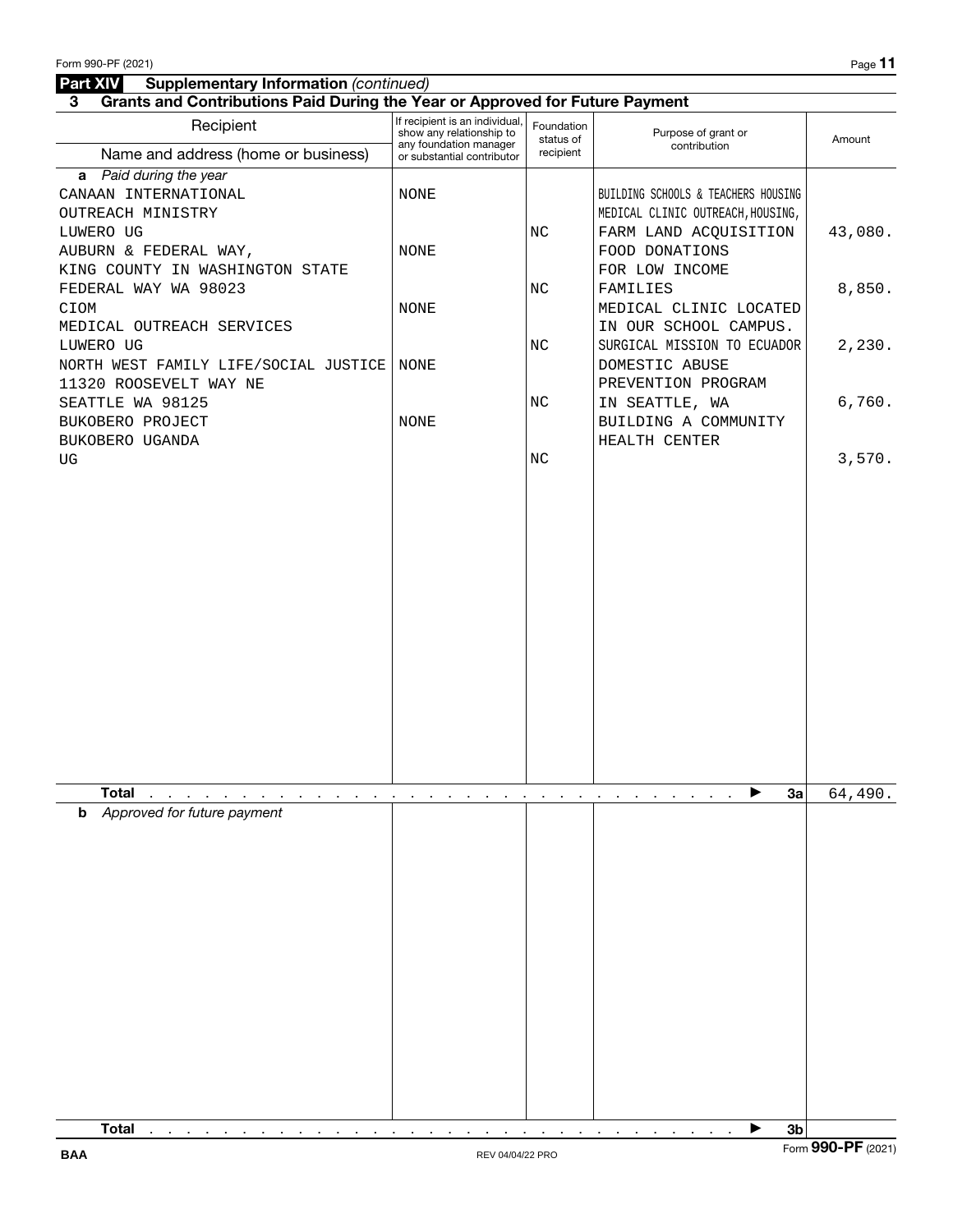|    |                  | Form 990-PF (2021)                                                                                                                                                                                                             |                             |                           |                       |                                      | Page 12                                                     |
|----|------------------|--------------------------------------------------------------------------------------------------------------------------------------------------------------------------------------------------------------------------------|-----------------------------|---------------------------|-----------------------|--------------------------------------|-------------------------------------------------------------|
|    | Part XV-A        | <b>Analysis of Income-Producing Activities</b>                                                                                                                                                                                 |                             |                           |                       |                                      |                                                             |
|    |                  | Enter gross amounts unless otherwise indicated.                                                                                                                                                                                |                             | Unrelated business income |                       | Excluded by section 512, 513, or 514 | (e)                                                         |
|    |                  |                                                                                                                                                                                                                                | (a)<br><b>Business code</b> | (b)<br>Amount             | (c)<br>Exclusion code | (d)<br>Amount                        | Related or exempt<br>function income<br>(See instructions.) |
| 1. |                  | Program service revenue:                                                                                                                                                                                                       |                             |                           |                       |                                      |                                                             |
|    | а                |                                                                                                                                                                                                                                |                             |                           |                       |                                      |                                                             |
|    | b                | <u> 1989 - Johann Barbara, marka a shekara tsa 1989 - An tsa 1989 - An tsa 1989 - An tsa 1989 - An tsa 1989 - An</u>                                                                                                           |                             |                           |                       |                                      |                                                             |
|    | c                | <u> 1989 - Johann Barbara, martxa eta batarra (h. 1982).</u>                                                                                                                                                                   |                             |                           |                       |                                      |                                                             |
|    | d                | <u> 1989 - Johann Stein, marwolaethau a bhann an t-Amhair an t-Amhair an t-Amhair an t-Amhair an t-Amhair an t-A</u>                                                                                                           |                             |                           |                       |                                      |                                                             |
|    | е                |                                                                                                                                                                                                                                |                             |                           |                       |                                      |                                                             |
|    | f                |                                                                                                                                                                                                                                |                             |                           |                       |                                      |                                                             |
| 2  | g                | Fees and contracts from government agencies<br>Membership dues and assessments<br><b>Service</b> State                                                                                                                         |                             |                           |                       |                                      |                                                             |
| З  |                  | Interest on savings and temporary cash investments                                                                                                                                                                             |                             |                           |                       |                                      |                                                             |
| 4  |                  | Dividends and interest from securities                                                                                                                                                                                         |                             |                           |                       |                                      |                                                             |
| 5  |                  | Net rental income or (loss) from real estate:                                                                                                                                                                                  |                             |                           |                       |                                      |                                                             |
|    | a                | Debt-financed property                                                                                                                                                                                                         |                             |                           |                       |                                      |                                                             |
|    | b                | Not debt-financed property                                                                                                                                                                                                     |                             |                           |                       |                                      |                                                             |
| 6  |                  | Net rental income or (loss) from personal property                                                                                                                                                                             |                             |                           |                       |                                      |                                                             |
|    |                  | Other investment income                                                                                                                                                                                                        |                             |                           |                       |                                      |                                                             |
| 8  |                  | Gain or (loss) from sales of assets other than inventory                                                                                                                                                                       |                             |                           |                       |                                      |                                                             |
| 9  |                  | Net income or (loss) from special events                                                                                                                                                                                       |                             |                           |                       |                                      |                                                             |
| 10 |                  | Gross profit or (loss) from sales of inventory                                                                                                                                                                                 |                             |                           |                       |                                      |                                                             |
| 11 |                  | Other revenue: a                                                                                                                                                                                                               |                             |                           |                       |                                      |                                                             |
|    | b                | <u> 1989 - Johann Barn, fransk politik (d. 1989)</u>                                                                                                                                                                           |                             |                           |                       |                                      |                                                             |
|    | с                | <u> 1989 - Johann Barn, fransk politik (d. 1989)</u>                                                                                                                                                                           |                             |                           |                       |                                      |                                                             |
|    | d<br>е           | <u> 1989 - Johann Barn, mars ann an t-Amhain ann an t-Amhain an t-Amhain an t-Amhain an t-Amhain an t-Amhain an t-</u>                                                                                                         |                             |                           |                       |                                      |                                                             |
|    |                  | <b>12</b> Subtotal. Add columns (b), (d), and (e) $\ldots$ $\ldots$                                                                                                                                                            |                             |                           |                       |                                      |                                                             |
|    |                  | 12 Subtotal. Add columns (b), (d), and (e) $\cdots$ $\cdots$ $\cdots$ $\cdots$ $\cdots$ $\cdots$ $\cdots$ $\cdots$ $\cdots$ $\cdots$                                                                                           |                             |                           |                       | 13                                   |                                                             |
|    |                  | (See worksheet in line 13 instructions to verify calculations.)                                                                                                                                                                |                             |                           |                       |                                      |                                                             |
|    | <b>Part XV-B</b> | Relationship of Activities to the Accomplishment of Exempt Purposes                                                                                                                                                            |                             |                           |                       |                                      |                                                             |
|    | Line No.         | Explain below how each activity for which income is reported in column (e) of Part XV-A contributed importantly to the accomplishment of the foundation's exempt purposes (other than by providing funds for such purposes). ( |                             |                           |                       |                                      |                                                             |
|    | ▼                |                                                                                                                                                                                                                                |                             |                           |                       |                                      |                                                             |
|    |                  |                                                                                                                                                                                                                                |                             |                           |                       |                                      |                                                             |
|    |                  |                                                                                                                                                                                                                                |                             |                           |                       |                                      |                                                             |
|    |                  |                                                                                                                                                                                                                                |                             |                           |                       |                                      |                                                             |
|    |                  |                                                                                                                                                                                                                                |                             |                           |                       |                                      |                                                             |
|    |                  |                                                                                                                                                                                                                                |                             |                           |                       |                                      |                                                             |
|    |                  |                                                                                                                                                                                                                                |                             |                           |                       |                                      |                                                             |
|    |                  |                                                                                                                                                                                                                                |                             |                           |                       |                                      |                                                             |
|    |                  |                                                                                                                                                                                                                                |                             |                           |                       |                                      |                                                             |
|    |                  |                                                                                                                                                                                                                                |                             |                           |                       |                                      |                                                             |
|    |                  |                                                                                                                                                                                                                                |                             |                           |                       |                                      |                                                             |
|    |                  |                                                                                                                                                                                                                                |                             |                           |                       |                                      |                                                             |
|    |                  |                                                                                                                                                                                                                                |                             |                           |                       |                                      |                                                             |
|    |                  |                                                                                                                                                                                                                                |                             |                           |                       |                                      |                                                             |
|    |                  |                                                                                                                                                                                                                                |                             |                           |                       |                                      |                                                             |
|    |                  |                                                                                                                                                                                                                                |                             |                           |                       |                                      |                                                             |
|    |                  |                                                                                                                                                                                                                                |                             |                           |                       |                                      |                                                             |
|    |                  |                                                                                                                                                                                                                                |                             |                           |                       |                                      |                                                             |
|    |                  |                                                                                                                                                                                                                                |                             |                           |                       |                                      |                                                             |
|    |                  |                                                                                                                                                                                                                                |                             |                           |                       |                                      |                                                             |
|    |                  |                                                                                                                                                                                                                                |                             |                           |                       |                                      |                                                             |
|    |                  |                                                                                                                                                                                                                                |                             |                           |                       |                                      |                                                             |
|    |                  |                                                                                                                                                                                                                                |                             |                           |                       |                                      |                                                             |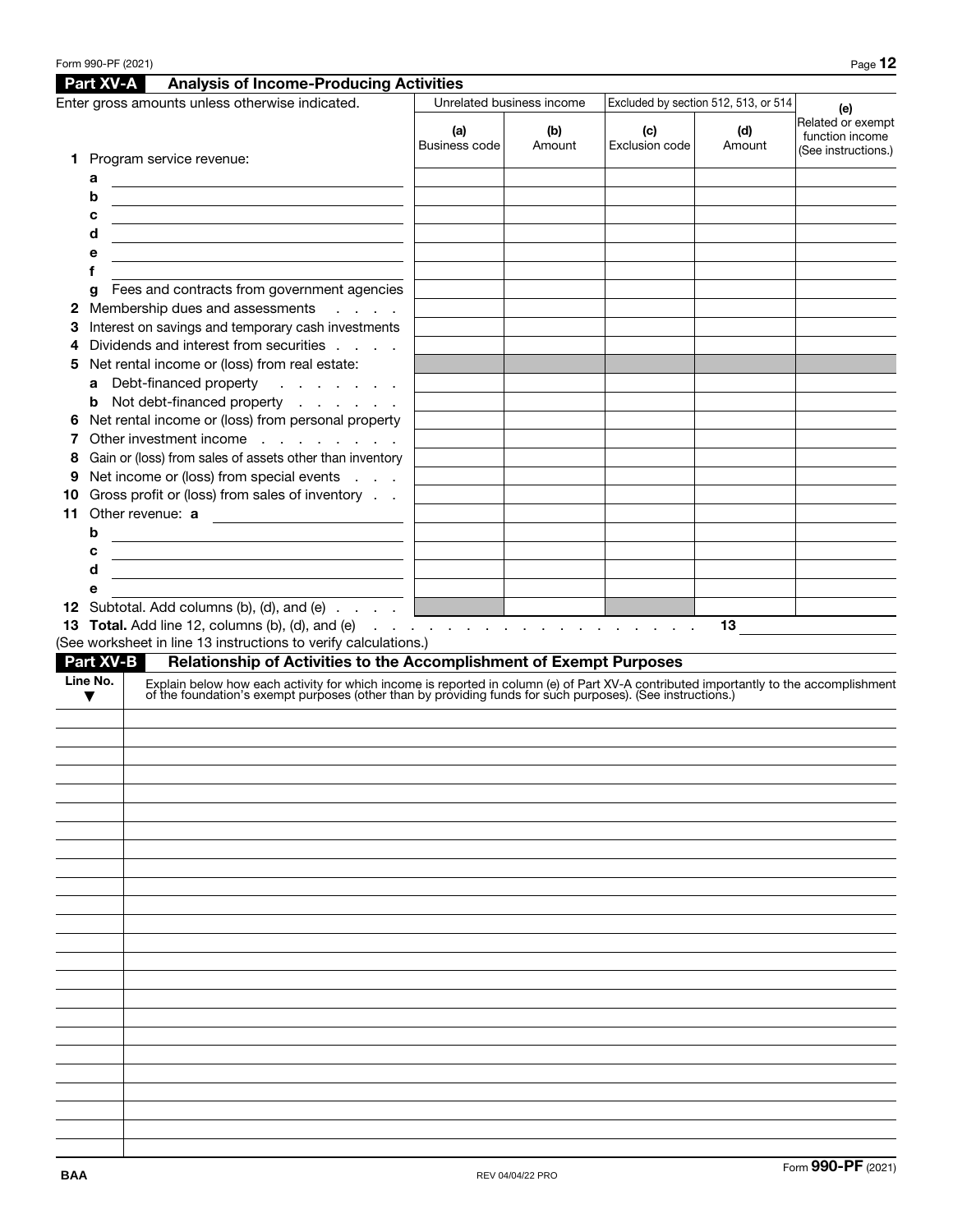| Form 990-PF (2021) |                                 |                                                                                                                                                                                                                                                                                                                       |           |                                                                     |       |                    |            |                                                                      |                                        |                                          | Page 13      |
|--------------------|---------------------------------|-----------------------------------------------------------------------------------------------------------------------------------------------------------------------------------------------------------------------------------------------------------------------------------------------------------------------|-----------|---------------------------------------------------------------------|-------|--------------------|------------|----------------------------------------------------------------------|----------------------------------------|------------------------------------------|--------------|
| <b>Part XVI</b>    | <b>Organizations</b>            | Information Regarding Transfers to and Transactions and Relationships With Noncharitable Exempt                                                                                                                                                                                                                       |           |                                                                     |       |                    |            |                                                                      |                                        |                                          |              |
| 1                  | organizations?                  | Did the organization directly or indirectly engage in any of the following with any other organization described<br>in section 501(c) (other than section 501(c)(3) organizations) or in section 527, relating to political                                                                                           |           |                                                                     |       |                    |            |                                                                      |                                        | Yes <sub>1</sub>                         | <b>No</b>    |
| а                  |                                 | Transfers from the reporting foundation to a noncharitable exempt organization of:                                                                                                                                                                                                                                    |           |                                                                     |       |                    |            |                                                                      |                                        |                                          |              |
|                    |                                 |                                                                                                                                                                                                                                                                                                                       |           |                                                                     |       |                    |            |                                                                      | 1a(1)                                  |                                          | ×            |
|                    | (2) Other assets                |                                                                                                                                                                                                                                                                                                                       |           | and the contract of the contract of the contract of the contract of |       |                    |            |                                                                      | 1a(2)                                  |                                          | $\mathsf{x}$ |
| b                  | Other transactions:             |                                                                                                                                                                                                                                                                                                                       |           |                                                                     |       |                    |            |                                                                      |                                        |                                          |              |
|                    |                                 | (1) Sales of assets to a noncharitable exempt organization $\ldots$                                                                                                                                                                                                                                                   |           |                                                                     |       |                    |            |                                                                      | 1b(1)                                  |                                          | ×            |
|                    |                                 | (2) Purchases of assets from a noncharitable exempt organization                                                                                                                                                                                                                                                      |           |                                                                     |       |                    |            |                                                                      | 1b(2)                                  |                                          | $\times$     |
|                    |                                 | (3) Rental of facilities, equipment, or other assets                                                                                                                                                                                                                                                                  |           |                                                                     |       |                    |            |                                                                      | 1b(3)                                  |                                          | $\times$     |
|                    |                                 |                                                                                                                                                                                                                                                                                                                       |           |                                                                     |       |                    |            |                                                                      | 1b(4)                                  |                                          | $\times$     |
|                    |                                 | (5) Loans or loan guarantees (a) and a contract of the contract of the contract of the contract of the contract of the contract of the contract of the contract of the contract of the contract of the contract of the contrac                                                                                        |           |                                                                     |       |                    |            |                                                                      | 1b(5)                                  |                                          | $\times$     |
|                    |                                 | (6) Performance of services or membership or fundraising solicitations                                                                                                                                                                                                                                                |           |                                                                     |       |                    |            |                                                                      | 1b(6)                                  |                                          | $\times$     |
| с                  |                                 | Sharing of facilities, equipment, mailing lists, other assets, or paid employees                                                                                                                                                                                                                                      |           |                                                                     |       |                    |            |                                                                      | 1c                                     |                                          | $\times$     |
| d                  |                                 | If the answer to any of the above is "Yes," complete the following schedule. Column (b) should always show the fair market                                                                                                                                                                                            |           |                                                                     |       |                    |            |                                                                      |                                        |                                          |              |
| (a) Line no.       | (b) Amount involved             | value of the goods, other assets, or services given by the reporting foundation. If the foundation received less than fair market<br>value in any transaction or sharing arrangement, show in column (d) the value of the goods, other assets, or services received.<br>(c) Name of noncharitable exempt organization |           |                                                                     |       |                    |            | (d) Description of transfers, transactions, and sharing arrangements |                                        |                                          |              |
|                    |                                 |                                                                                                                                                                                                                                                                                                                       |           |                                                                     |       |                    |            |                                                                      |                                        |                                          |              |
|                    |                                 |                                                                                                                                                                                                                                                                                                                       |           |                                                                     |       |                    |            |                                                                      |                                        |                                          |              |
|                    |                                 |                                                                                                                                                                                                                                                                                                                       |           |                                                                     |       |                    |            |                                                                      |                                        |                                          |              |
|                    |                                 |                                                                                                                                                                                                                                                                                                                       |           |                                                                     |       |                    |            |                                                                      |                                        |                                          |              |
|                    |                                 |                                                                                                                                                                                                                                                                                                                       |           |                                                                     |       |                    |            |                                                                      |                                        |                                          |              |
|                    |                                 |                                                                                                                                                                                                                                                                                                                       |           |                                                                     |       |                    |            |                                                                      |                                        |                                          |              |
|                    |                                 |                                                                                                                                                                                                                                                                                                                       |           |                                                                     |       |                    |            |                                                                      |                                        |                                          |              |
|                    |                                 |                                                                                                                                                                                                                                                                                                                       |           |                                                                     |       |                    |            |                                                                      |                                        |                                          |              |
|                    |                                 |                                                                                                                                                                                                                                                                                                                       |           |                                                                     |       |                    |            |                                                                      |                                        |                                          |              |
|                    |                                 |                                                                                                                                                                                                                                                                                                                       |           |                                                                     |       |                    |            |                                                                      |                                        |                                          |              |
|                    |                                 |                                                                                                                                                                                                                                                                                                                       |           |                                                                     |       |                    |            |                                                                      |                                        |                                          |              |
|                    |                                 |                                                                                                                                                                                                                                                                                                                       |           |                                                                     |       |                    |            |                                                                      |                                        |                                          |              |
|                    |                                 |                                                                                                                                                                                                                                                                                                                       |           |                                                                     |       |                    |            |                                                                      |                                        |                                          |              |
|                    |                                 |                                                                                                                                                                                                                                                                                                                       |           |                                                                     |       |                    |            |                                                                      |                                        |                                          |              |
|                    |                                 |                                                                                                                                                                                                                                                                                                                       |           |                                                                     |       |                    |            |                                                                      |                                        |                                          |              |
|                    |                                 |                                                                                                                                                                                                                                                                                                                       |           |                                                                     |       |                    |            |                                                                      |                                        |                                          |              |
| b                  |                                 | Is the foundation directly or indirectly affiliated with, or related to, one or more tax-exempt organizations<br>described in section 501(c) (other than section $501(c)(3)$ ) or in section 527?<br>If "Yes," complete the following schedule.                                                                       |           |                                                                     |       |                    |            |                                                                      |                                        | $\left  \right $ Yes $\left  \right $ No |              |
|                    | (a) Name of organization        |                                                                                                                                                                                                                                                                                                                       |           | (b) Type of organization                                            |       |                    |            | (c) Description of relationship                                      |                                        |                                          |              |
|                    |                                 |                                                                                                                                                                                                                                                                                                                       |           |                                                                     |       |                    |            |                                                                      |                                        |                                          |              |
|                    |                                 |                                                                                                                                                                                                                                                                                                                       |           |                                                                     |       |                    |            |                                                                      |                                        |                                          |              |
|                    |                                 |                                                                                                                                                                                                                                                                                                                       |           |                                                                     |       |                    |            |                                                                      |                                        |                                          |              |
|                    |                                 |                                                                                                                                                                                                                                                                                                                       |           |                                                                     |       |                    |            |                                                                      |                                        |                                          |              |
|                    |                                 |                                                                                                                                                                                                                                                                                                                       |           |                                                                     |       |                    |            |                                                                      |                                        |                                          |              |
|                    |                                 | Under penalties of perjury, I declare that I have examined this return, including accompanying schedules and statements, and to the best of my knowledge and belief, it is true,                                                                                                                                      |           |                                                                     |       |                    |            |                                                                      |                                        |                                          |              |
| Sign               |                                 | correct, and complete. Declaration of preparer (other than taxpayer) is based on all information of which preparer has any knowledge.                                                                                                                                                                                 |           |                                                                     |       |                    |            |                                                                      | May the IRS discuss this return        |                                          |              |
| <b>Here</b>        |                                 |                                                                                                                                                                                                                                                                                                                       |           | 04/22/2022                                                          |       | <b>BOARD CHAIR</b> |            |                                                                      | with the preparer shown below?         |                                          |              |
|                    | Signature of officer or trustee |                                                                                                                                                                                                                                                                                                                       |           | Date                                                                | Title |                    |            |                                                                      | See instructions. $\Box$ Yes $\Box$ No |                                          |              |
|                    | Print/Type preparer's name      |                                                                                                                                                                                                                                                                                                                       |           | Preparer's signature                                                |       |                    | Date       |                                                                      | <b>PTIN</b>                            |                                          |              |
| Paid               |                                 |                                                                                                                                                                                                                                                                                                                       |           |                                                                     |       |                    | 04/22/2022 | Check $\boxed{\mathsf{X}}$ if<br>self-employed p01603561             |                                        |                                          |              |
| <b>Preparer</b>    | Wayne H. Page, CPA              | WAYNE H.                                                                                                                                                                                                                                                                                                              | PAGE, CPA |                                                                     |       |                    |            |                                                                      |                                        |                                          |              |
| <b>Use Only</b>    | Firm's name                     |                                                                                                                                                                                                                                                                                                                       |           |                                                                     |       |                    |            | Firm's EIN ▶<br>Phone no.                                            | $(253)841 - 4300$                      |                                          |              |
| <b>BAA</b>         | Firm's address ▶                | 13921 MERIDIAN E. STE.<br>PUYALLUP                                                                                                                                                                                                                                                                                    |           | 205                                                                 | WА    | 98373              |            |                                                                      | Form 990-PF (2021)                     |                                          |              |
|                    |                                 |                                                                                                                                                                                                                                                                                                                       |           |                                                                     |       |                    |            |                                                                      |                                        |                                          |              |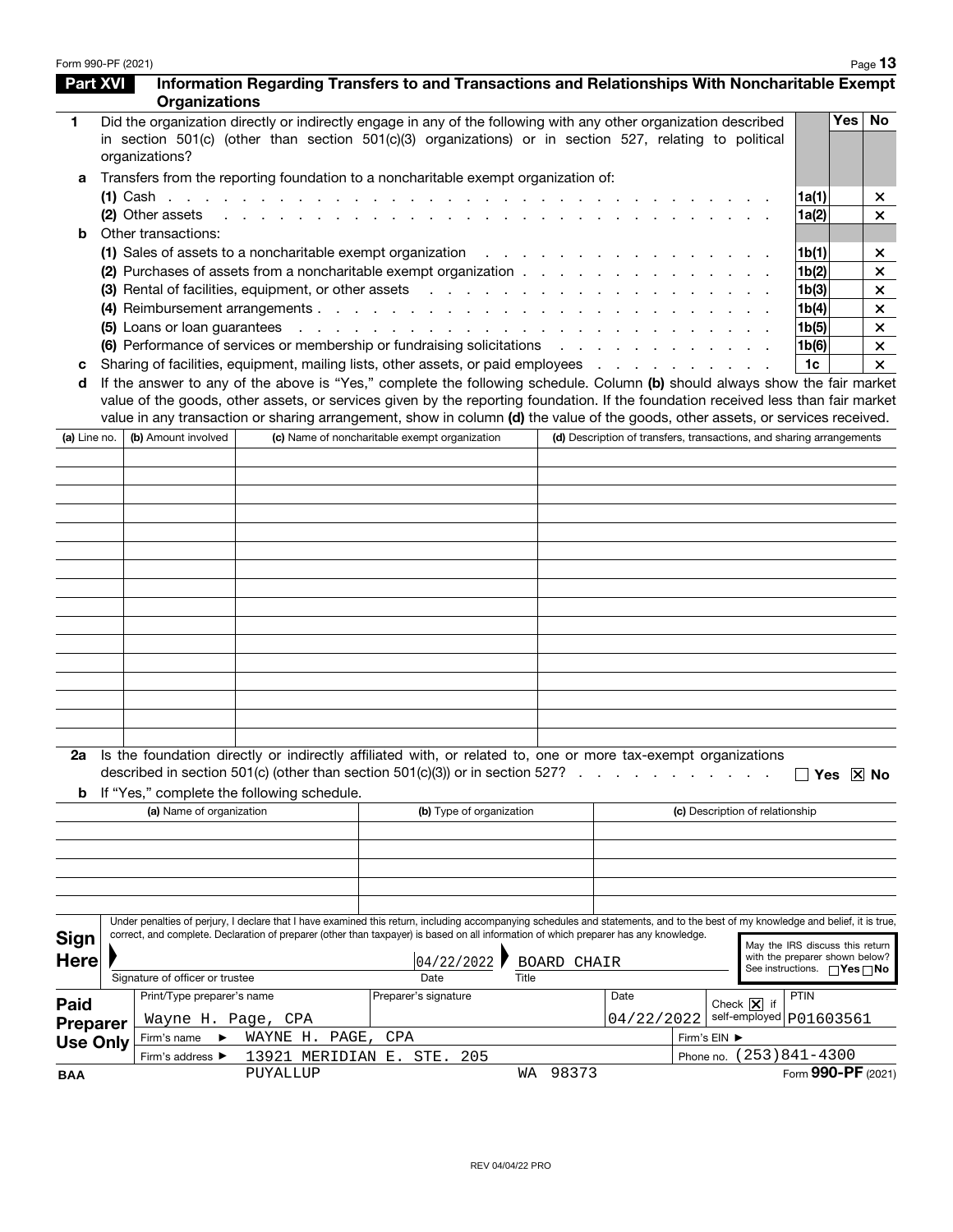### **FOUNTAIN OF LIFE FOUNDATION 61-1683491 Form 990-PF: Return of Private Foundation**

## Part XV, Line 2: Supplementary Information Regarding Contribution, Grant, Gift, Loan, Scholarship, etc. **Continuation Statement**

| Name and Address Information | Form Information | Submission<br>Information | Restrictions |
|------------------------------|------------------|---------------------------|--------------|
| N/A                          |                  |                           |              |
| $ PO$ BOX 1101               |                  |                           |              |
| MILTON, WA 98354             |                  |                           |              |
|                              |                  |                           |              |
|                              |                  |                           |              |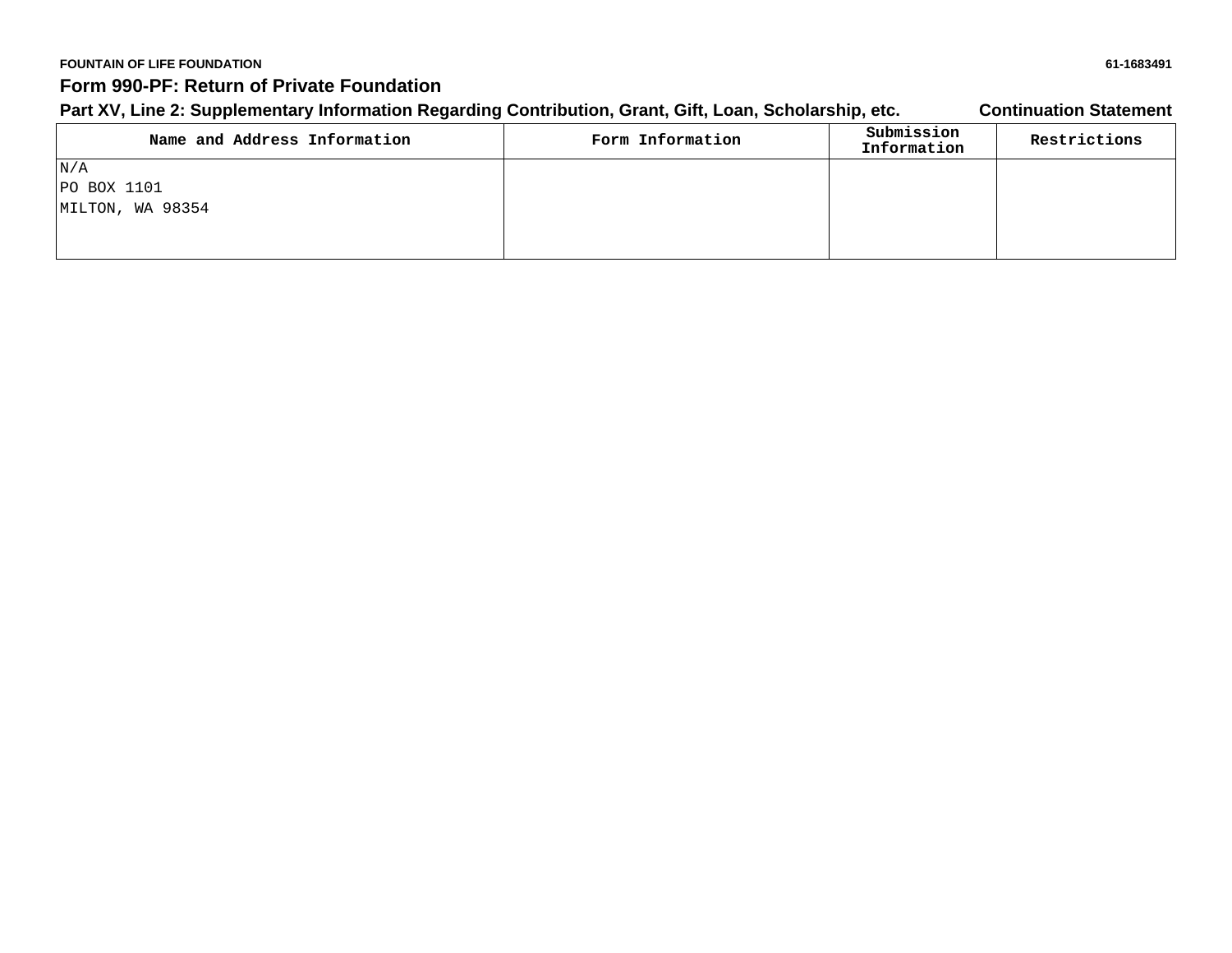# **FOUNTAIN OF LIFE FOUNDATION 61-1683491**

## **Form 990-PF: Return of Private Foundation**

## **Part VIII: Information about Officers, Directors, Trustees, Foundation Managers, Highly Paid Employees, and Contractors Continuation Statement**

| Name and address      | Title, and average<br>hours per week<br>devoted to position | Compensation     | Contributions to<br>employee benefit<br>plans and deferred<br>compensation | Expense account,<br>other allowances |
|-----------------------|-------------------------------------------------------------|------------------|----------------------------------------------------------------------------|--------------------------------------|
| JAMES KIM             | SECRETARY                                                   | $\overline{0}$ . |                                                                            |                                      |
| 18825 NE 183RD ST     | 1.00                                                        |                  |                                                                            |                                      |
| Woodinville, WA 98077 |                                                             |                  |                                                                            |                                      |
| MARTIN LEE            | <b>DIRECTOR</b>                                             | $\Omega$ .       |                                                                            |                                      |
| 191113 244TH AVE NE   | 0.10                                                        |                  |                                                                            |                                      |
| WOODINVILLE, WA 98077 |                                                             |                  |                                                                            |                                      |
| DENNIS KIM            | <b>DIRECTOR</b>                                             | $\overline{0}$ . |                                                                            |                                      |
| 152 S 295TH PLACE     | 0.10                                                        |                  |                                                                            |                                      |
| FEDERAL WAY, WA 98003 |                                                             |                  |                                                                            |                                      |
| LYDIA SCHOSNIG        | <b>DIRECTOR</b>                                             | $\Omega$ .       |                                                                            |                                      |
| 5510 SE WELCH RD      | 0.10                                                        |                  |                                                                            |                                      |
| GRESHAM, OR 97080     |                                                             |                  |                                                                            |                                      |
| CURTIS EUN            | CH.OP. OFFICER                                              | $\Omega$ .       |                                                                            |                                      |
| 1415 S GRAMERCY PL    | 12.00                                                       |                  |                                                                            |                                      |
| LOS ANGELES, CA 90019 |                                                             |                  |                                                                            |                                      |
|                       |                                                             | $\mathbf{0}$ .   | 0.                                                                         | 0.1                                  |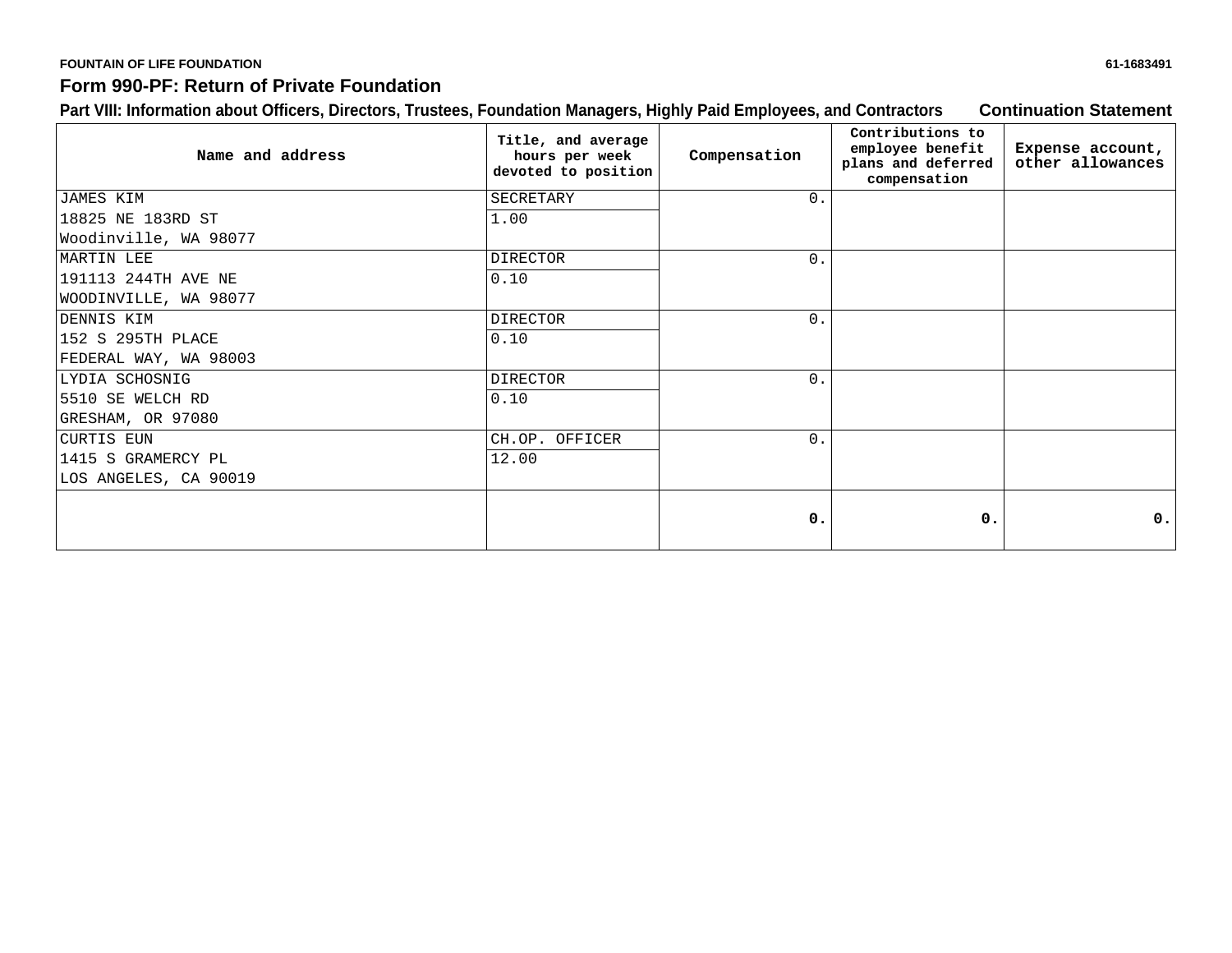# **Additional information from your Form 990-PF: Return of Private Foundation**

|  |  |  |  |  | Form 990-PF: Return of Private Foundation |
|--|--|--|--|--|-------------------------------------------|
|--|--|--|--|--|-------------------------------------------|

**Taxes Continuation Statement**

| <b>Description</b>      | <b>Revenue and</b><br><b>Expense per</b><br><b>Book</b> | <b>Net</b><br>Investment<br><b>Income</b> | <b>Adjusted Net</b><br><b>Income</b> | <b>Disbursement for</b><br>charitable purpose |
|-------------------------|---------------------------------------------------------|-------------------------------------------|--------------------------------------|-----------------------------------------------|
| BANK FEES/MERCHANT SVS  | 2,402.                                                  |                                           |                                      |                                               |
| ADMINESTRATIVE EXPENSES | 304.                                                    |                                           |                                      |                                               |
| <b>INSURANCE</b>        | 1,154.                                                  |                                           |                                      |                                               |
| <b>Total</b>            | 3,860.                                                  |                                           |                                      |                                               |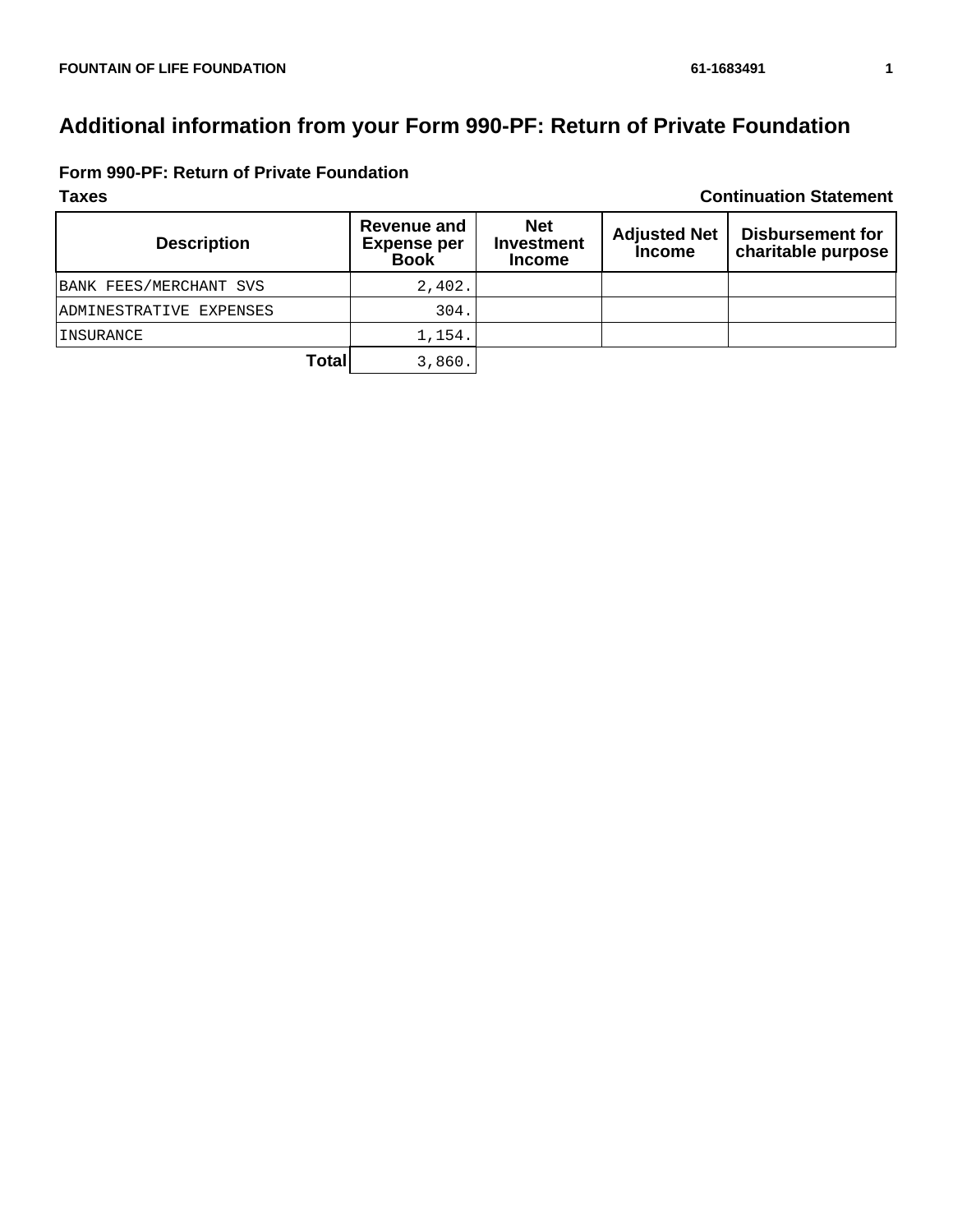### **Schedule B (Form 990)**

|  | <b>Schedule of Contributors</b> |  |
|--|---------------------------------|--|
|  |                                 |  |

OMB No. 1545-0047

### Attach to Form 990 or Form 990-PF. ▶ Go to *www.irs.gov/Form990* for the latest information.

20**21**

61-1683491

Department of the Treasury Internal Revenue Service Name of the organization **Employer identification number**

|  | FOUNTAIN OF LIFE FOUNDATION |
|--|-----------------------------|

**Organization type** (check one):

| Filers of:         | Section:                                                                    |
|--------------------|-----------------------------------------------------------------------------|
| Form 990 or 990-EZ | 501(c)<br>) (enter number) organization                                     |
|                    | $4947(a)(1)$ nonexempt charitable trust not treated as a private foundation |
|                    | 527 political organization                                                  |
| Form 990-PF        | $\vert \mathbf{X} \vert$ 501(c)(3) exempt private foundation                |
|                    | 4947(a)(1) nonexempt charitable trust treated as a private foundation       |
|                    | 501(c)(3) taxable private foundation                                        |
|                    |                                                                             |

Check if your organization is covered by the **General Rule** or a **Special Rule.**

**Note:** Only a section 501(c)(7), (8), or (10) organization can check boxes for both the General Rule and a Special Rule. See instructions.

### **General Rule**

For an organization filing Form 990, 990-EZ, or 990-PF that received, during the year, contributions totaling \$5,000 or more (in money or property) from any one contributor. Complete Parts I and II. See instructions for determining a contributor's total contributions.

### **Special Rules**

- $\Box$  For an organization described in section 501(c)(3) filing Form 990 or 990-EZ that met the 331/3% support test of the regulations under sections 509(a)(1) and 170(b)(1)(A)(vi), that checked Schedule A (Form 990), Part II, line 13, 16a, or 16b, and that received from any one contributor, during the year, total contributions of the greater of **(1)** \$5,000; or **(2)** 2% of the amount on (i) Form 990, Part VIII, line 1h; or (ii) Form 990-EZ, line 1. Complete Parts I and II.
- $\Box$  For an organization described in section 501(c)(7), (8), or (10) filing Form 990 or 990-EZ that received from any one contributor, during the year, total contributions of more than \$1,000 exclusively for religious, charitable, scientific, literary, or educational purposes, or for the prevention of cruelty to children or animals. Complete Parts I (entering "N/A" in column (b) instead of the contributor name and address), II, and III.
- $\Box$  For an organization described in section 501(c)(7), (8), or (10) filing Form 990 or 990-EZ that received from any one contributor, during the year, contributions exclusively for religious, charitable, etc., purposes, but no such contributions totaled more than \$1,000. If this box is checked, enter here the total contributions that were received during the year for an exclusively religious, charitable, etc., purpose. Don't complete any of the parts unless the General Rule applies to this organization because it received nonexclusively religious, charitable, etc., contributions totaling \$5,000 or more during the year  $\cdots$  . . . . . . . . . . . . . . . . .  $\blacktriangleright \$

**Caution:** An organization that isn't covered by the General Rule and/or the Special Rules doesn't file Schedule B (Form 990), but it **must** answer "No" on Part IV, line 2, of its Form 990; or check the box on line H of its Form 990-EZ or on its Form 990-PF, Part I, line 2, to certify that it doesn't meet the filing requirements of Schedule B (Form 990).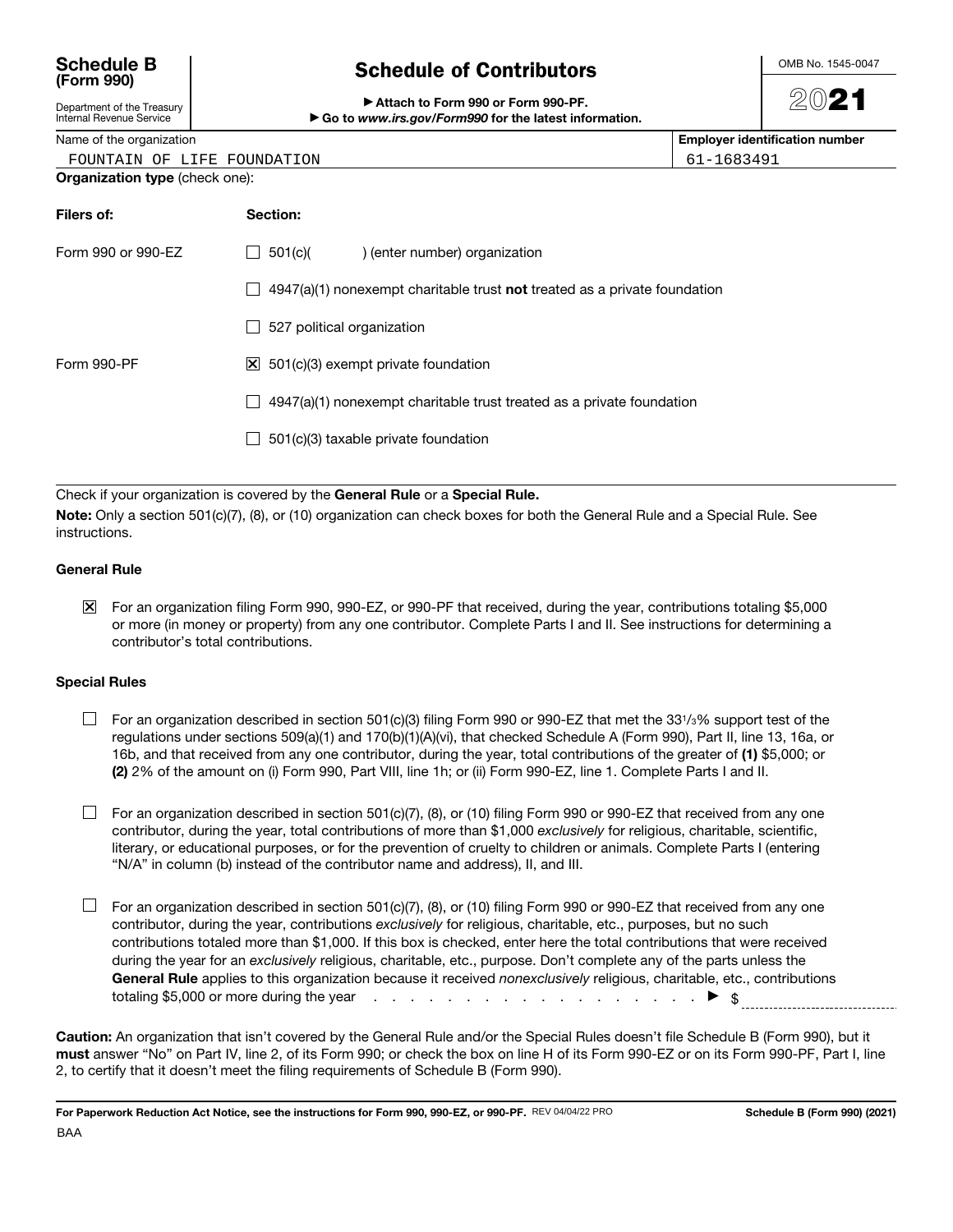| Schedule B (Form 990) (2021)<br>the contract of the contract of the contract of the contract of the contract of the contract of the contract of | $P$ age $\lambda$ |
|-------------------------------------------------------------------------------------------------------------------------------------------------|-------------------|
|-------------------------------------------------------------------------------------------------------------------------------------------------|-------------------|

Name of organization **Employer identification number**

FOUNTAIN OF LIFE FOUNDATION 61-1683491

**Part I Contributors** (see instructions). Use duplicate copies of Part I if additional space is needed.

| (a)<br>No.    | (b)<br>Name, address, and ZIP + 4               | (c)<br><b>Total contributions</b>              | (d)<br><b>Type of contribution</b>                                           |
|---------------|-------------------------------------------------|------------------------------------------------|------------------------------------------------------------------------------|
| <u>1</u>      | EUN FAMILY CHARITABLE FUND                      |                                                | $\boxtimes$<br>Person<br>Payroll                                             |
|               | 1808 109TH AVE CT E                             | \$<br>38,001.                                  | Noncash                                                                      |
|               | PUYALLUP WA 98372                               |                                                | (Complete Part II for<br>noncash contributions.)                             |
| (a)<br>No.    | (b)<br>Name, address, and ZIP + 4               | (c)<br><b>Total contributions</b>              | (d)<br>Type of contribution                                                  |
| $^{2}$        | KEN AND JOOMI SHOU                              |                                                | $\boxtimes$<br>Person<br><b>Payroll</b>                                      |
|               | 900 MERIDIAN AVE                                | \$<br>6,500.                                   | Noncash                                                                      |
|               | MILTON WA 98354                                 |                                                | (Complete Part II for<br>noncash contributions.)                             |
| (a)<br>No.    | (b)<br>Name, address, and ZIP + 4               | (c)<br><b>Total contributions</b>              | (d)<br>Type of contribution                                                  |
| $\frac{3}{2}$ | CHRISTINE IHN                                   |                                                | $\mathbf{\overline{X}}$<br>Person<br><b>Payroll</b>                          |
|               | 2402 OLIVE AVE                                  | \$<br>13,900.                                  | <b>Noncash</b>                                                               |
|               | LA CRESCENTA CA 91214                           |                                                | (Complete Part II for<br>noncash contributions.)                             |
| (a)<br>No.    | (b)<br>Name, address, and ZIP + 4               | (c)<br><b>Total contributions</b>              | (d)<br>Type of contribution                                                  |
|               |                                                 |                                                |                                                                              |
| 4             | UNISON CHIROPRACTIC                             |                                                | $\boxtimes$<br>Person                                                        |
|               | 5358 33RD AVE NW #204                           | 6,000.<br>\$                                   | <b>Payroll</b><br>Noncash                                                    |
|               | GRAHAM WA 98338                                 |                                                | (Complete Part II for<br>noncash contributions.)                             |
| (a)<br>No.    | (b)<br>Name, address, and ZIP + 4               | $\overline{(c)}$<br><b>Total contributions</b> | (d)<br><b>Type of contribution</b>                                           |
| $\frac{5}{2}$ | TERESA WALKER                                   |                                                | 区<br>Person                                                                  |
|               | 3308 PEAR STREET SE                             | \$<br>7,500.                                   | $\Box$<br>Payroll<br>$\Box$<br><b>Noncash</b>                                |
|               | OLYMPIA WA 98501                                |                                                | (Complete Part II for<br>noncash contributions.)                             |
| (a)<br>No.    | (b)<br>Name, address, and ZIP + 4               | (c)<br><b>Total contributions</b>              | (d)<br>Type of contribution                                                  |
|               | SHELIA HOSNER                                   |                                                | Person                                                                       |
| $6 -$         |                                                 |                                                | 区<br>$\Box$<br><b>Payroll</b>                                                |
|               | 1816 LAKE WASHINGTON BLVD S<br>SEATTLE WA 98144 | \$<br>28,431.                                  | $\Box$<br><b>Noncash</b><br>(Complete Part II for<br>noncash contributions.) |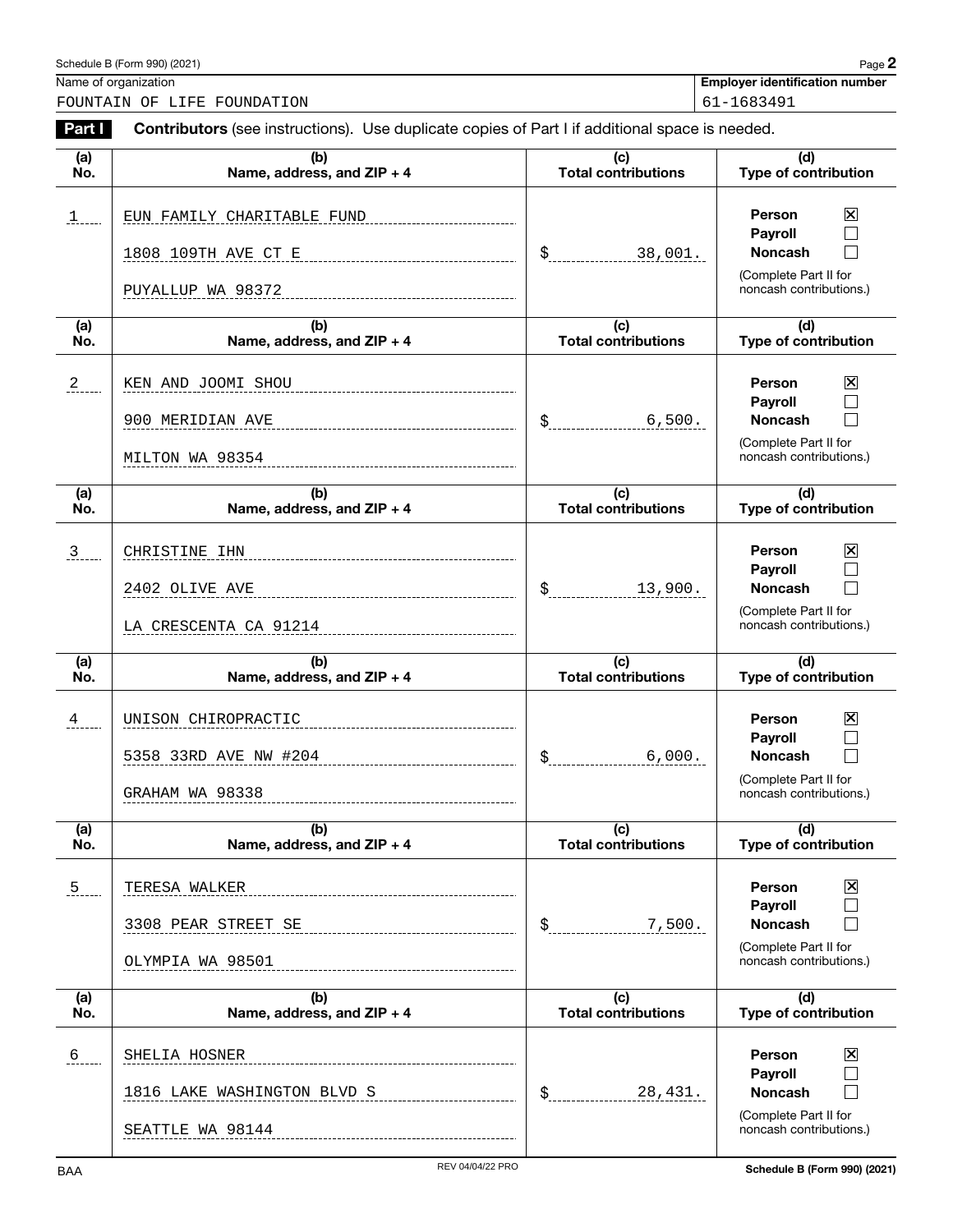| Schedule B (Form 990) (2021) | $P$ age $\mathbb{Z}$ |
|------------------------------|----------------------|
|------------------------------|----------------------|

Name of organization **Employer identification number**

FOUNTAIN OF LIFE FOUNDATION 61-1683491

| Part I     | <b>Contributors</b> (see instructions). Use duplicate copies of Part I if additional space is needed. |                                   |                                                                                                              |  |
|------------|-------------------------------------------------------------------------------------------------------|-----------------------------------|--------------------------------------------------------------------------------------------------------------|--|
| (a)<br>No. | (b)<br>Name, address, and ZIP + 4                                                                     | (c)<br><b>Total contributions</b> | (d)<br>Type of contribution                                                                                  |  |
| $7 - 7$    | BRIDGEPORT MEDICAL CLINIC<br>11306 BRIDGEPORT WAY SW UNIT B<br>LAKEWOOD WA 98499                      | \$<br>9,280.                      | $\mathbf{\Sigma}$<br>Person<br>Payroll<br><b>Noncash</b><br>(Complete Part II for<br>noncash contributions.) |  |
| (a)<br>No. | (b)<br>Name, address, and ZIP + 4                                                                     | (c)<br><b>Total contributions</b> | (d)<br>Type of contribution                                                                                  |  |
| 8          | JOAN SCOFIELD<br>3303 PEAR ST SE<br>OLYMPIA WA 98501                                                  | \$<br>5,000.                      | 区<br><b>Person</b><br>Payroll<br><b>Noncash</b><br>(Complete Part II for<br>noncash contributions.)          |  |
| (a)<br>No. | (b)<br>Name, address, and ZIP + 4                                                                     | (c)<br><b>Total contributions</b> | (d)<br>Type of contribution                                                                                  |  |
| $^{9}$     | DOUGLAS KIM<br>2801 W BALL RD<br>SUITE 10<br>ANAHEIM CA 92804                                         | \$<br>5,000.                      | $\boxtimes$<br>Person<br>Payroll<br><b>Noncash</b><br>(Complete Part II for<br>noncash contributions.)       |  |
| (a)<br>No. | (b)<br>Name, address, and ZIP + 4                                                                     | (c)<br><b>Total contributions</b> | (d)<br>Type of contribution                                                                                  |  |
|            |                                                                                                       | \$                                | <b>Person</b><br>Payroll<br><b>Noncash</b><br>(Complete Part II for<br>noncash contributions.)               |  |
| (a)<br>No. | (b)<br>Name, address, and ZIP + 4                                                                     | (c)<br><b>Total contributions</b> | (d)<br><b>Type of contribution</b>                                                                           |  |
|            |                                                                                                       | \$                                | <b>Person</b><br>Payroll<br><b>Noncash</b><br>(Complete Part II for<br>noncash contributions.)               |  |
| (a)<br>No. | (b)<br>Name, address, and ZIP + 4                                                                     | (c)<br><b>Total contributions</b> | (d)<br><b>Type of contribution</b>                                                                           |  |
|            |                                                                                                       | \$                                | <b>Person</b><br>Payroll<br><b>Noncash</b><br>(Complete Part II for<br>noncash contributions.)               |  |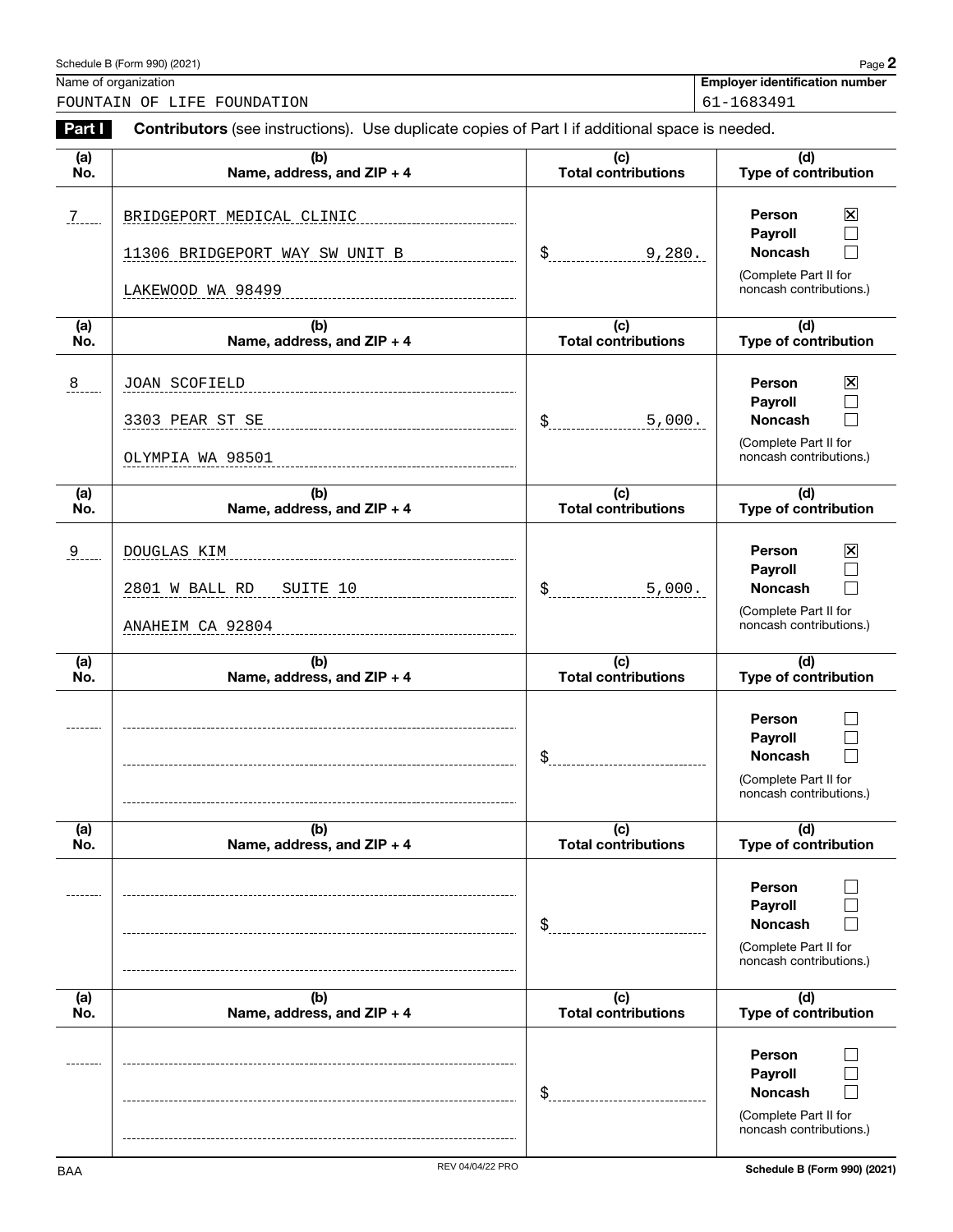### Schedule B (Form 990) (2021) Page 3

Name of organization **Employer identification number**

FOUNTAIN OF LIFE FOUNDATION 61-1683491

**Part II** Noncash Property (see instructions). Use duplicate copies of Part II if additional space is needed.

| (a) No.<br>from<br>Part I | (b)<br>Description of noncash property given | (c)<br>FMV (or estimate)<br>(See instructions.) | (d)<br>Date received |
|---------------------------|----------------------------------------------|-------------------------------------------------|----------------------|
|                           |                                              | \$                                              |                      |
| (a) No.<br>from<br>Part I | (b)<br>Description of noncash property given | (c)<br>FMV (or estimate)<br>(See instructions.) | (d)<br>Date received |
|                           |                                              | \$                                              |                      |
| (a) No.<br>from<br>Part I | (b)<br>Description of noncash property given | (c)<br>FMV (or estimate)<br>(See instructions.) | (d)<br>Date received |
|                           |                                              | \$                                              |                      |
| (a) No.<br>from<br>Part I | (b)<br>Description of noncash property given | (c)<br>FMV (or estimate)<br>(See instructions.) | (d)<br>Date received |
|                           |                                              | \$                                              |                      |
| (a) No.<br>from<br>Part I | (b)<br>Description of noncash property given | (c)<br>FMV (or estimate)<br>(See instructions.) | (d)<br>Date received |
| -------                   |                                              | \$                                              |                      |
| (a) No.<br>from<br>Part I | (b)<br>Description of noncash property given | (c)<br>FMV (or estimate)<br>(See instructions.) | (d)<br>Date received |
|                           |                                              | \$                                              |                      |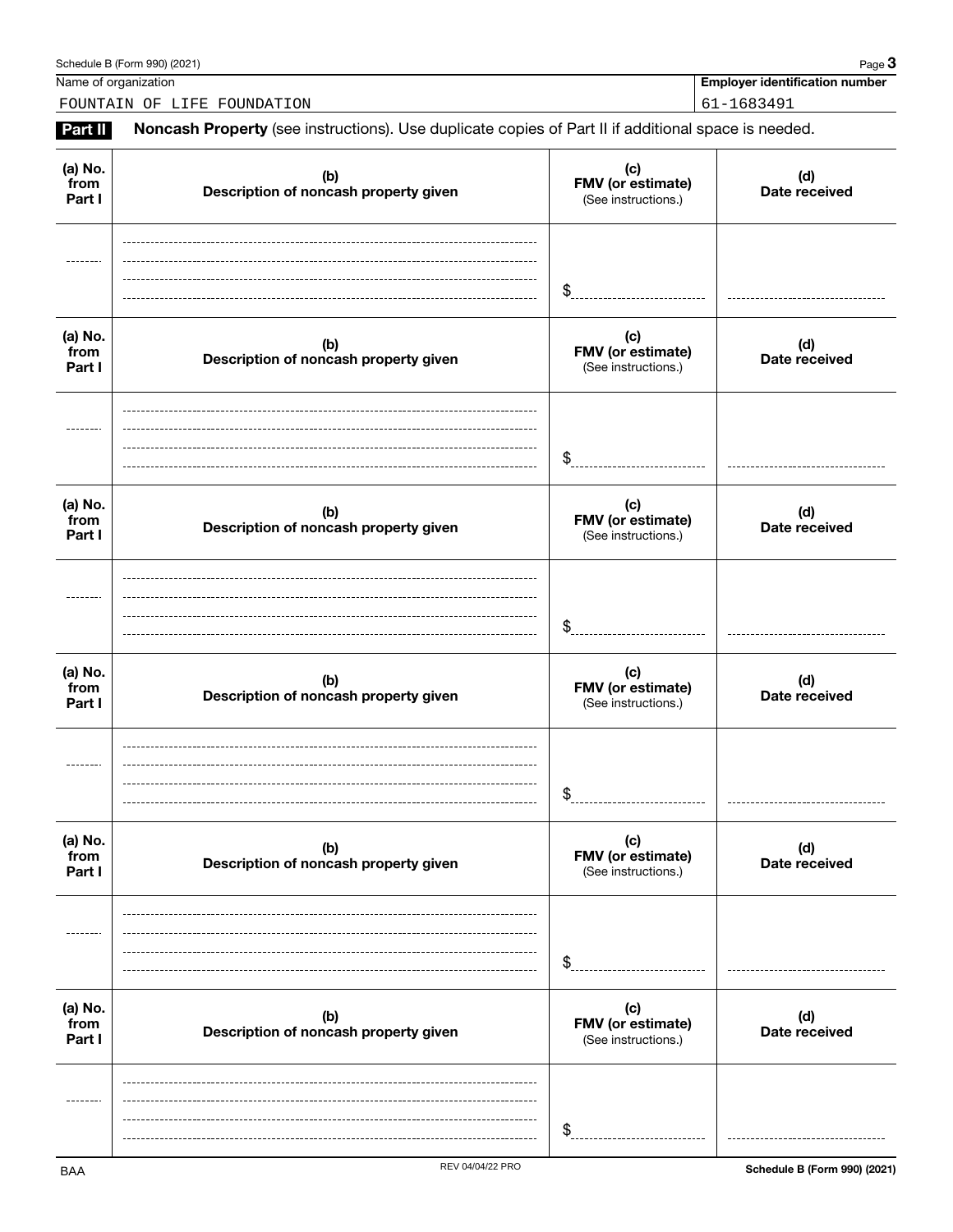|                             | Schedule B (Form 990) (2021)                                                                                |                                                                                     |                                          | Page 4                                                                                                                                                                                                                                                                                                                                                           |  |
|-----------------------------|-------------------------------------------------------------------------------------------------------------|-------------------------------------------------------------------------------------|------------------------------------------|------------------------------------------------------------------------------------------------------------------------------------------------------------------------------------------------------------------------------------------------------------------------------------------------------------------------------------------------------------------|--|
| Name of organization        |                                                                                                             |                                                                                     |                                          | <b>Employer identification number</b>                                                                                                                                                                                                                                                                                                                            |  |
|                             | FOUNTAIN OF LIFE FOUNDATION                                                                                 |                                                                                     |                                          | 61-1683491                                                                                                                                                                                                                                                                                                                                                       |  |
| Part III                    | contributions of \$1,000 or less for the year. (Enter this information once. See instructions.) ▶           |                                                                                     |                                          | Exclusively religious, charitable, etc., contributions to organizations described in section 501(c)(7), (8), or<br>(10) that total more than \$1,000 for the year from any one contributor. Complete columns (a) through (e) and<br>the following line entry. For organizations completing Part III, enter the total of exclusively religious, charitable, etc., |  |
|                             | Use duplicate copies of Part III if additional space is needed.                                             |                                                                                     |                                          |                                                                                                                                                                                                                                                                                                                                                                  |  |
| $(a)$ No.<br>from<br>Part I | (b) Purpose of gift                                                                                         | (c) Use of gift                                                                     |                                          | (d) Description of how gift is held                                                                                                                                                                                                                                                                                                                              |  |
|                             | (e) Transfer of gift<br>Transferee's name, address, and ZIP + 4                                             |                                                                                     | Relationship of transferor to transferee |                                                                                                                                                                                                                                                                                                                                                                  |  |
| (a) No.                     |                                                                                                             |                                                                                     |                                          |                                                                                                                                                                                                                                                                                                                                                                  |  |
| from<br>Part I              | (b) Purpose of gift                                                                                         | (c) Use of gift                                                                     |                                          | (d) Description of how gift is held                                                                                                                                                                                                                                                                                                                              |  |
|                             | (e) Transfer of gift<br>Transferee's name, address, and ZIP + 4<br>Relationship of transferor to transferee |                                                                                     |                                          |                                                                                                                                                                                                                                                                                                                                                                  |  |
|                             |                                                                                                             |                                                                                     |                                          |                                                                                                                                                                                                                                                                                                                                                                  |  |
| (a) No.<br>from<br>Part I   | (b) Purpose of gift                                                                                         | (c) Use of gift                                                                     |                                          | (d) Description of how gift is held                                                                                                                                                                                                                                                                                                                              |  |
|                             |                                                                                                             |                                                                                     |                                          |                                                                                                                                                                                                                                                                                                                                                                  |  |
|                             | (e) Transfer of gift                                                                                        |                                                                                     |                                          |                                                                                                                                                                                                                                                                                                                                                                  |  |
|                             | Transferee's name, address, and ZIP + 4                                                                     |                                                                                     |                                          | Relationship of transferor to transferee                                                                                                                                                                                                                                                                                                                         |  |
|                             |                                                                                                             |                                                                                     |                                          |                                                                                                                                                                                                                                                                                                                                                                  |  |
| (a) No.<br>from<br>Part I   | (b) Purpose of gift                                                                                         | (c) Use of gift                                                                     |                                          | (d) Description of how gift is held                                                                                                                                                                                                                                                                                                                              |  |
|                             |                                                                                                             |                                                                                     |                                          |                                                                                                                                                                                                                                                                                                                                                                  |  |
|                             | (e) Transfer of gift                                                                                        |                                                                                     |                                          |                                                                                                                                                                                                                                                                                                                                                                  |  |
|                             |                                                                                                             | Transferee's name, address, and ZIP + 4<br>Relationship of transferor to transferee |                                          |                                                                                                                                                                                                                                                                                                                                                                  |  |
|                             |                                                                                                             |                                                                                     |                                          |                                                                                                                                                                                                                                                                                                                                                                  |  |
|                             |                                                                                                             |                                                                                     |                                          |                                                                                                                                                                                                                                                                                                                                                                  |  |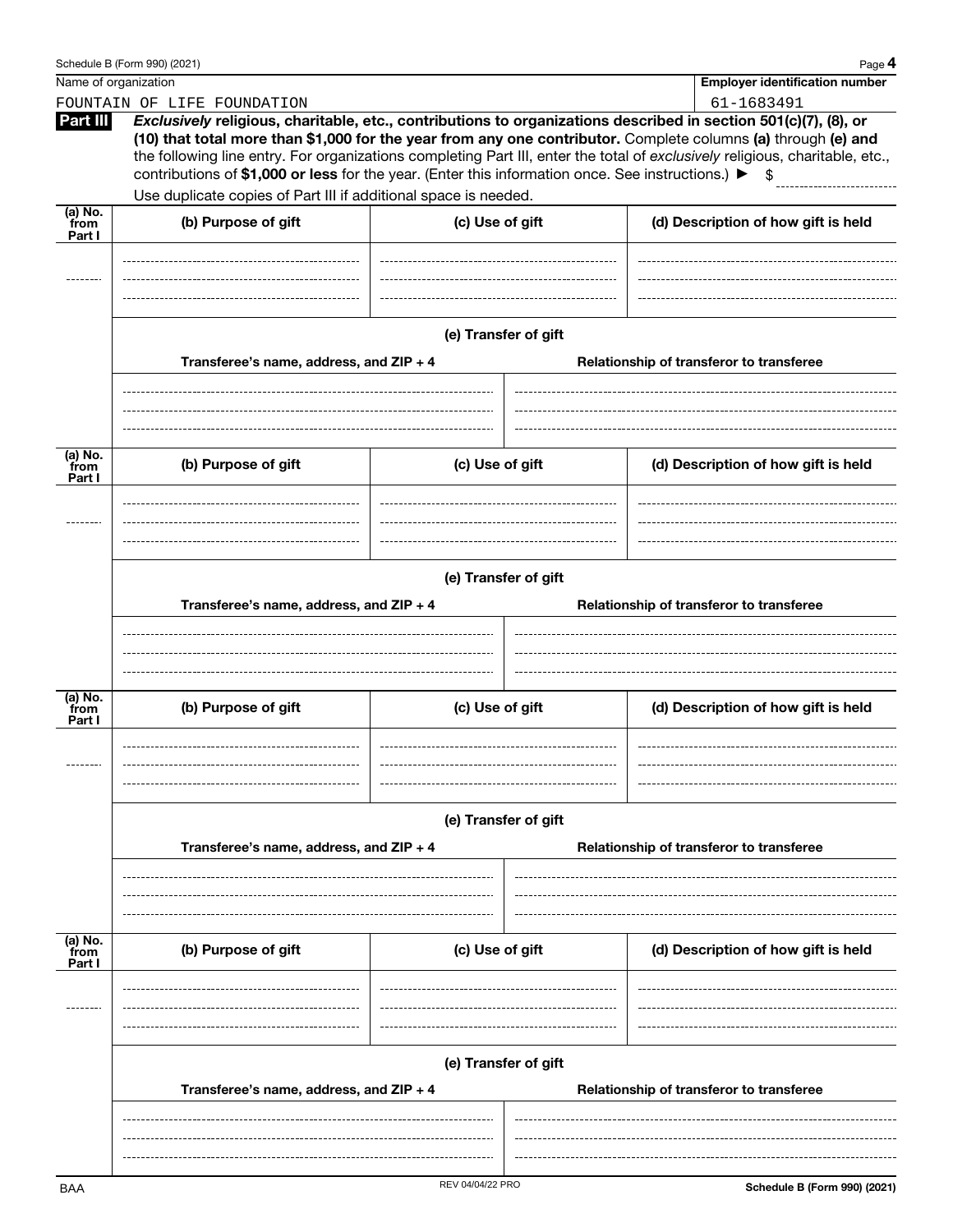| Form 8879-TE                                                 | <b>IRS e-file Signature Authorization</b>                                                                                                                                                                                                                                                                                                                                                                                                                                                                                                                                                                                                                                                                                                                                                                                                                                                                                                                                                                                                                                                                                                                                                                                        |                                  | OMB No. 1545-0047                                                                                                    |  |
|--------------------------------------------------------------|----------------------------------------------------------------------------------------------------------------------------------------------------------------------------------------------------------------------------------------------------------------------------------------------------------------------------------------------------------------------------------------------------------------------------------------------------------------------------------------------------------------------------------------------------------------------------------------------------------------------------------------------------------------------------------------------------------------------------------------------------------------------------------------------------------------------------------------------------------------------------------------------------------------------------------------------------------------------------------------------------------------------------------------------------------------------------------------------------------------------------------------------------------------------------------------------------------------------------------|----------------------------------|----------------------------------------------------------------------------------------------------------------------|--|
|                                                              | for a Tax Exempt Entity                                                                                                                                                                                                                                                                                                                                                                                                                                                                                                                                                                                                                                                                                                                                                                                                                                                                                                                                                                                                                                                                                                                                                                                                          |                                  |                                                                                                                      |  |
| Department of the Treasury                                   | For calendar year 2021, or fiscal year beginning ______________, 2021, and ending _________, 20<br>Do not send to the IRS. Keep for your records.                                                                                                                                                                                                                                                                                                                                                                                                                                                                                                                                                                                                                                                                                                                                                                                                                                                                                                                                                                                                                                                                                |                                  | 2021                                                                                                                 |  |
| Internal Revenue Service                                     | Go to www.irs.gov/Form8879TE for the latest information.                                                                                                                                                                                                                                                                                                                                                                                                                                                                                                                                                                                                                                                                                                                                                                                                                                                                                                                                                                                                                                                                                                                                                                         |                                  |                                                                                                                      |  |
| Name of filer                                                |                                                                                                                                                                                                                                                                                                                                                                                                                                                                                                                                                                                                                                                                                                                                                                                                                                                                                                                                                                                                                                                                                                                                                                                                                                  | <b>EIN or SSN</b>                |                                                                                                                      |  |
| FOUNTAIN OF LIFE FOUNDATION                                  |                                                                                                                                                                                                                                                                                                                                                                                                                                                                                                                                                                                                                                                                                                                                                                                                                                                                                                                                                                                                                                                                                                                                                                                                                                  | 61-1683491                       |                                                                                                                      |  |
| Name and title of officer or person subject to tax           |                                                                                                                                                                                                                                                                                                                                                                                                                                                                                                                                                                                                                                                                                                                                                                                                                                                                                                                                                                                                                                                                                                                                                                                                                                  |                                  |                                                                                                                      |  |
| PAUL EUN, BOARD CHAIR                                        |                                                                                                                                                                                                                                                                                                                                                                                                                                                                                                                                                                                                                                                                                                                                                                                                                                                                                                                                                                                                                                                                                                                                                                                                                                  |                                  |                                                                                                                      |  |
| Part I                                                       | <b>Type of Return and Return Information</b>                                                                                                                                                                                                                                                                                                                                                                                                                                                                                                                                                                                                                                                                                                                                                                                                                                                                                                                                                                                                                                                                                                                                                                                     |                                  |                                                                                                                      |  |
|                                                              | Check the box for the return for which you are using this Form 8879-TE and enter the applicable amount, if any, from the return. Form 8038-<br>CP and Form 5330 filers may enter dollars and cents. For all other forms, enter whole dollars only. If you check the box on line 1a, 2a, 3a, 4a,<br>5a, 6a, 7a, 8a, 9a, or 10a below, and the amount on that line for the return being filed with this form was blank, then leave line 1b, 2b, 3b, 4b,<br>5b, 6b, 7b, 8b, 9b, or 10b, whichever is applicable, blank (do not enter -0-). But, if you entered -0- on the return, then enter -0- on the<br>applicable line below. Do not complete more than one line in Part I.                                                                                                                                                                                                                                                                                                                                                                                                                                                                                                                                                     |                                  |                                                                                                                      |  |
| 1a Form 990 check here $\ldots$ $\blacktriangleright$ $\Box$ | <b>b</b> Total revenue, if any (Form 990, Part VIII, column $(A)$ , line 12) $\ldots$                                                                                                                                                                                                                                                                                                                                                                                                                                                                                                                                                                                                                                                                                                                                                                                                                                                                                                                                                                                                                                                                                                                                            |                                  | 1b                                                                                                                   |  |
| 2a                                                           | Form 990-EZ check here $. \blacktriangleright \Box$<br><b>b</b> Total revenue, if any (Form 990-EZ, line 9) $\ldots$ $\ldots$ $\ldots$                                                                                                                                                                                                                                                                                                                                                                                                                                                                                                                                                                                                                                                                                                                                                                                                                                                                                                                                                                                                                                                                                           |                                  | 2b                                                                                                                   |  |
| За                                                           | <b>b</b> Total tax (Form 1120-POL, line 22) $\ldots$ $\ldots$ $\ldots$ $\ldots$<br>Form 1120-POL check here $\blacktriangleright$                                                                                                                                                                                                                                                                                                                                                                                                                                                                                                                                                                                                                                                                                                                                                                                                                                                                                                                                                                                                                                                                                                | 3b                               |                                                                                                                      |  |
| 4a                                                           | Form 990-PF check here $\mathbb{R}$ $\blacktriangleright$ $\mathbb{X}$<br>Tax based on investment income (Form 990-PF, Part V, line 5).<br>b                                                                                                                                                                                                                                                                                                                                                                                                                                                                                                                                                                                                                                                                                                                                                                                                                                                                                                                                                                                                                                                                                     | 4b                               | $\overline{\phantom{a}}$ 0.                                                                                          |  |
| 5a                                                           | Form 8868 check here $\blacksquare$ .<br><b>Balance due</b> (Form 8868, line 3c)<br>b                                                                                                                                                                                                                                                                                                                                                                                                                                                                                                                                                                                                                                                                                                                                                                                                                                                                                                                                                                                                                                                                                                                                            | 5b                               | <u> 1990 - Johann Barbara, martxa</u>                                                                                |  |
| 6a                                                           | Form 990-T check here $\blacksquare$<br><b>Total tax</b> (Form 990-T, Part III, line 4) $\ldots$ $\ldots$ $\ldots$ $\ldots$<br>b                                                                                                                                                                                                                                                                                                                                                                                                                                                                                                                                                                                                                                                                                                                                                                                                                                                                                                                                                                                                                                                                                                 | 6b                               |                                                                                                                      |  |
| 7a                                                           | Form 4720 check here $\ldots$ $\blacktriangleright$ $\Box$<br><b>b</b> Total tax (Form 4720, Part III, line 1) $\ldots$ $\ldots$ $\ldots$ $\ldots$                                                                                                                                                                                                                                                                                                                                                                                                                                                                                                                                                                                                                                                                                                                                                                                                                                                                                                                                                                                                                                                                               | 7b                               |                                                                                                                      |  |
| 8a                                                           | Form 5227 check here $\ldots$ $\blacktriangleright$ $\Box$<br><b>FMV of assets at end of tax year</b> (Form 5227, Item D)<br>b                                                                                                                                                                                                                                                                                                                                                                                                                                                                                                                                                                                                                                                                                                                                                                                                                                                                                                                                                                                                                                                                                                   | 8b                               | <u> 1999 - Johann Barbara, politik eta politik eta politik eta politik eta politik eta politik eta politik eta p</u> |  |
| 9а                                                           | Form 5330 check here $\ldots$ $\blacktriangleright$ $\Box$<br><b>b</b> Tax due (Form 5330, Part II, line 19) $\ldots$ $\ldots$ $\ldots$ $\ldots$                                                                                                                                                                                                                                                                                                                                                                                                                                                                                                                                                                                                                                                                                                                                                                                                                                                                                                                                                                                                                                                                                 | 9b                               |                                                                                                                      |  |
| 10a                                                          | Form 8038-CP check here $\blacktriangleright \Box$<br><b>b</b> Amount of credit payment requested (Form 8038-CP, Part III, line 22)                                                                                                                                                                                                                                                                                                                                                                                                                                                                                                                                                                                                                                                                                                                                                                                                                                                                                                                                                                                                                                                                                              | 10b                              |                                                                                                                      |  |
| <b>Part II</b>                                               | Declaration and Signature Authorization of Officer or Person Subject to Tax                                                                                                                                                                                                                                                                                                                                                                                                                                                                                                                                                                                                                                                                                                                                                                                                                                                                                                                                                                                                                                                                                                                                                      |                                  |                                                                                                                      |  |
| electronic funds withdrawal.                                 | intermediate service provider, transmitter, or electronic return originator (ERO) to send the return to the IRS and to receive from the IRS (a) an<br>acknowledgement of receipt or reason for rejection of the transmission, (b) the reason for any delay in processing the return or refund, and (c)<br>the date of any refund. If applicable, I authorize the U.S. Treasury and its designated Financial Agent to initiate an electronic funds withdrawal<br>(direct debit) entry to the financial institution account indicated in the tax preparation software for payment of the federal taxes owed on this<br>return, and the financial institution to debit the entry to this account. To revoke a payment, I must contact the U.S. Treasury Financial Agent at<br>1-888-353-4537 no later than 2 business days prior to the payment (settlement) date. I also authorize the financial institutions involved in the<br>processing of the electronic payment of taxes to receive confidential information necessary to answer inquiries and resolve issues related to<br>the payment. I have selected a personal identification number (PIN) as my signature for the electronic return and, if applicable, the consent to |                                  |                                                                                                                      |  |
| PIN: check one box only                                      |                                                                                                                                                                                                                                                                                                                                                                                                                                                                                                                                                                                                                                                                                                                                                                                                                                                                                                                                                                                                                                                                                                                                                                                                                                  |                                  |                                                                                                                      |  |
| $ \mathsf{X} $ I authorize                                   | to enter my PIN<br>WAYNE H. PAGE,<br>CPA<br><b>ERO firm name</b>                                                                                                                                                                                                                                                                                                                                                                                                                                                                                                                                                                                                                                                                                                                                                                                                                                                                                                                                                                                                                                                                                                                                                                 | Enter five numbers, but          | as my signature                                                                                                      |  |
|                                                              | on the tax year 2021 electronically filed return. If I have indicated within this return that a copy of the return is being filed with a state<br>agency(ies) regulating charities as part of the IRS Fed/State program, I also authorize the aforementioned ERO to enter my PIN on the<br>return's disclosure consent screen.                                                                                                                                                                                                                                                                                                                                                                                                                                                                                                                                                                                                                                                                                                                                                                                                                                                                                                   | do not enter all zeros           |                                                                                                                      |  |
|                                                              | $\Box$ As an officer or person subject to tax with respect to the entity, I will enter my PIN as my signature on the tax year 2021 electronically<br>filed return. If I have indicated within this return that a copy of the return is being filed with a state agency(ies) regulating charities as part<br>of the IRS Fed/State program, I will enter my PIN on the return's disclosure consent screen.                                                                                                                                                                                                                                                                                                                                                                                                                                                                                                                                                                                                                                                                                                                                                                                                                         |                                  |                                                                                                                      |  |
| Signature of officer or person subject to tax ▶              |                                                                                                                                                                                                                                                                                                                                                                                                                                                                                                                                                                                                                                                                                                                                                                                                                                                                                                                                                                                                                                                                                                                                                                                                                                  | Date $\triangleright$ 04/22/2022 |                                                                                                                      |  |
| Part III                                                     | <b>Certification and Authentication</b>                                                                                                                                                                                                                                                                                                                                                                                                                                                                                                                                                                                                                                                                                                                                                                                                                                                                                                                                                                                                                                                                                                                                                                                          |                                  |                                                                                                                      |  |
|                                                              | ERO's EFIN/PIN. Enter your six-digit electronic filing identification<br>number (EFIN) followed by your five-digit self-selected PIN.<br>9<br>9<br>8<br>5<br>1<br>0<br>Do not enter all zeros                                                                                                                                                                                                                                                                                                                                                                                                                                                                                                                                                                                                                                                                                                                                                                                                                                                                                                                                                                                                                                    | 3<br>2<br>ı                      |                                                                                                                      |  |
| Providers for Business Returns.                              | I certify that the above numeric entry is my PIN, which is my signature on the 2021 electronically filed return indicated above. I confirm that I<br>am submitting this return in accordance with the requirements of Pub. 4163, Modernized e-File (MeF) Information for Authorized IRS e-file                                                                                                                                                                                                                                                                                                                                                                                                                                                                                                                                                                                                                                                                                                                                                                                                                                                                                                                                   |                                  |                                                                                                                      |  |

ERO's signature  $\blacktriangleright$ 

Date ▶ 04/22/2022

### **ERO Must Retain This Form — See Instructions Do Not Submit This Form to the IRS Unless Requested To Do So**

**For Privacy Act and Paperwork Reduction Act Notice, see back of form.** REV 04/04/22 PRO<br>Form **8879-TE** (2021)

REV 04/04/22 PRO

|            |       | Under penalties of perjury, I declare that $\boxtimes$ I am an officer of the above entity or $\Box$ I am a person subject to tax with respect to (name |
|------------|-------|---------------------------------------------------------------------------------------------------------------------------------------------------------|
| of entity) | (EIN) | and that I have examined a copy of the                                                                                                                  |

| <b>PIN</b> : check one hox only                                                                                                              |  |
|----------------------------------------------------------------------------------------------------------------------------------------------|--|
| electronic funds withdrawal.                                                                                                                 |  |
| the payment. I have selected a personal identification number (PIN) as my signature for the electronic return and, if applicable, the conse  |  |
| processing of the electronic payment of taxes to receive confidential information necessary to answer inquiries and resolve issues relate    |  |
| 1-888-353-4537 no later than 2 business days prior to the payment (settlement) date. I also authorize the financial institutions involved ir |  |
| return, and the financial institution to debit the entry to this account. To revoke a payment, I must contact the U.S. Treasury Financial Ag |  |
| (direct debit) entry to the financial institution account indicated in the tax preparation software for payment of the federal taxes owed on |  |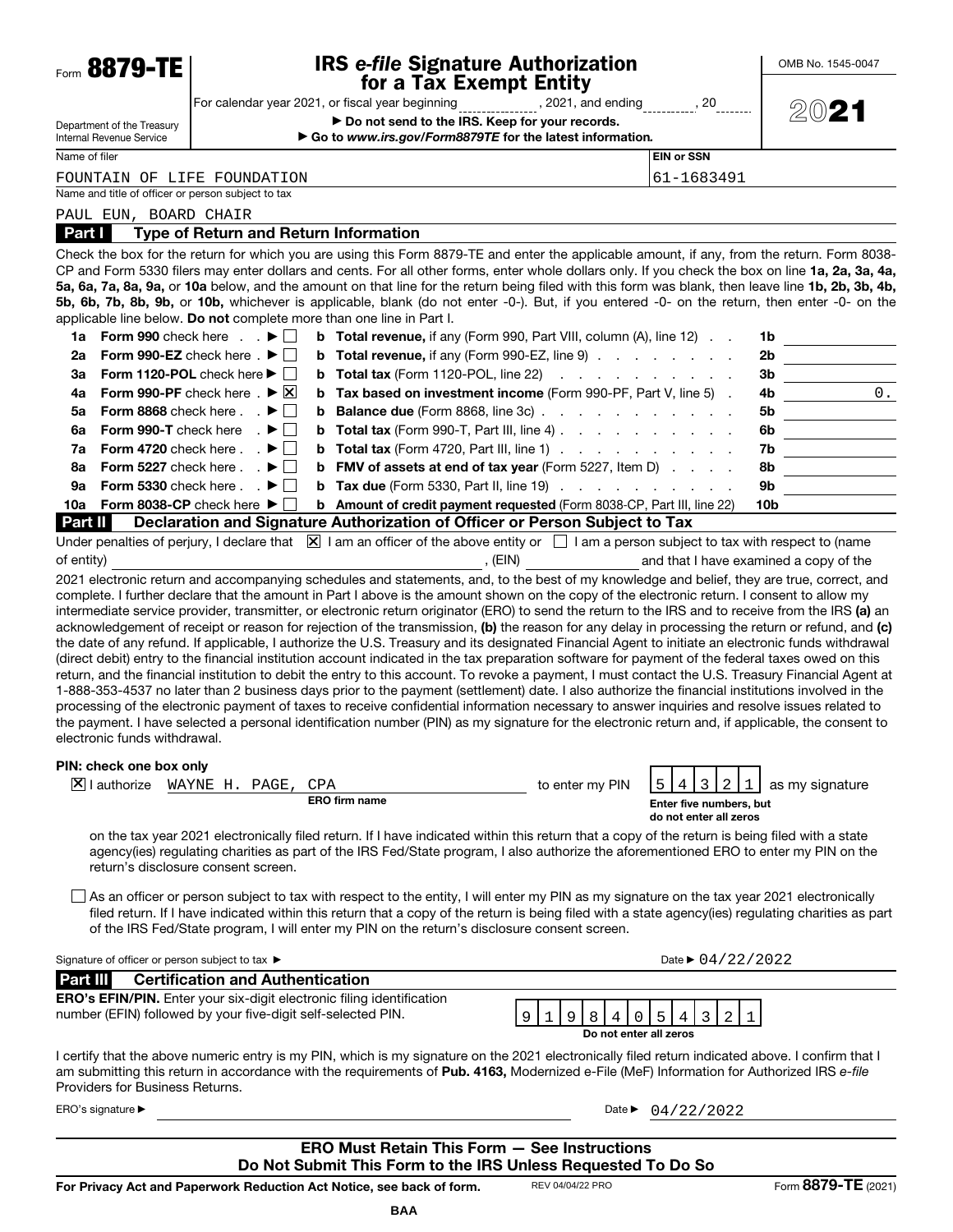## **Miscellaneous Statement 2021**

| Name<br>FOUNTAIN OF LIFE FOUNDATION           | <b>Identification Number</b><br>61-1683491 |
|-----------------------------------------------|--------------------------------------------|
| FORM 990-PF, PAGE 4, PART VII-A, QUESTION 8 B |                                            |
|                                               |                                            |
| TAXPAYER NOT REQUIRED TO SEND RETURN TO       |                                            |
| STATE OF WASHINGTON, BELOW THRESHOLD          |                                            |
| AMOUNTS.                                      |                                            |
|                                               |                                            |
|                                               |                                            |
|                                               |                                            |
|                                               |                                            |
|                                               |                                            |
|                                               |                                            |
|                                               |                                            |
|                                               |                                            |
|                                               |                                            |
|                                               |                                            |
|                                               |                                            |
|                                               |                                            |
|                                               |                                            |
|                                               |                                            |
|                                               |                                            |
|                                               |                                            |
|                                               |                                            |
|                                               |                                            |
|                                               |                                            |
|                                               |                                            |
|                                               |                                            |
|                                               |                                            |
|                                               |                                            |
|                                               |                                            |
|                                               |                                            |
|                                               |                                            |
|                                               |                                            |
|                                               |                                            |
|                                               |                                            |
|                                               |                                            |
|                                               |                                            |
|                                               |                                            |
|                                               |                                            |
|                                               |                                            |
|                                               |                                            |
|                                               |                                            |
|                                               |                                            |
|                                               |                                            |
|                                               |                                            |
|                                               |                                            |
| Total                                         |                                            |
|                                               |                                            |